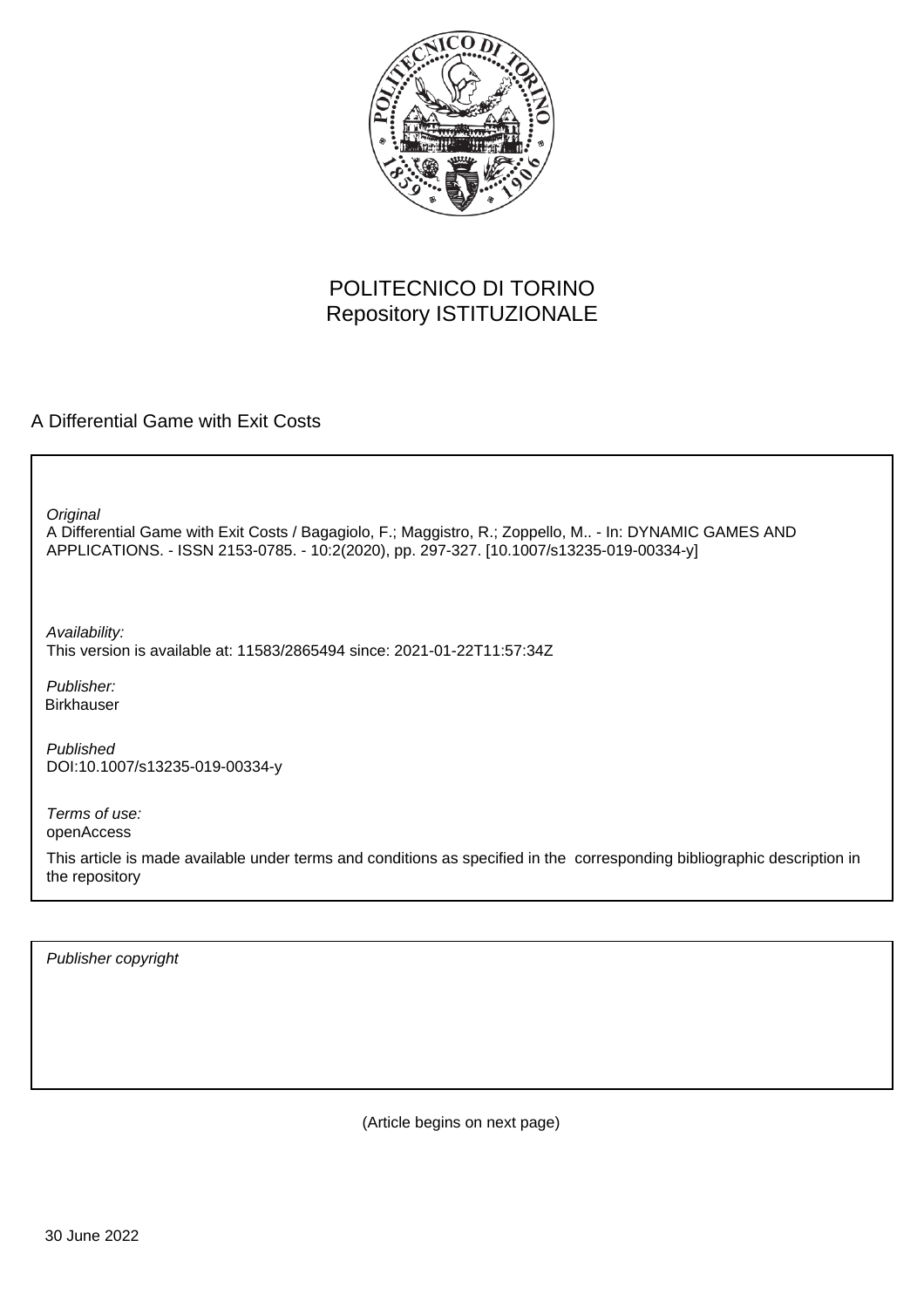# A differential game with exit costs

Fabio Bagagiolo · Rosario Maggistro · Marta Zoppello

Received: date / Accepted: date

Abstract We study a differential game where two players separately control their own dynamics, pay a running cost, and moreover pay an exit cost (quitting the game) when they leave a fixed domain. In particular, each player has its own domain and the exit cost consists of three different exit costs, depending whether either the first player only leaves its domain, or the second player only leaves its domain, or they both simultaneously leave their own domain. We prove that, under suitable hypotheses, the lower and upper value are continuous and are, respectively, the unique viscosity solution of a suitable Dirichlet problem for a Hamilton-Jacobi-Isaacs equation. The continuity of the values relies on the existence of suitable non-anticipating strategies respecting the domain-constraint. This problem is also treated in this work.

Keywords Differential games · exit costs · Dirichlet problems for Hamilton-Jacobi-Isaacs equations · viscosity solutions · uniqueness · non-anticipating strategies

Mathematics Subject Classification (2000) 49N70 · 49L25

## 1 Introduction

In some quite recent authors' works (see for example Bagagiolo [1], Bagagiolo-Danieli [3], Bagagiolo-Maggistro [4] and the references therein) some optimal

M. Zoppello

F. Bagagiolo

Department of Mathematics, University of Trento, Italy E-mail: fabio.bagagiolo@unitn.it

R. Maggistro

Department of Management, Ca' Foscari University of Venice, Italy E-mail: rosario.maggistro@unive.it

Department of Mathematical Sciences, Politecnico di Torino, Italy E-mail: marta.zoppello@polito.it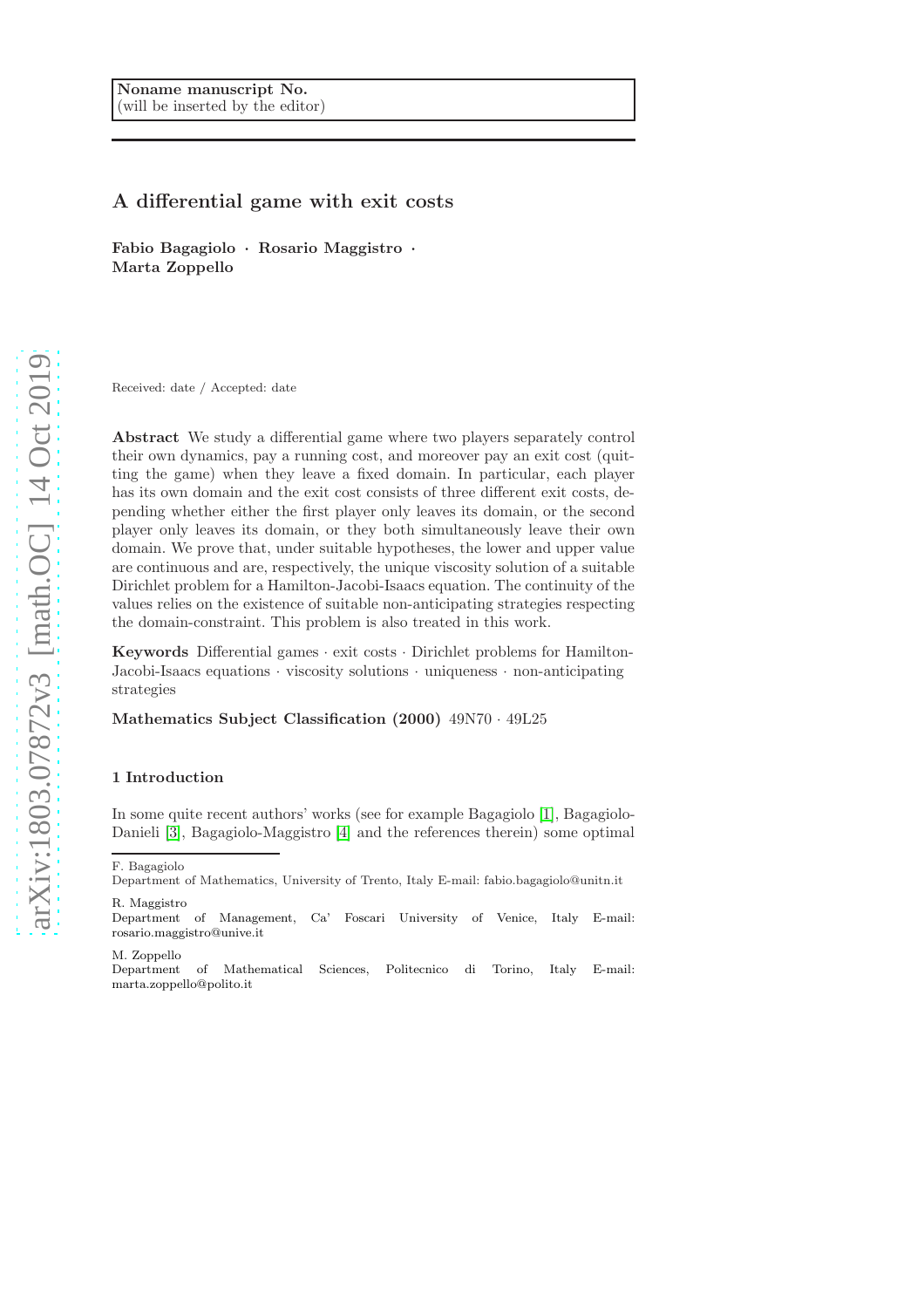control problems for systems governed by thermostatic dynamics are studied in the framework of dynamic programming methods and viscosity solutions of Hamilton-Jacobi-Bellman (HJB) equations. By system governed by thermostatic dynamics, here we mean an equation as  $y' = f(y, w, \alpha)$  where  $\alpha$  is the measurable control and  $w \in \{-1,1\}$  is the output of a hysteretical thermostat (delayed relay) subject to the evolution of some suitable components of the state-variable y. Hence, the switching evolution of the parameter  $w$  is not directly at disposal of the external controller, but it follows some internal switching rules which are intrinsic to the system. In  $[1,3]$ , the value function is proven to be the unique viscosity solution of a suitably coupled system of HJB equations, where the coupling is given by the boundary conditions in the regions where the thermostat certainly assumes a constant value (cannot switch). This is done by splitting the optimal control problem in some problems of exit time kind: in every space-region where the thermostat is constant, the problem is equivalent to an exit-time problem with unknown exit-cost given by the value function itself evaluated in the other region of constancy for  $w$ . Then, an ad hoc fixed point procedure is applied. Hence, a crucial starting point for such a procedure is a good theory for exit-time/exit-costs optimal control problems, in particular for what concerns the identification of the value function as the unique viscosity solution of a Dirichlet problem for HJB equations with suitable boundary conditions. Fortunately, such a good theory was quite already at disposal.

In [1,3,4] some motivations and applications for studying optimal control problems with thermostatic dynamics are given. Similar motivations certainly suggest the study of differential games with thermostatic dynamics. Just think to a pursuit evasion game between two cars with automatic gears, where the switching variable(s)  $w$  may represent the position of the gears. We also point out that such thermostatic dynamics is a special case of a so-called hybrid dynamics, and we refer to Gromov-Gromova [19], for a recent study of hybrid differential games in the framework of necessary optimality conditions.

In order to apply to differential games some similar procedures as the ones applied to HJB for thermostatic optimal control problems, we need a good theory for exit time differential games. Unfortunately, for differential games, the situation is rather different than from optimal control: differential games problem with exit-time and exit-costs are not so well studied in the framework of viscosity solutions for Hamilton-Jacobi equations. Hence, before studying differential games for systems with thermostatic dynamics we need first, at least, a uniqueness results for some suitable Dirichlet problems for Hamilton-Jacobi-Isaacs (HJI) equations, in order to be able to identify the (upper and lower) values of the exit-time differential game as the unique viscosity solutions. Up to the knowledge of the authors, this paper may represent the first attempt of studying an exit-time differential games in the framework of viscosity solutions theory for Isaacs equations with boundary conditions in the viscosity sense. The possible applications to a differential games with thermostatic dynamics will be the subject of a future work. However, we would like to point out that the differential games with exit-time and exit-costs are interest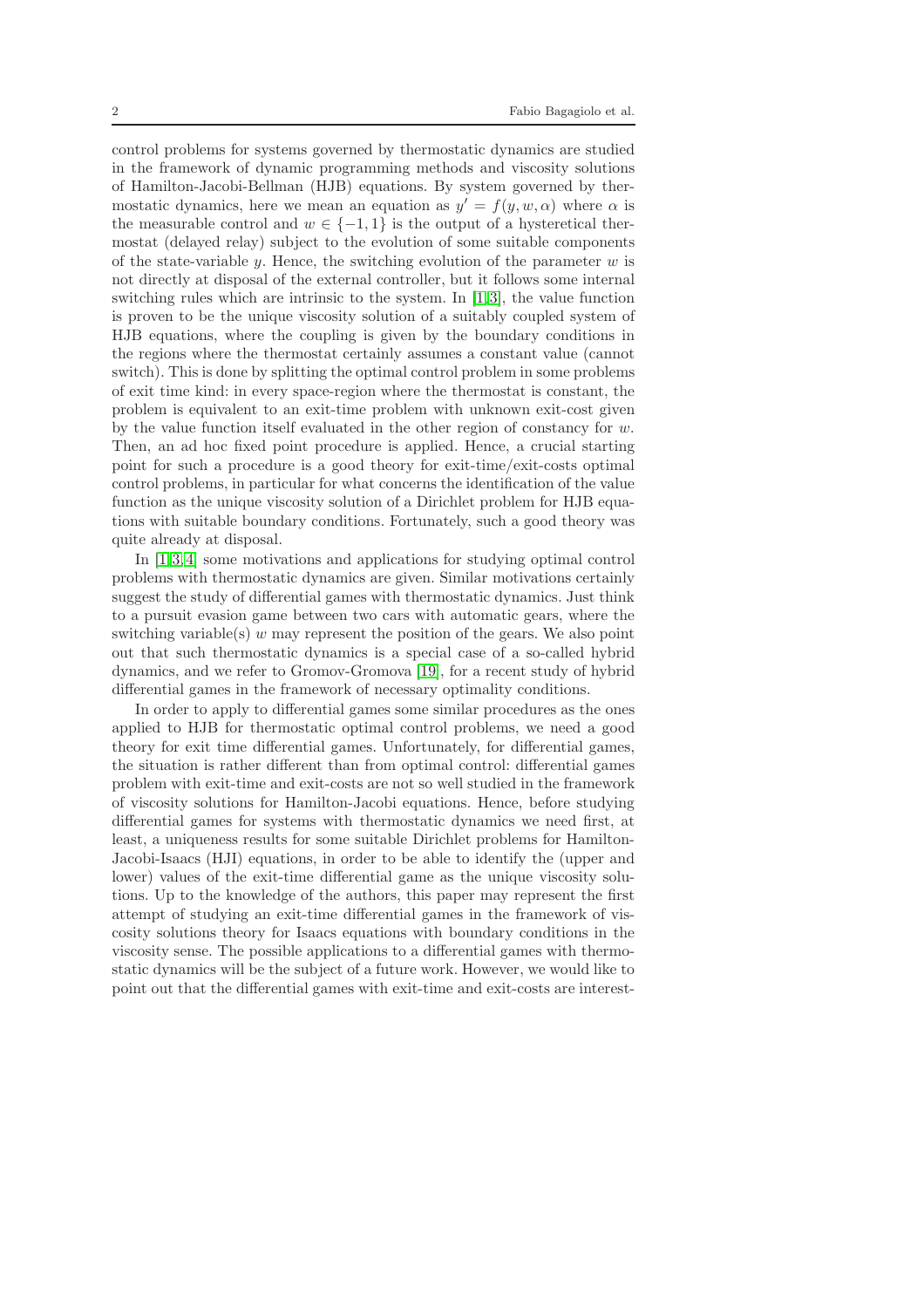ing by themselves, and not only for applications to thermostatic dynamics. To

this purpose, we are going to give an example at the end of the next section. The studied problem is the following one. We are given the controlled system

$$
\begin{cases}\nX'(t) = f\left(X(t), \alpha(t)\right), t > 0, \\
X(0) = x \in \overline{\Omega}_X, \\
\left\{Y'(t) = g\left(Y(t), \beta(t)\right), t > 0, \\
Y(0) = y \in \overline{\Omega}_Y,\n\end{cases}
$$
\n(1)

with  $\alpha$  and  $\beta$  controls, X and Y state-variables for the two players, respectively (i.e., for example, the time dependent function  $t \mapsto X(t)$  is the solution (trajectory) of the first system, when the initial point  $x$  and the measurable control  $\alpha$  are fixed). The closed sets  $\overline{\Omega}_X$  and  $\overline{\Omega}_Y$  (closure of the open ones  $\Omega_X$ and  $\Omega_Y$ ) are respectively the state-space for X and Y. Denoting by  $\tau_X$  and  $\tau_Y$ the first exit-time from  $\overline{\Omega}_X$  and  $\overline{\Omega}_Y$  respectively, we define  $\tau = \min\{\tau_X, \tau_Y\},$ and consider the following integral discounted cost

$$
J(x, y, \alpha, \beta) = \int_0^{\tau} e^{-\lambda t} \ell(X(t), Y(t), \alpha(t), \beta(t)) dt + e^{-\lambda \tau} \psi(X(\tau), Y(\tau)),
$$

where, in particular, the exit-cost  $\psi : \partial(\Omega_X \times \Omega_Y) \to [0, +\infty]$  is a given function, which is not required to be continuous but only separately continuous on  $\partial \Omega_X \times \Omega_Y$ ,  $\Omega_X \times \partial \Omega_Y$  and  $\partial \Omega_X \times \partial \Omega_Y$ . Player X wants to minimize the cost whereas player Y wants to maximize. The problem has then a pursuit-evasion structure.

The "weak" continuity hypothesis on the exit-cost  $\psi$  is assumed in order to take account of the possible application to the thermostatic case. Indeed, in that case,  $\overline{\Omega}_X$  and  $\overline{\Omega}_Y$  represent two regions where the thermostats (one per every player) assume constant values. Hence the first exit-time represent the first switching time for the thermostat, and so exiting from  $\partial \Omega_X \times \Omega_Y$ means that only the thermostat of X switches, exiting from  $\Omega_X \times \partial \Omega_Y$  means that only the thermostat of Y switches and finally exiting from  $\partial \Omega_X \times \partial \Omega_Y$ means that both thermostats switch. In every one of such three cases the new scenario of the game (which continues to run after switching) may be completely different and not related to each other.

There are three main points which are going to be treated in this paper: a) continuity of the lower and upper value,

b) derivation of suitable boundary conditions for the corresponding HJI equations,

c) uniqueness results for those Dirichlet problems, in the sense of viscosity solutions.

We refer the reader to Bardi-Capuzzo Dolcetta [5] for a comprehensive account to viscosity solutions theory and applications to optimal control problems and differential games (for differential games see also Buckdahn-Cardaliaguet-Quincampoix [13])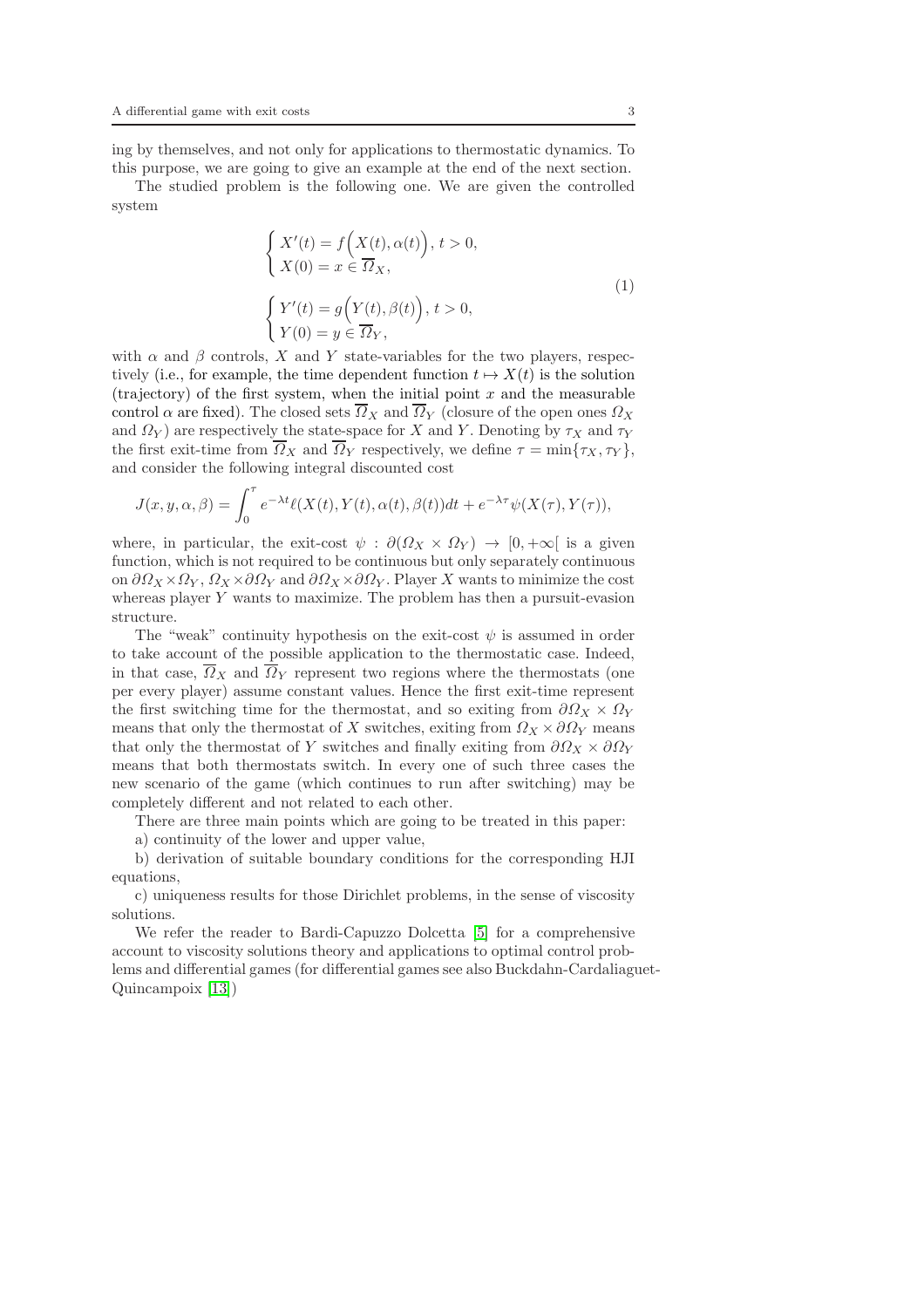Point a): Sections 3, 4 and 7.

The lower and upper value are respectively defined as

$$
\frac{V(x,y)}{\nabla(x,y)} = \inf_{\gamma} \sup_{\beta} J(x,y,\gamma[\beta],\beta),
$$
  

$$
\overline{V}(x,y) = \sup_{\xi} \inf_{\alpha} J(x,y,\alpha,\xi[\alpha]),
$$

where  $\gamma$  and  $\xi$  are non-anticipating strategies in the sense of Elliot-Kalton [16]. They are functions from the set of controls for one player to the set of controls of the other one, which do not depend on the future behavior of the control, in the sense that, if two controls coincide in the time interval  $[0, t]$ , then their images also coincide in  $[0, t]$  (see Definition 1).

At this level, a subpoint a1): state-constraint non-anticipating strategies, must be treated.

After a necessary suitable compatibility assumptions on the exit cost (see (6) and Remark 4), the main problem concerning the continuity of the values is the existence of suitable "state-constraint non-anticipating strategies". Simplifying (see Assumption 2 for more precise details), this means that, for example, for every non-anticipating strategy  $\gamma$  for player X, there exists a non-anticipating strategy  $\tilde{\gamma}$  for X such that, for every control  $\beta$  for Y, the control  $\tilde{\gamma}[\beta]$  makes the evolution of X remain inside  $\overline{\Omega}_X$  as long as  $\beta$  makes the evolution of Y remaining inside  $\overline{\Omega}_Y$ , and the cost paid by the couple of controls  $(\tilde{\gamma}|\beta|,\beta)$  is not so different from the cost paid by the couple  $(\gamma|\beta|,\beta)$ . The difficult here is to construct such a state-constraint non-anticipating strategy  $\tilde{\gamma}$ . The problem of the construction of a new state-constraint control that makes the state-constraint be respected and that pays a cost not so different from the cost payed by the old control, also occurs in the case of constrained optimal control problems, where the trajectory is constrained to remain inside a fixed set for all the times. In Soner [21], starting from any control, a possible construction of a state-constraint control with such properties is given. The main assumption is the controllability on the boundary of the set (which we also assume). However, in that paper, the construction of the state-constraint control is done in an "anticipating" way, that is at time  $t$  the new control is constructed taking also account of the behavior of the old control for suitable times after t. In particular, starting from two controls that coincide in the time interval  $[0, t]$ , it may happen that the two corresponding state-constraint controls actually differ in  $[0, t]$  (see Remark 11). However, in [21], there is no need of non-anticipating properties, because the argument is an optimal control problem and not a differential game, and this is why the author was not concerned with non-anticipating behaviors. In the case of non-anticipating strategies, a similar construction as in [21] is forbidden. In the present paper, using the fact that the dynamics of the two players are decoupled with respect to the space-variables and to the controls (see  $(1)$ ), and also adding a decoupled feature in the controls for the cost (see (48)), we are able to suitably adapt Soner's construction in order to get the desired state-constraint nonanticipating strategy. Such assumptions on decoupled dynamics, at the present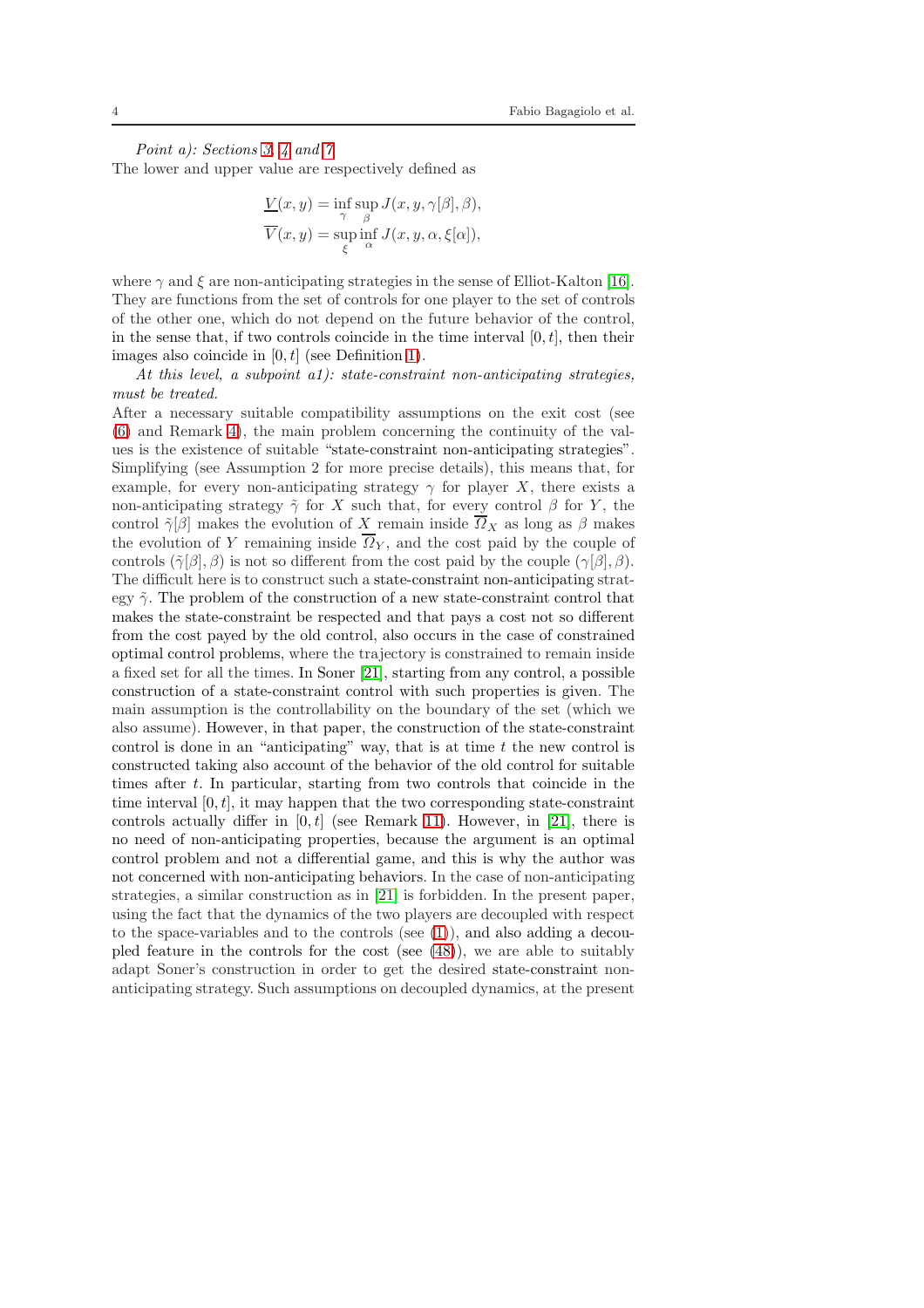moment, seems almost necessary in order to get this kind of results. In Section 7 we actually assume a sort of more general weak decoupling of the dynamics with respect to the controls (see  $(32)$ ) for at most one of the two players, and we still get the desired state-constraint non-anticipating strategy for the player with weakly coupled dynamics. However, that weak decoupling seems to be not immediately suitable for the results of Sections 5 and 6. The same problem of constructing that kind of non-anticipating strategy is also studied in Bettiol-Cardaliaguet-Quincapoix [7], where the decoupled dynamics assumption is also used, and other hypotheses on the running cost are made. Other studies on constrained trajectories and non-anticipating strategies as well as on possible relations with optimal control problems and differential games can be found in Koike [20], Bardi-Koike-Soravia [6], Cardaliaguet-Quincampoix-Saint Pierre [14], Bettiol-Bressan-Vinter [9,8], Bressan-Facchi [12], Bettiol-Facchi [10], Bettiol-Frankowska-Vinter [11] and Frankowska-Marchini-Mazzola [18]. Point b): Section 5.

In that section, using the Dynamic Programming Principle, we prove that  $\overline{V}$ and  $\underline{V}$  are viscosity solutions of the corresponding HJI equation with suitable boundary conditions in the viscosity sense. As expected, such boundary conditions are determined by the exit costs on the boundary. However, in our formulation of the differential game, we are considering different exist costs, depending on which of the two players is exiting (in a state-constraint framework: which of the two players is violating the constraint). This is an important feature of a state-constraint differential game, and hence of an exit-time differential game. Which player is in charge in order to respect the constraint? Which player must be penalized when the constraint is violated? When the dynamics are not decoupled such questions have no evident answers, they may depend on the particular model under analysis. However, even if the game has a zero-sum structure (min-max), the definition of the right players' responsibility with respect to the constraint is almost always not of that kind. In our case, the dynamics are decoupled and we have different exit costs and these facts allow to rightly assign the responsibility of exit from the constraint. The compatibility condition (6) helps to write a coherent and useful boundary condition for HJI. It says that, on the common boundary, the exit costs for the maximizing player is not larger than the cost of the minimizing one.

Point c): Section 6.

We show uniqueness of V and  $\overline{V}$  as viscosity solution of the corresponding Dirichlet problem for the upper and lower HJI, respectively. This is done by a rather standard double-variable technique for proving a comparison result between sub- and super-solutions, where the boundary conditions must be treated in a non standard way.

#### 2 The problem

Let  $\Omega_X \subseteq \mathbb{R}^n$  and  $\Omega_Y \subseteq \mathbb{R}^m$  be two open regular sets with  $n, m$  positive integers; let  $A \subset \mathbb{R}^{n'}$ ,  $B \subset \mathbb{R}^{m'}$  be two compact sets; let  $f : \mathbb{R}^{n} \times A \to \mathbb{R}^{n}$  and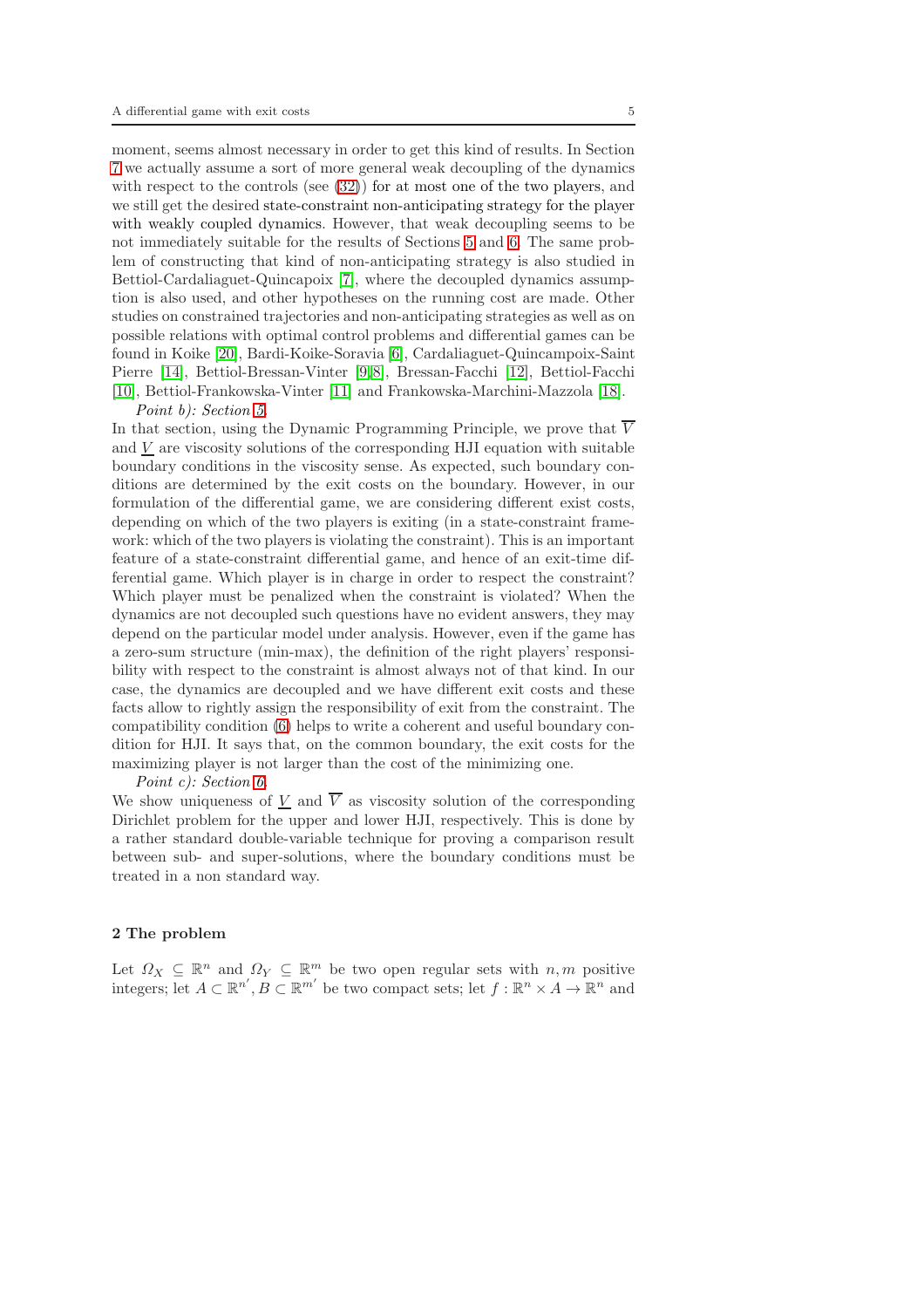$g: \mathbb{R}^m \times B \to \mathbb{R}^m$  be two regular functions (i.e. bounded, continuous and Lipschitz continuous with respect to the state-variable (their first entry) uniformly with respect to the control (their second entry)). We consider the system  $(1)$ where  $\alpha$  and  $\beta$  are, respectively the measurable controls  $\alpha : [0, +\infty] \rightarrow A$ ,  $\beta$ :  $[0, +\infty] \to B$  (i.e.  $\alpha \in \mathcal{A}$  and  $\beta \in \mathcal{B}$ ).

The player X uses the measurable control  $\alpha$  and governs the state variable  $X(t) \in \mathbb{R}^n$ . On the other hand, the player Y uses the measurable control  $\beta$ and governs the state variable  $Y(t) \in \mathbb{R}^m$ .

We are also given of a suitably regular running cost  $\ell : \mathbb{R}^n \times \mathbb{R}^m \times A \times B \to$  $[0, +\infty]$  (i.e. bounded, continuous and Lipschitz continuous with respect to the state-variables (its first two entries) uniformly with respect to the controls (its second two entries)) and of three suitably regular exit costs (i.e. bounded and continuous)

$$
\psi_X : \frac{\partial \Omega_X \times \overline{\Omega}_Y \to [0, +\infty[,}{\overline{\Omega}_X \times \partial \Omega_Y \to [0, +\infty[,}
$$
  

$$
\psi_{XY} : \partial \Omega_X \times \partial \Omega_Y \to [0, +\infty[
$$

which respectively represent the costs for the exit of X only (from  $\overline{\Omega}_X$ ), for the exit of Y only (from  $\overline{\Omega}_Y$ ) and for the simultaneous exit of X and Y. Finally we have a discount factor  $\lambda > 0$ .

Here we collect all such hypotheses, better specifying some of them and some notations.

$$
\Omega_X \subseteq \mathbb{R}^n, \Omega_Y \subseteq \mathbb{R}^m \text{ have } C^2 - \text{boundary};
$$
\n
$$
A \subseteq \mathbb{R}^{n'}, \ B \subseteq \mathbb{R}^{m'} \text{ are compact}; \ \lambda > 0
$$
\n
$$
\mathcal{A} = \left\{ \alpha : [0, +\infty[ \to A] \alpha \text{ is measurable} \right\};
$$
\n
$$
\mathcal{B} = \left\{ \beta : [0, +\infty[ \to B] \beta \text{ is measurable} \right\};
$$
\n
$$
f : \mathbb{R}^n \times A \to \mathbb{R}^n, (x, a) \mapsto f(x, a); \ g : \mathbb{R}^m \times B \to \mathbb{R}^m, (y, b) \mapsto g(y, b);
$$
\n
$$
\ell : \mathbb{R}^n \times \mathbb{R}^m \times A \times B \to [0, +\infty[, (x, y, a, b) \mapsto \ell(x, y, a, b);
$$
\n
$$
\psi_X : \partial \Omega_X \times \overline{\Omega_Y} \to [0, +\infty[, (x, y) \mapsto \psi_X(x, y);
$$
\n
$$
\psi_X : \partial \Omega_X \times \partial \Omega_Y \to [0, +\infty[, (x, y) \mapsto \psi_Y(x, y);
$$
\n
$$
f, g, \ell, \psi_X, \psi_Y, \psi_{XY} \text{ are continuous and } \exists M > 0 \text{ such that } \forall (x, y, a, b)
$$
\n
$$
||f(x, a)||, ||g(y, b)||, |l(x, y, a, b)|, |\psi_X(x, y)|, |\psi_Y(x, y)|, |\psi_{XY}(x, y)| \le M;
$$
\n
$$
\exists L > 0 \text{ such that } \forall (x_1, a), (x_2, a), (y_1, b), (y_2, b)
$$
\n
$$
||f(x_1, a) - f(x_2, a)|| \le L ||x_1 - x_2||, ||g(y_1, b) - g(y_2, b)|| \le L ||y_1 - y_2||,
$$
\n
$$
|l(x_1, y_1, a, b) - l(x_2, y_2, a, b)| \le L ||(x_1, y_1) - (x_2, y_2)||;
$$

In  $(2)$ ,  $\|\cdot\|$  stays, time by time, for the corresponding Euclidean norm. Moreover, some of the hypotheses may be relaxed, as it is quite common: the Lipschitz continuity of the running cost  $\ell$  with respect to the space variable may be relaxed to a simple uniform continuity, and the regularity of the boundaries of  $\Omega_X, \Omega_Y$  may be relaxed to a suitable piece-wise  $C^2$  regularity (see for example Bagagiolo-Bardi [2] for such relaxation in the context of a constrained optimal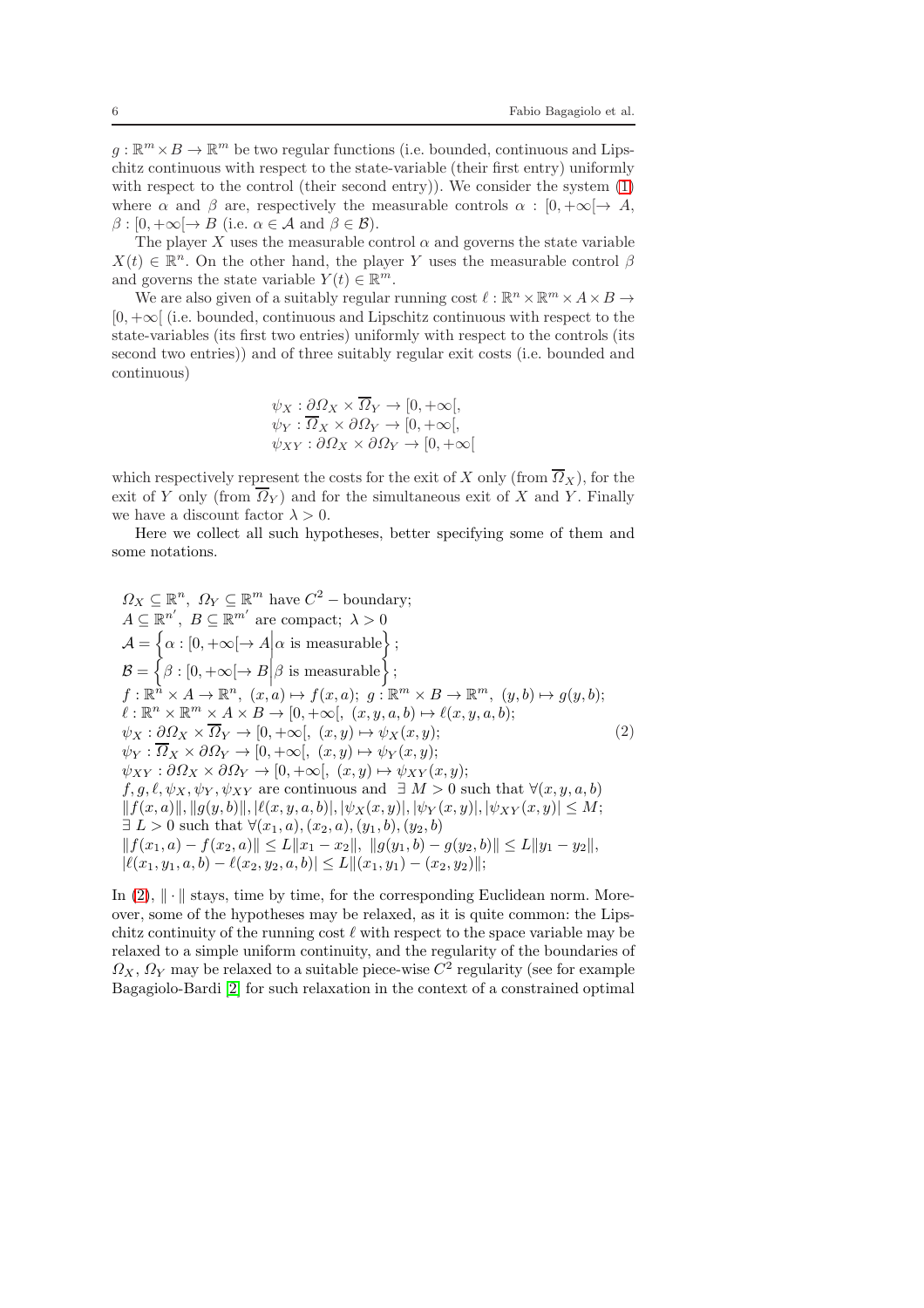control problem). Finally, in Section 7 we are going to relax a little bit the "decoupled" feature of the dynamics  $f$  and  $g$  with respect to the controls.

When a control  $\alpha$  is fixed, we define the corresponding trajectory of the first system in (1) as  $X(\cdot; x, \alpha)$ ; similarly we use the notation  $Y(\cdot; y, \beta)$ . We define the first exit time of X from  $\overline{\Omega}_X$  as

$$
\tau_X(x,\alpha) = \inf \left\{ t \ge 0 \middle| X(t;x,\alpha) \notin \overline{\Omega}_X \right\},\
$$

and, similarly, the first exit time of Y from  $\overline{\Omega}_Y$  as

$$
\tau_Y(y,\beta) = \inf \left\{ t \ge 0 \middle| Y(t; y, \beta) \notin \overline{\Omega}_Y \right\},\
$$

with the convention inf  $\emptyset = +\infty$ .

In the following formulas, we use the notation  $\tau = \min\{(\tau_X(x, \alpha), \tau_Y(y, \beta)\}.$ We consider the cost functional J, defined on  $\overline{\Omega}_X \times \overline{\Omega}_Y \times \mathcal{A} \times \mathcal{B}$ ,

$$
J(x, y, \alpha, \beta) =
$$
  

$$
\int_0^{\tau} e^{-\lambda t} \ell(X(t; x, \alpha), Y(t; y, \beta), \alpha(t), \beta(t)) dt + e^{-\lambda \tau} \psi(X(\tau; x, \alpha), Y(\tau; y, \beta)),
$$

where

$$
e^{-\lambda \tau} \psi(X(\tau; x, \alpha), Y(\tau; y, \beta)) =
$$
\n
$$
\begin{cases}\ne^{-\lambda \tau} \psi_X(X(\tau; x, \alpha), Y(\tau; y, \beta)) & \text{if } \tau = \tau_X(x, \alpha) < \tau_Y(y, \beta) \le +\infty, \\
e^{-\lambda \tau} \psi_Y(X(\tau; x, \alpha), Y(\tau; y, \beta)) & \text{if } \tau = \tau_Y(y, \beta) < \tau_X(x, \alpha) \le +\infty, \\
e^{-\lambda \tau} \psi_{XY}(X(\tau; x, \alpha), Y(\tau; y, \beta)) & \text{if } \tau = \tau_X(x, \alpha) = \tau_Y(y, \beta) < +\infty \\
0 & \text{if } \tau = \inf\{+\infty, +\infty\} = +\infty.\n\end{cases}
$$

The game consists in the fact that player  $X$  wants to minimize the cost  $J$ and the player Y wants to maximize J.

**Definition 1** i) Let k,  $\tilde{k}$  be two non-negative integers, and U be a set of measurable functions  $u : [0, +\infty[ \to \mathbb{R}^k]$ . A map that sends any  $u \in \mathcal{U}$  to a measurable function  $\tilde{u} : [0, +\infty[ \to \mathbb{R}^{\tilde{k}}]$  is a "non-anticipating tuning" if, for every  $u_1, u_2 \in \mathcal{U}$  and for every  $t \geq 0$ , the following holds

 $u_1 = u_2$  a.e. in  $[0, t] \implies \tilde{u}_1 = \tilde{u}_2$  a.e in  $[0, t]$ .

ii) The "non-anticipating strategies for player  $X$ " (respectively, for player Y ) are the elements of the set

$$
\Gamma = \left\{ \gamma : \mathcal{B} \to \mathcal{A}, \ \beta \mapsto \gamma[\beta] \ \middle| \ \forall t \ge 0, \right\}
$$

$$
\beta_1 = \beta_2 \ a. \ e. \ in \ [0, t] \Longrightarrow \gamma[\beta_1] = \gamma[\beta_2] \ a. \ e. \ in \ [0, t] \right\};
$$

(respectively,

$$
\chi = \left\{ \xi : \mathcal{A} \to \mathcal{B}, \ \alpha \mapsto \xi[\alpha] \ \middle| \ \forall t \ge 0, \right\}
$$

$$
\alpha_1 = \alpha_2 \ a. \ e. \ in \ [0, t] \Longrightarrow \xi[\alpha_1] = \xi[\alpha_2] \ a. \ e. \ in \ [0, t] \right\}
$$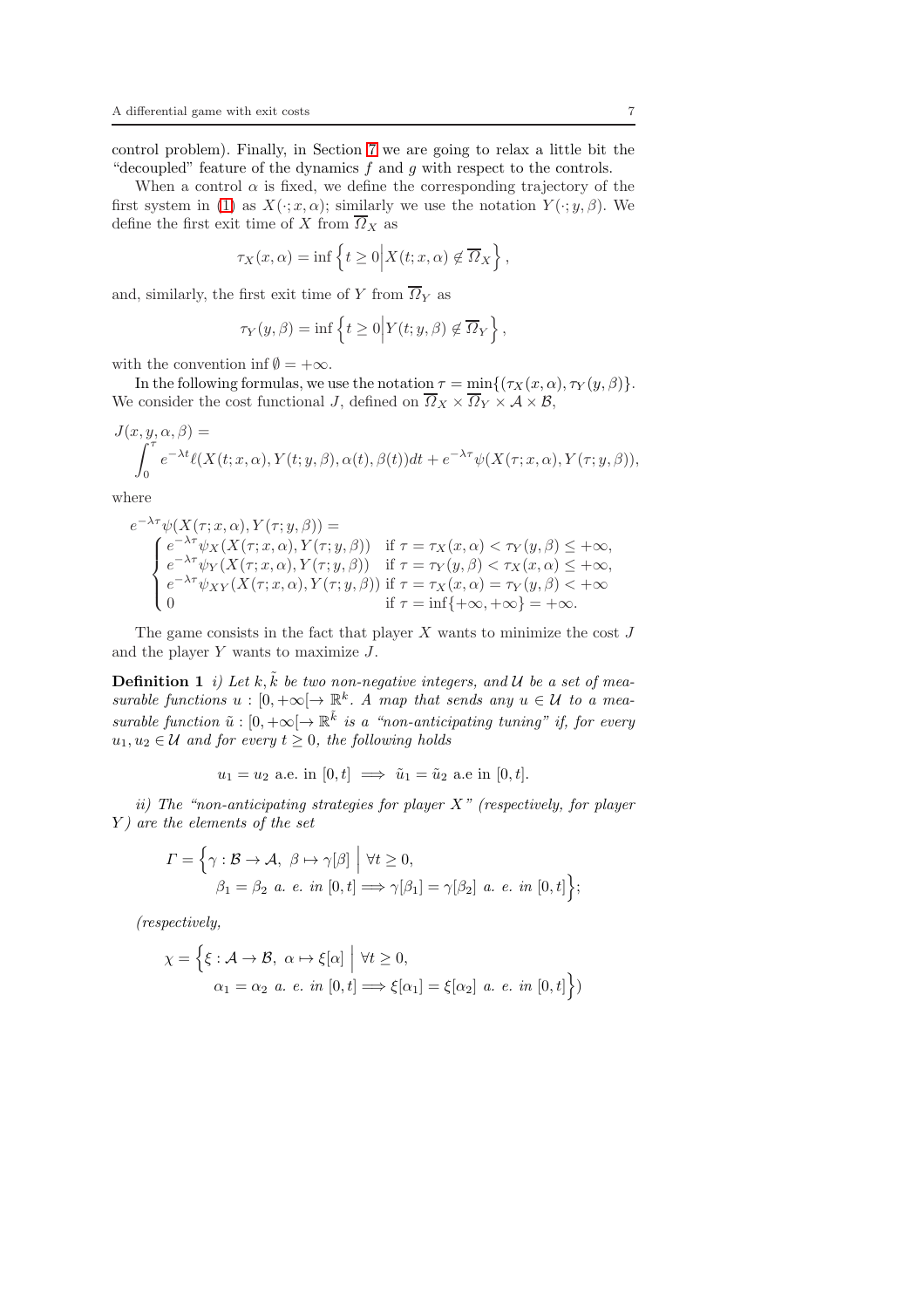Note that a non-anticipating strategy for player  $X$  is a non-anticipating tuning that sends measurable controls for player Y to measurable controls for player X. The concept of non-anticipating tuning will be used in the next sections. The concept of non-anticipating strategies is the one introduced by Elliot-Kalton in [16] and it is used for defining the lower and the upper value function of the differential game, respectively as

$$
\frac{V(x,y)}{V(x,y)} = \inf_{\gamma \in \Gamma} \sup_{\beta \in \mathcal{B}} J(x,y,\gamma[\beta],\beta),
$$
  

$$
\overline{V}(x,y) = \sup_{\xi \in \chi} \inf_{\alpha \in \mathcal{A}} J(x,y,\alpha,\xi[\alpha]).
$$

We say that the game has a value if  $\underline{V}(x, y) = \overline{V}(x, y)$  for all  $(x, y) \in \overline{\Omega}_X \times \overline{\Omega}_Y$ .

One of the possible interesting motivations/applications of differential games with exit cost can be seen in the so-called surge tank problem, as described in Vinter-Clark [22], and in Falugi-Kountouriotis-Vinter [17]. Surge tanks are flow control devices, whose purpose is to prevent flow rate fluctuations for fluids passing from one process unit to another one. In [22,17] the authors, using a method given by Dupuis-McEneaney [15], regard the problem as a differential game, involving dynamics with two players  $X$  and  $Y$ , where the objective of the  $X$ -player is to keep the state within a specified safe region, despite the best efforts of the Y-player to drive the state out of this region. The dynamic equations of an ideal surge tank are

$$
\begin{cases}\nx_1' = x_2 \\
x_2' = -\alpha + \beta \\
x_1(0) = x_{1_0} \\
x_2(0) = x_{2_0}\n\end{cases}
$$
\n(3)

where  $x_1$  and  $x_2$  can be identified with the volume and rate of change of volume of fluid in the tank respectively,  $\alpha$  is the control which regulates the rate of change of outflow and  $\beta$  is the disturbance. A possible upper game is given by

$$
\sup_{\alpha \in \mathcal{A}} \inf_{\beta \in \mathcal{B}} \left( \int_0^{\tau} |\beta(t)|^2 dt + k\tau \right) \tag{4}
$$

where  $\tau$  denotes the first exit time from a suitable open set. The X player wants to maximize the cost (to maintain the state in the safe region), whereas Y wants to minimize. Note that here the dynamics are not decoupled, however, if the disturbance enters the system in a "bounded manner", then this case can be casted in the situation assumed in Section 7. In [22,17] the authors are interested in bang-bang controls and in the decomposition of the problem into a collection of one player optimal control problems.

#### 3 Controllability

In the next section, we are going to give some regularity results and properties of the value functions. Of course, suitable, but general, hypotheses are needed.

First of all, we assume a controllability hypothesis on the boundaries.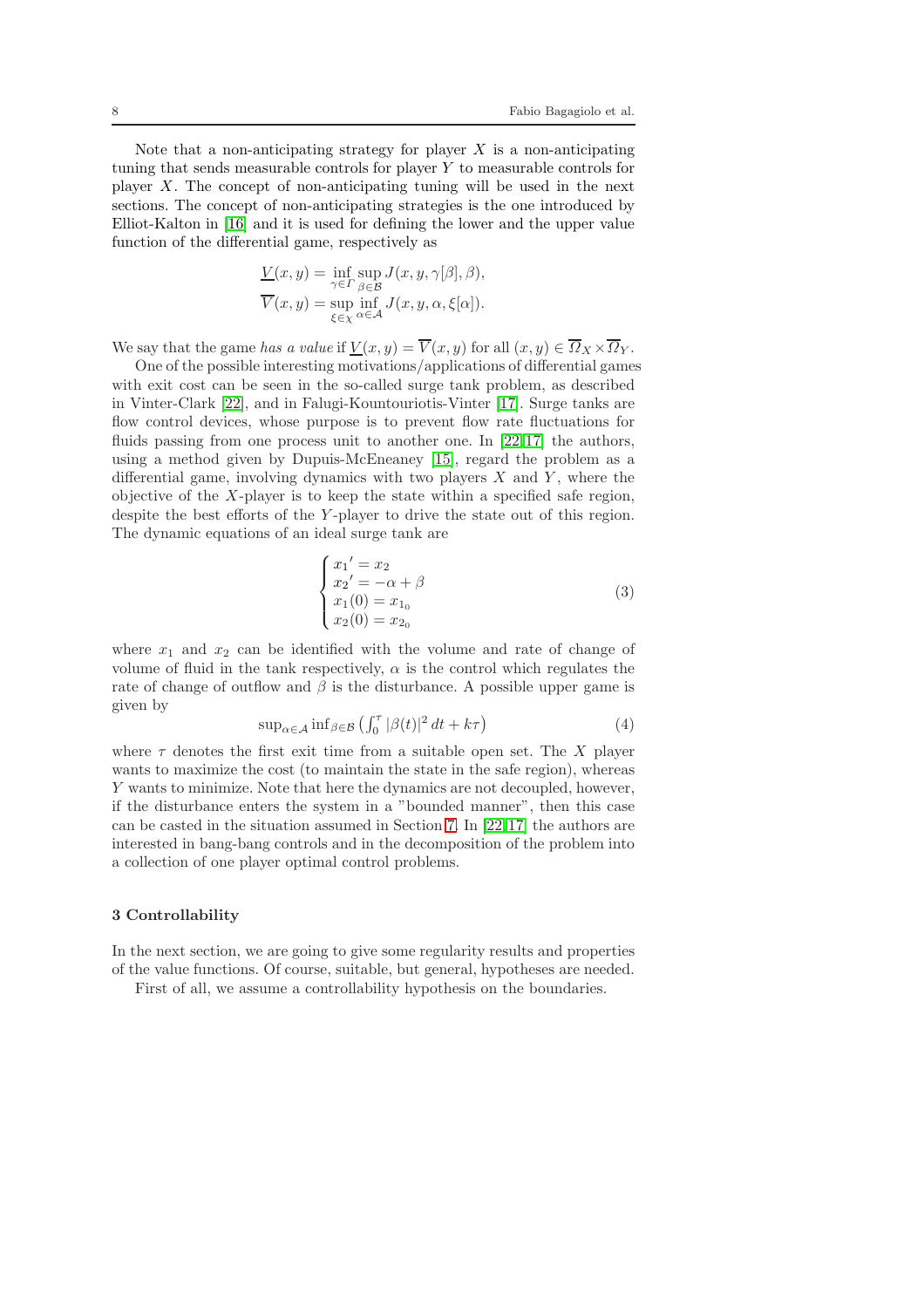Assumption 1. For every  $x \in \partial \Omega_X$  there exist two constant controls  $a_1, a_2 \in$ A such that  $f(x, a_1)$  is strictly entering in  $\Omega_X$  and  $f(x, a_2)$  is strictly entering in  $\mathbb{R}^n \setminus \overline{\Omega}_X$ . That is, denoted by  $\eta_X$  the outer unit normal to the  $C^2$ -boundary set  $\Omega_X$ , then  $f(x, a_1) \cdot \eta_X(x) < 0$  and  $f(x, a_2) \cdot \eta_X(x) > 0$ . Similarly, for every  $y \in \partial \Omega_Y$  there exist two constant controls  $b_1, b_2 \in B$  such that  $g(y, b_1)$  is strictly entering in  $\Omega_Y$  and  $g(y, b_2)$  is strictly entering in  $\mathbb{R}^m \setminus \overline{\Omega}_Y$ .

Such a controllability hypothesis is essential for having the continuity of the value functions. In particular, it is linked to the existence of suitable constrained non-anticipating strategy. Indeed, the continuity of the value functions for the exit-time case presents similar features as the case of state-constraint. When we evaluate, for instance, the difference  $V(x_1, y_1) - V(x_2, y_2)$  we need, for instance, the possibility of driving the state  $X(\cdot; \cdot, x_1)$  in such a way that it remains inside  $\overline{\Omega}_X$  until the state  $X(\cdot; \cdot, x_2)$  stays inside  $\overline{\Omega}_X$ . This must be done in a way such that the variation of the cost is controlled, but the main difficulty here is the fact that it must be done in a non-anticipating way.

Definition 2 A modulus of continuity is an increasing and continuous func- $\text{tion } \omega : [0, +\infty[ \to [0, +\infty[ \text{ such that } \omega(0) = 0. \text{ Given a function } u : \mathbb{R}^n \to \mathbb{R}^m,$ a modulus of continuity for u is a modulus of continuity  $\omega$  such that

$$
||u(x) - u(y)|| \le \omega(||x - y||) \ \forall \ x, y.
$$

It is well known that the existence of a modulus of continuity for u is equivalent to the fact that u is uniformly continuous.

Assumption 2. For every  $T > 0$ , for every  $K \subseteq \overline{\Omega}_X \times \overline{\Omega}_Y$  compact, there exists a modulus of continuity  $\mathcal{O}_{T,K}$ , and:

I) for every  $(x_1, y_1), (x_2, y_2) \in K$ , there exists a non-anticipating tuning  $\beta \mapsto \beta$  from B to itself (i.e. satisfying next point i), that is Definition 1), and there exists a way to associate  $\tilde{\gamma} \in \Gamma$  to any  $\gamma \in \Gamma$ , such that, for every  $\beta, \beta_1, \beta_2 \in \mathcal{B}, \gamma \in \Gamma, t \geq 0$ , we have

$$
i) \ \beta_1 = \beta_2 \text{ a.e. in } [0, t] \implies \tilde{\beta}_1 = \tilde{\beta}_2 \text{ a.e. in } [0, t],
$$
  
\n
$$
ii) \ \tau_X(x_1, \tilde{\gamma}[\beta]) \ge \tau_X(x_2, \gamma[\beta]),
$$
  
\n
$$
iii) \ \tau_Y(y_2, \tilde{\beta}) \ge \tau_Y(y_1, \beta),
$$
  
\n
$$
iv) \ \|X(\tilde{\tau}; x_1, \tilde{\gamma}[\beta]) - X(\tilde{\tau}; x_2, \gamma[\beta])\| \le \mathcal{O}_{T,K}(\|x_1 - x_2\|),
$$
  
\n
$$
v) \ \|Y(\tilde{\tau}; y_1, \beta) - Y(\tilde{\tau}; y_2, \tilde{\beta})\| \le \mathcal{O}_{T,K}(\|y_1 - y_2\|),
$$
  
\n
$$
vi) \ \Big| J_{\tilde{\tau}}(x_1, y_1, \tilde{\gamma}[\tilde{\beta}], \beta) - J_{\tilde{\tau}}(x_2, y_2, \gamma[\tilde{\beta}], \tilde{\beta}) \Big|
$$
  
\n
$$
\le \mathcal{O}_{T,K}(\|(x_1, y_1) - (x_2, y_2)\|),
$$

where  $\tilde{\tau} = \min \{ \tau_X(x_2, \gamma[\tilde{\beta}]), \tau_Y(y_1, \beta), T \}$ , and  $J_{\tilde{\tau}}$  is the integral of the discounted running cost up to the time  $\tilde{\tau}$ .

II) A similar condition holds reversing the roles of X and Y,  $\gamma \in \Gamma$  and  $\xi \in \chi, \, \alpha \in \mathcal{A}$  and  $\beta \in \mathcal{B}$ .

Assumption 2 is required in order to guarantee the existence of a suitable non-anticipating strategies and then prove the continuity of the values. We only need trajectories estimates on compact sets of time because the cost is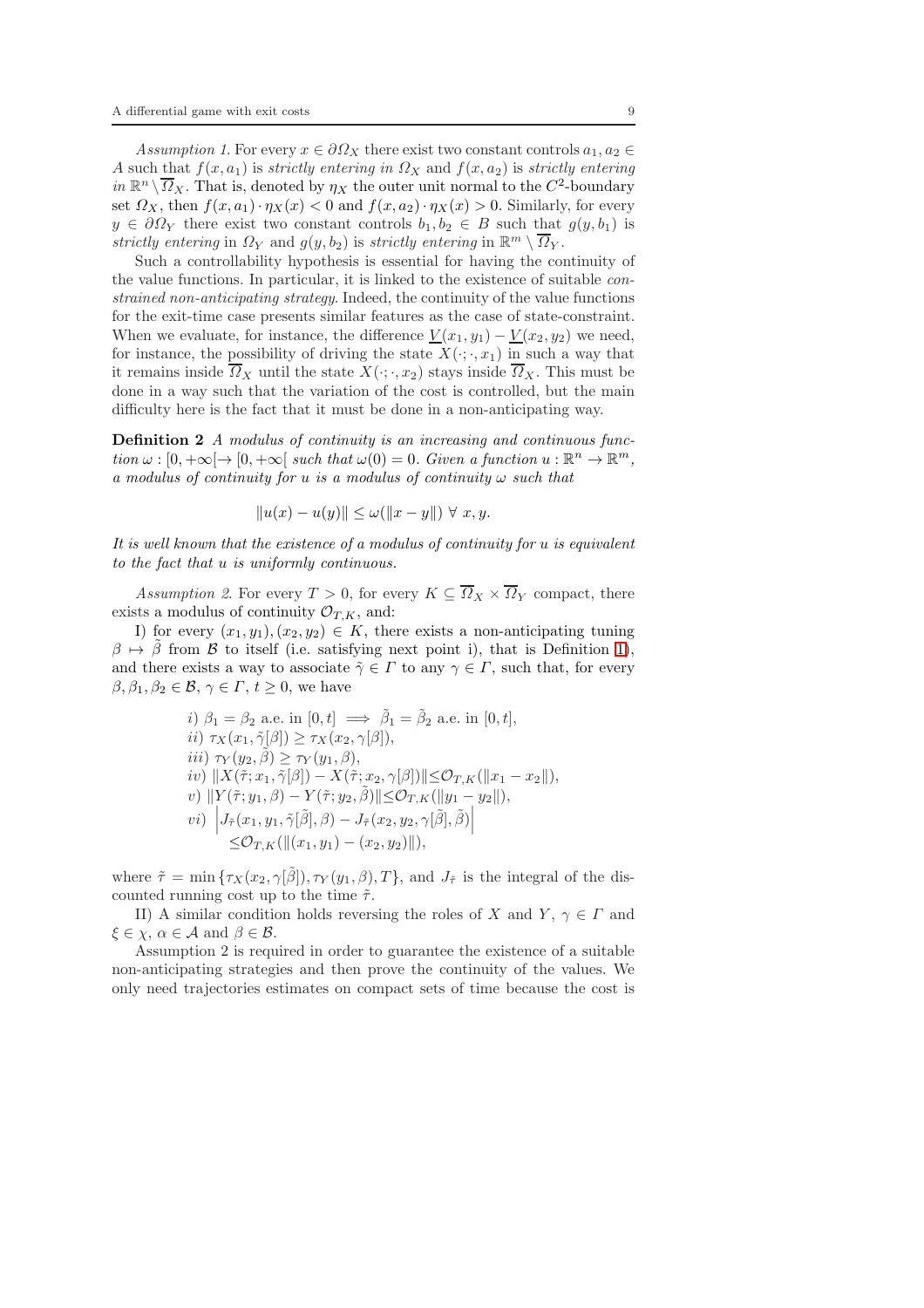discounted (the presence of the term  $e^{-\lambda t}$ ), see the proof of Proposition 3. Under our hypotheses, in particular the decoupling of the dynamics, and the controllability on the boundaries, Assumption 2 holds, as it is proven in Bettiol-Cardaliaguet-Quincampoix [7]. More precisely,  $i$ ,  $iv$ ) and v) are treated in Proposition 3.1 and of *vi*) in Proposition 2.3 of [7]. However, note that in [7] such estimates are given for all times (and not only for compact sets) and indeed they are in a exponential fashion, which of course implies our uniform estimates on compact sets. On the other hand, conditions  $ii)$  and  $iii)$  just says that the constructed trajectories do not exit before the given ones. In Section 7 we are going to give a different proof of the validity of Assumption 2, modifying, in a non-anticipating manner, the proof of Soner [21] for the construction of constrained controls.

#### 4 The lower and the upper value functions

By standard calculations (see for example Bardi-Capuzzo Dolcetta [5]),  $\underline{V}$  and  $\overline{V}$  satisfies the usual Dynamic Programming Principle (DPP). For example, for every  $t > 0$ 

$$
\underline{V}(x,y) = \inf_{\gamma \in \Gamma} \sup_{\beta \in B} \left( \int_0^{\tau} e^{-\lambda s} \ell(X(s; x, \gamma[\beta]), Y(s; y, \beta), \gamma[\beta](s), \beta(s)) ds \right) + e^{-\lambda \tau} \underline{V}(X(\tau; x, \gamma[\beta]), Y(\tau; y, \beta))
$$
\n(5)

where  $\tau = \min\{t, \tau_X(x, \gamma[\beta]), \tau_Y(y, \beta)\}.$ 

We now assume that (see Remark 4 for comments on it)

$$
\psi_Y(x, y) \le \psi_{XY}(x, y) \le \psi_X(x, y) \quad \forall (x, y) \in \partial \Omega_X \times \partial \Omega_Y. \tag{6}
$$

Proposition 3 Given Assumption 1, Assumption 2, hypothesis (6) and hypotheses (2), the value functions are continuous in  $\overline{\Omega}_X \times \overline{\Omega}_Y$ .

*Proof.* We only prove the continuity of the lower value  $\overline{V}$ . In particular, we are going to prove its uniform continuity in every compact set. We proceed by some steps.

1) Lets us fix  $\varepsilon > 0$  and take  $T > 0$  such that, for every trajectories and controls entering the costs,  $\int_T^{+\infty} e^{-\lambda t} \ell dt + e^{-\lambda T} \psi \leq \varepsilon$ , where  $\psi$  is any one of the exit costs  $\psi_X, \psi_Y, \psi_{XY}$ . This is possible, independently from the trajectories and controls inside the costs, because of the boundedness hypotheses (2), and by the fact that the cost is discounted, i. e.  $\lambda > 0$ .

2) Let  $K \subseteq \overline{\Omega}_X \times \overline{\Omega}_Y$  be a compact set (where we are going to prove the uniform continuity). Take another compact set  $K'$ , with  $K \subseteq K' \subseteq \overline{\Omega}_X \times \overline{\Omega}_Y$ , such that all the trajectories starting from points of  $K$  belong to  $K'$ , for times not greater than T before they possibly exit from  $\overline{\Omega}_X$  and  $\overline{\Omega}_Y$  respectively. That is, for example,  $X(t; x, \alpha) \in K'$  for all  $t \in [0, \min\{\tau_X(x, \alpha), T\}]$ . Such a compact set exists by the hypotheses (2).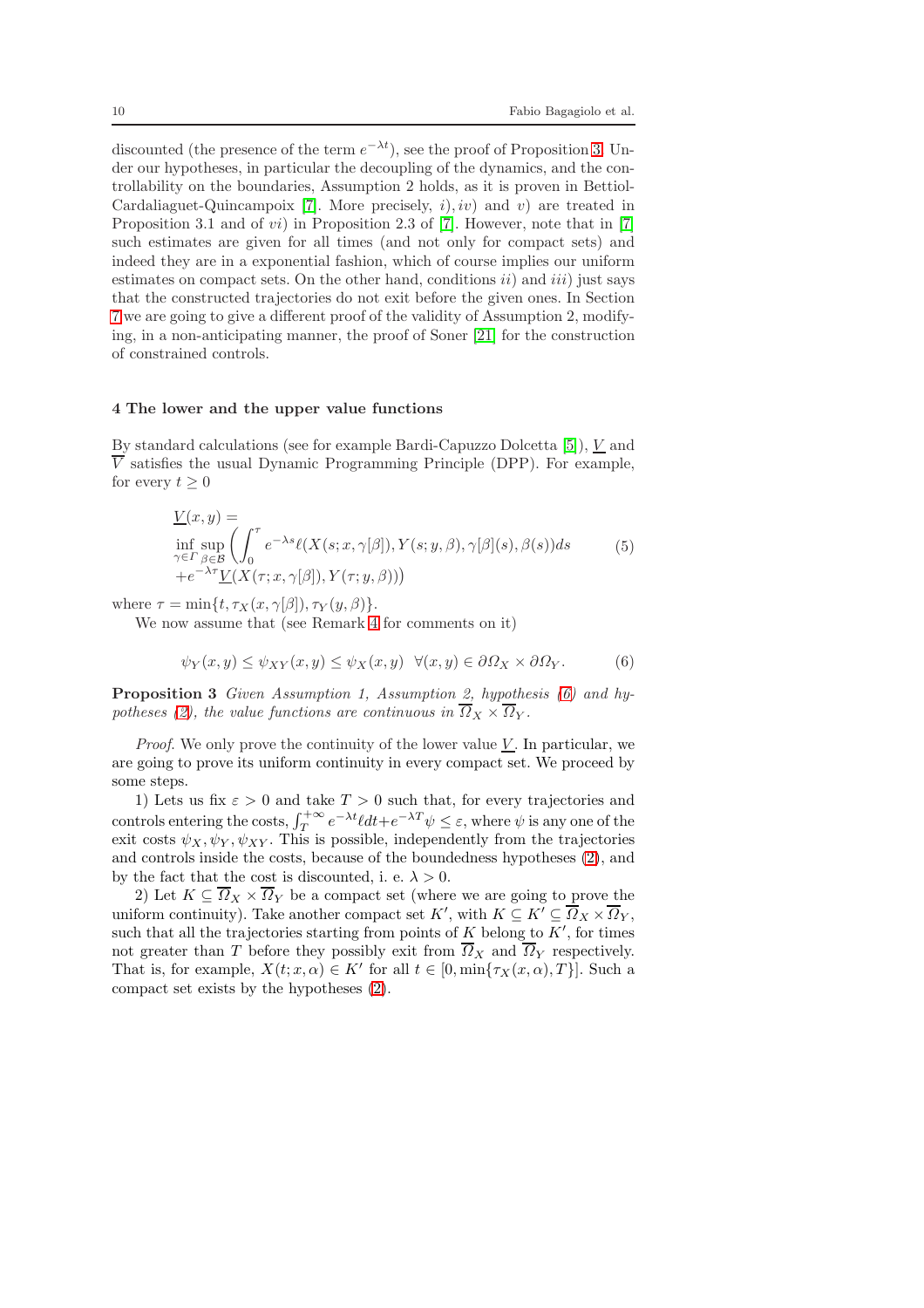3) By the compactness of  $K'$  and by the continuity regularities (2), there exist  $\zeta > 0$  and a modulus of continuity  $\omega$  such that, for every  $(x, y) \in$  $(\partial \Omega_X \times \partial \Omega_Y) \cap K'$ , taking the constant controls  $a_2 \in A$  and  $b_2 \in B$  as in the Assumption 1 with respect to  $x \in \partial \Omega_X$  and  $y \in \partial \Omega_Y$  respectively, we have the following:

- for every  $x' \in \overline{\Omega}_X$  with  $||x - x'|| \le \zeta$ , the trajectory starting from  $x'$  with constant control  $a_2$  exits from  $\overline{\Omega}_X$  in a time interval whose length is less than  $\omega(\Vert x - x' \Vert)$ ; for every  $y' \in \overline{\Omega}_Y$  with  $\Vert y - y' \Vert \leq \zeta$ , the trajectory starting from y' with constant control  $b_2$  exits from  $\overline{\Omega}_Y$  in a time interval whose length is less than  $\omega(\Vert y - y' \Vert)$ .-

This in particular comes, besides the controllability Assumption 1 and the Lipschitz regularity of the dynamics, from the  $C<sup>2</sup>$  regularity of the boundaries, which implies that, for any piece of boundary in a compact set, the signed distance function from the boundary,  $d$ , is  $C^2$  in a neighborhood of it. Hence one can argue estimating the signed of the composed function  $t \mapsto d(z(t))$ where  $z$  is the considered trajectory (see Bardi-Capuzzo Dolcetta [5] page 272, for a similar treatment of that function).

4) Let  $\mathcal{O}_{T,K}$  as in Assumption 2 with respect to T and K fixed above, and  $\overline{\omega}$  be a modulus of continuity for  $\psi_X, \psi_Y, \psi_{XY}$  in their domains inside K'. We define, the following modulus of continuity

$$
\tilde{\omega}(r) = \max\{\mathcal{O}_{T,K}(r), (M+1)\omega(\mathcal{O}_{T,K}(r)), \overline{\omega}((M+1)\omega(\mathcal{O}_{T,K}(r)))\}
$$

where M is the bound of f, g,  $\ell$  and of the exits costs as in (2), and  $\omega$  is as in point 3).

5) Our goal is to show that, there exists  $\delta > 0$  such that, for all  $(x_1, y_1), (x_2, y_2) \in$ K with  $||(x_1, y_1) - (x_2, y_2)|| \le \delta$ , we have  $|V(x_1, y_1) - V(x_2, y_2)|| \le 4\varepsilon$ .

6) In the sequel, we can be concerned with the behavior of the trajectories in the time interval  $[0, T]$  only. In particular, all the exit time we are going to consider will be assumed to be less than  $T$ . Indeed, by the previous point 1), we are going to perform the comparison analysis of the costs up to the time  $T$ , because, even if the game runs after  $T$ , then all the costs (the integrated one as well as exit ones) that will be accumulated after that time, will differ for a quantity not greater than  $2\varepsilon$ . Also note that, when the game run up to the time  $T$ , the estimate of the difference of the accumulated running costs (the integrated ones only) is standard as in the infinite-horizon case (no exit time), see for example Bardi-Capuzzo Dolcetta [5], Chapter VIII Proposition 1.8 and Chapter III Proposition 2.1. Hence, in the following points, and in particular in the next formulas (7) and (9), we will assume, respectively

$$
0 \le \tau_Y(y_1, \beta) \le T, \quad 0 \le \tau_X(x_2, \gamma[\beta]) \le T
$$

7) Now, take  $\delta > 0$  such that  $\tilde{\omega}(\delta) \leq \zeta$  and take two arbitrary points  $(x_1, y_1), (x_2, y_2) \in K$  such that  $\|(x_1, y_1) - (x_2, y_2)\| \leq \delta$ , where  $\zeta$  is given in point 3). In the sequel,  $\tilde{\gamma}$ ,  $\tilde{\beta}$  are the ones defined in Assumption 2.

8) Now, we exhibit a suitable non-anticipating tuning (see Definition 1)  $\beta \mapsto \overline{\beta}$ . For every  $\beta \in \mathcal{B}$  let us define  $\overline{\beta} \in \mathcal{B}$  for  $t \in [0, T]$  as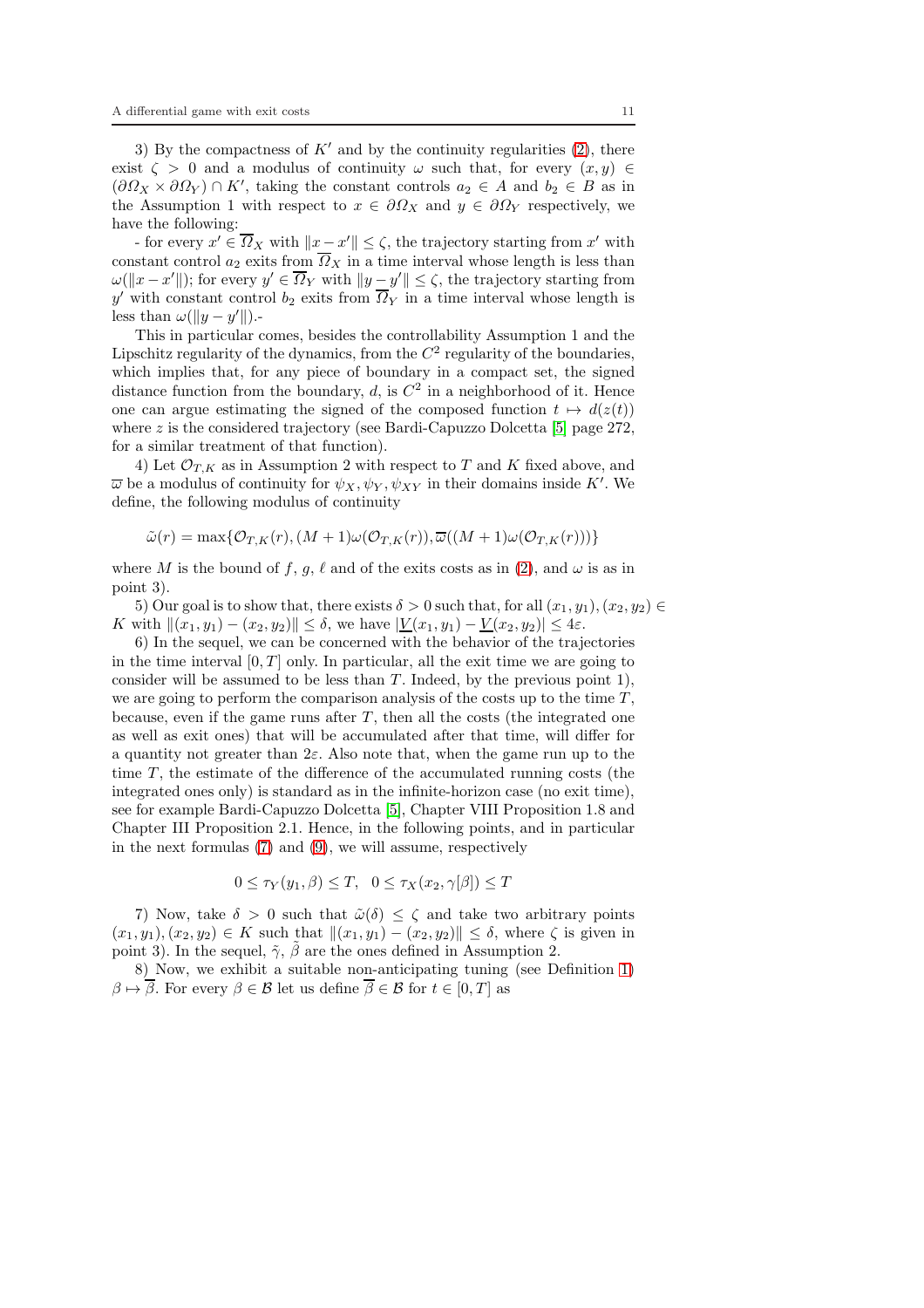$$
\overline{\beta}(t) = \begin{cases} \tilde{\beta}(t) & \text{if } 0 \le t \le \tau_Y(y_1, \beta), \\ b_2 & \text{otherwise,} \end{cases}
$$
\n(7)

where  $b_2 \in B$  is as in Assumption 1 with respect to  $Y(\tau_Y(y_1, \beta); y_1, \beta) \in \partial \Omega_Y$ . Hence, by points  $3$ –7) and Assumption 2 (points iii) and v)), if we use the control  $\overline{\beta}$  starting from  $y_2$ , then the trajectory exits from  $\overline{\Omega}_Y$  with exit time  $\tau_Y(y_2, \overline{\beta})$  satisfying

$$
0 \le \tau_Y(y_2, \overline{\beta}) - \tau_Y(y_1, \beta) \le \tilde{\omega}(\delta). \tag{8}
$$

In particular,  $\tau_Y(y_2, \overline{\beta})$  is not less than  $\tau_Y(y_1, \beta)$  because, up to the time  $\tau_X(y_1,\beta)$ , starting from  $y_2$  and using the control  $\tilde{\beta}$ , the trajectory does not exit from  $\overline{\Omega}_Y$  (point iii) of Assumption 2). Moreover, by point v) of Assumption 2,  $Y(\tau_Y(y_1,\beta); y_2, \tilde{\beta})$  is sufficiently close to the boundary (because  $Y(\tau_Y(y_1,\beta); y_1,\beta) \in \partial \Omega_Y$ , and hence, by point 3), the trajectory "rapidly" exits from  $\overline{\Omega}_Y$  using the constant control  $b_2$ , that is (8).

Also note that, being the dynamics bounded by  $M$ , it is

$$
||Y(\tau_Y(y_2,\overline{\beta});y_2,\overline{\beta}) - Y(\tau_Y(y_1,\beta);y_1,\beta)|| \leq \tilde{\omega}(\delta).
$$

Finally, such a construction of  $\overline{\beta}$  is a non-anticipating tuning. Indeed, if  $\beta_1 = \beta_2$  a. e. in the time interval [0, T], then the controls  $\tilde{\beta}_1$  and  $\tilde{\beta}_2$  are also equal a.e. in  $[0, T]$  by point i) of Assumption 2. Moreover, the trajectory  $Y(\cdot; y_1, \beta_1)$  and  $Y(\cdot; y_1, \beta_2)$  are also equal in the time interval [0, t]. Then in the interval [0, t], they possibly generate the same exit time  $\tau_Y(y_1, \beta_1)$  =  $\tau_Y(y_1, \beta_2)$ , and hence we must have  $\overline{\beta}_1 = \overline{\beta}_2$  a.e. in [0, t].

9) Similarly as in point 8), starting from a non-anticipating strategy for X  $\gamma$  we define a new non-anticipating strategy for X,  $\overline{\gamma}$ :

$$
\overline{\gamma}[\beta](t) = \begin{cases} \tilde{\gamma}[\beta](t) \text{ if } 0 \le t \le \tau_X(x_2, \gamma[\beta]), \\ a_2 \text{ otherwise,} \end{cases}
$$
(9)

where  $a_2 \in A$  is as in Assumption 1 with respect to  $X(\tau_X(x_2, \gamma[\beta]); x_2, \gamma[\beta]) \in$  $\partial \Omega_X$ . In this case, by Assumption 2 points ii) and iv), and by the previous points of this proof, we have, as in point 8),

$$
0 \leq \tau_X(x_1, \overline{\gamma}[\beta]) - \tau_X(x_2, \gamma[\beta]) \leq \tilde{\omega}(\delta)
$$
  
 
$$
||X(\tau_X(x_1, \overline{\gamma}[\beta]); x_1, \overline{\gamma}[\beta]) - X(\tau_X(x_2, \gamma[\beta]); x_2, \gamma[\beta])|| \leq \tilde{\omega}(\delta).
$$
 (10)

Note that, by our hypotheses, in particular because  $\tilde{\gamma}$  is a non-anticipating strategy (the one given by Assumption 2), we have that  $\overline{\gamma}$  is also a nonanticipating strategy. Moreover, for every  $\gamma \in \Gamma$ , we also consider the following non-anticipating strategy  $\overline{\overline{\gamma}} \in \Gamma$ , defined as  $\overline{\overline{\gamma}}[\beta] = \overline{\gamma}[\overline{\beta}]$ , for all  $\beta \in \mathcal{B}$ .

10) For suitable  $\gamma_2 \in \Gamma$  and  $\beta_1 \in \mathcal{B}$ , by definition of infimum and supremum, we have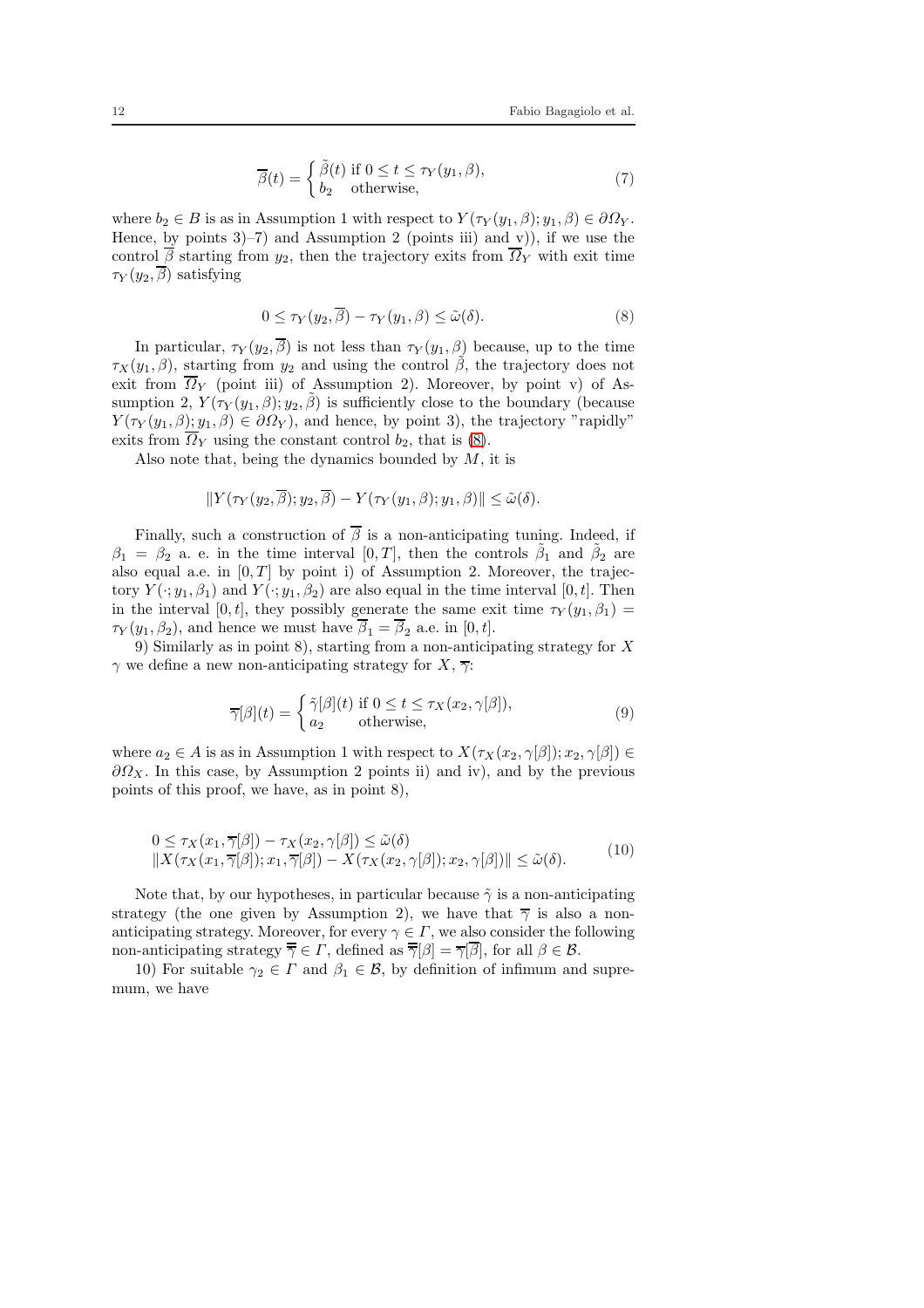$$
\underline{V}(x_1, y_1) - \underline{V}(x_2, y_2) \le \inf_{\gamma \in \Gamma} \sup_{\beta \in \mathcal{B}} J(x_1, y_1, \gamma[\beta], \beta) - \sup_{\beta \in \mathcal{B}} J(x_2, y_2, \gamma_2[\beta], \beta) + \varepsilon
$$
\n
$$
\le \sup_{\beta \in \mathcal{B}} J(x_1, y_1, \overline{\overline{\gamma}}_2[\beta], \beta) - \sup_{\beta \in \mathcal{B}} J(x_2, y_2, \gamma_2[\beta], \beta) + \varepsilon
$$
\n
$$
\le J(x_1, y_1, \overline{\overline{\gamma}}_2[\beta_1], \beta_1) - \sup_{\beta \in \mathcal{B}} J(x_2, y_2, \gamma_2[\beta], \beta) + 2\varepsilon
$$
\n
$$
\le J(x_1, y_1, \overline{\overline{\gamma}}_2[\beta_1], \beta_1) - J(x_2, y_2, \gamma_2[\overline{\beta}_1], \overline{\beta}_1) + 2\varepsilon
$$
\n
$$
= J(x_1, y_1, \overline{\gamma}_2[\overline{\beta}_1], \beta_1) - J(x_2, y_2, \gamma_2[\overline{\beta}_1], \overline{\beta}_1) + 2\varepsilon.
$$

Now, we define  $\overline{\tau}_{12} = \min(\tau_X(x_2, \gamma_2[\beta_1]), \tau_Y(y_1, \beta_1)).$  Hence we have

$$
\frac{V(x_1,y_1)-V(x_2,y_2)}{\leq J_{\overline{\tau}_{12}}(x_1,y_1,\overline{\gamma}_2[\overline{\beta}_1],\beta_1)+\Psi_1-J_{\overline{\tau}_{12}}(x_2,y_2,\gamma_2[\overline{\beta}_1],\overline{\beta}_1)-\Psi_2+3\varepsilon,
$$

where  $J_{\overline{\tau}_{12}}$  stays for the integral cost up to the time  $\overline{\tau}_{12}$ , and  $\Psi_1$  and  $\Psi_2$  stay to indicate two possible sums of remaining integral cost and discounted exit costs paid by the trajectories (their explicit formulations will be given in the following points).

By our definition, note that, up to the time  $\overline{\tau}_{12}$ , it is  $\overline{\gamma}_{2}[\overline{\beta}_{1}] = \tilde{\gamma}_{2}[\tilde{\beta}_{1}],$  $\gamma_2[\overline{\beta}_1] = \gamma_2[\tilde{\beta}_1]$ , and  $\overline{\beta}_1 = \tilde{\beta}_1$ . hence, by Assumption 2 point vi), and by the previous points of this proof, we have

$$
\underline{V}(x_1, y_1) - \underline{V}(x_2, y_2) \le \Psi_1 - \Psi_2 + \tilde{\omega}(\delta) + 3\varepsilon.
$$

11) We now analyze  $\Psi_1 - \Psi_2$ . We have some sub-cases. 11a)  $\overline{\tau}_{12} = \tau_X(x_2, \gamma_2[\beta_1]) \leq \tau_X(x_1, \overline{\gamma}_2[\beta_1]) < \tau_Y(y_1, \beta_1)$ . Then

$$
\begin{array}{l} \Psi_1=\int_{\overline{\tau}_{12}}^{\tau_X(x_1,\overline{\gamma}_2[\overline{\beta}_1])}e^{-\lambda s}\ell ds\\ +e^{-\lambda\tau_X(x_1,\overline{\gamma}_2[\overline{\beta}_1])}\psi_X\big(X\big(\tau_X(x_1,\overline{\gamma}_2[\overline{\beta}_1]) ;x_1,\overline{\gamma}_2[\overline{\beta}_1]\big), Y\big(\tau_X(x_1,\overline{\gamma}_2[\overline{\beta}_1]) ;y_1,\beta_1\big)\big),\\ \Psi_2=e^{-\lambda\overline{\tau}_{12}}\psi_X\big(X\big(\overline{\tau}_{12};x_2,\gamma_2[\overline{\beta}_1]\big), Y\big(\overline{\tau}_{12};y_2,\overline{\beta}_1\big)\big) \end{array}
$$

From this, by the previous points, the uniform continuity of  $\psi_X$  in  $\overline{\Omega}_X \cap K$ , and the definition of  $\tilde{\omega}$ , we get

$$
|\Psi_1 - \Psi_2| \le 2\tilde{\omega}(\delta),
$$

11b)  $\overline{\tau}_{12} = \tau_X(x_2, \gamma_2[\beta_1]) \leq \tau_Y(y_1, \beta_1) \leq \tau_X(x_1, \overline{\gamma}_2[\beta_1])$ . Hence  $\Psi_1$  is the integral of the cost on the interval  $[\overline{\tau}_{12}, \tau_Y(y_1, \beta_1)]$  (whose length is not greater than  $\tilde{\omega}(\delta)$ , (10)), plus the discounted exit cost  $\tilde{\Psi}_1$ , the latter being (respectively for  $\tau_Y(y_1, \beta_1) < \tau_X(x_1, \overline{\gamma}_2[\beta_1])$  and for  $\tau_Y(y_1, \beta_1) = \tau_X(x_1, \overline{\gamma}_2[\beta_1])$ :

$$
\tilde{\Psi}_1 = e^{-\lambda \tau_Y(y_1, \beta_1)} \psi_Y(X(\tau_Y(y_1, \beta_1); x_1, \overline{\gamma}_2[\overline{\beta}_1]), Y(\tau_Y(y_1, \beta_1); y_1, \beta_1)), \n\tilde{\Psi}_1 = e^{-\lambda \tau_Y(y_1, \beta_1)} \psi_{XY}(X(\tau_Y(x_1, \overline{\gamma}_2[\overline{\beta}_1]); x_1, \overline{\gamma}_2[\overline{\beta}_1]), Y(\tau_Y(y_1, \beta_1); y_1, \beta_1))
$$

Similarly,  $\Psi_2$ , which has no integral part, is (respectively for  $\overline{\tau}_{12} = \tau_X(x_2, \gamma_2[\beta_1])$  $\tau_Y(y_2, \beta_1)$  and for  $\overline{\tau}_{12} = \tau_X(x_2, \gamma_2[\beta_1]) = \tau_Y(y_2, \beta_1)$ 

$$
\Psi_2 = e^{-\lambda \overline{\tau}_{12}} \psi_X(X(\overline{\tau}_{12}; x_2, \gamma_2[\overline{\beta}_1]), Y(\overline{\tau}_{12}; y_2, \overline{\beta}_1)) \n\Psi_2 = e^{-\lambda \overline{\tau}_{12}} \psi_{XY}(X(\overline{\tau}_{12}; x_2, \gamma_2[\overline{\beta}_1]), Y(\overline{\tau}_{12}; y_2, \overline{\beta}_1).
$$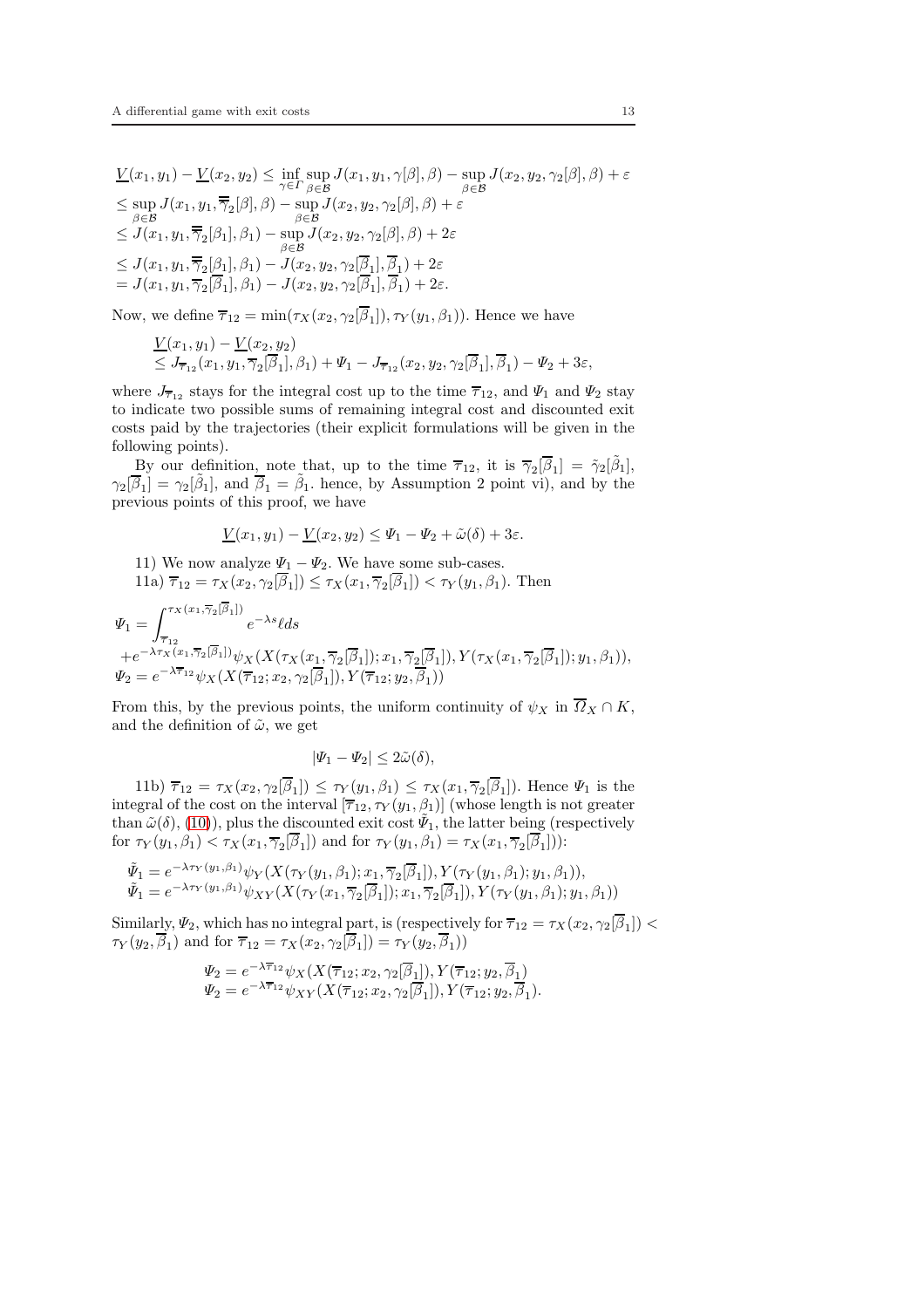Using  $(6)$ , all the estimates of the previous points, and the uniform continuity in the compact sets of the exit costs, together with the definition of  $\tilde{\omega}$ , we have

$$
\tilde{\Psi}_1 \leq e^{-\lambda \overline{\tau}_{12}} \psi_{XY}(X(\tau_X(x_2, \gamma_2[\overline{\beta}_1]); x_2, \gamma_2[\overline{\beta}_1]), Y(\tau_Y(y_1, \beta_1); y_1, \beta_1)) + \tilde{\omega}(\delta),
$$
  

$$
\Psi_2 \geq e^{-\lambda \overline{\tau}_{12}} \psi_{XY}(X(\tau_X(x_2, \gamma_2[\overline{\beta}_1]); x_2, \gamma_2[\overline{\beta}_1]), Y(\tau_Y(y_1, \beta_1); y_1, \beta_1)) - \tilde{\omega}(\delta),
$$

from which

 $|\Psi_1 - \Psi_2| \leq 3\tilde{\omega}(\delta).$ 

11c) The cases  $\overline{\tau}_{12} = \tau_Y(y_1, \beta_1) \leq \tau_Y(y_2, \beta_1) < \tau_X(x_2, \gamma_2[\beta_1])$  and  $\overline{\tau}_{12} =$  $\tau_Y(y_1, \beta_1) \leq \tau_X(x_2, \gamma_2[\beta_1]) \leq \tau_Y(y_2, \beta_1)$  are similar to points 11a) and 11b) respectively.

12) Putting together the points 10) and 11), and reversing the role of  $(x_1, y_1)$  and  $(x_2, y_2)$ , we then get point 5) taking  $\delta$  sufficiently small. The proof is concluded.

⊓⊔

Remark 4 Note that, whenever hypothesis (6) is not satisfied, then the continuity is not guaranteed. For example, if  $\psi_X < \psi_Y$  on  $\partial \Omega_X \times \partial \Omega_Y$ , then, using also the controllability hypothesis on the boundaries, we can approximate points on  $\partial \Omega_X \times \partial \Omega_Y$  by points in  $\partial \Omega_X \times \Omega_Y$  and by points in  $\Omega_X \times \partial \Omega_Y$  where, respectively,  $\underline{V} \leq \psi_X$  and  $\underline{V} \geq \psi_Y$ . And this fact makes immediately fail the continuity of  $\underline{V}$  on points of  $\partial \Omega_X \times \partial \Omega_Y$ .

## 5 The lower and the upper Hamilton-Jacobi-Isaacs equations and boundary conditions

For every  $(x, y) \in \overline{\Omega}_X \times \overline{\Omega}_Y$  and for every  $(p, q) \in \mathbb{R}^n \times \mathbb{R}^m$ , we introduce the Upper Hamiltonian ("." stays for the scalar product)

$$
UH(x, y, p, q) = \min_{b \in B} \max_{a \in A} \{ -f(x, a) \cdot p - g(y, b) \cdot q - \ell(x, y, a, b) \}
$$

and the Lower Hamiltonian

$$
LH(x, y, p, q) = \max_{a \in A} \min_{b \in B} \left\{ -f(x, a) \cdot p - g(y, b) \cdot q - \ell(x, y, a, b) \right\}.
$$

In the sequel, for a function u,  $u_x(x, y)$  and  $u_y(x, y)$  will denote the gradient with respect to  $x$  and with respect to  $y$ , respectively.

**Theorem 5** Given Assumption 1, regularities  $(2)$  and condition  $(6)$ , the lower value  $\underline{V}$  satisfies the following (upper) problem in the viscosity sense (here expressed for a generic function  $u : \overline{\Omega}_X \times \overline{\Omega}_Y \to \mathbb{R}$ )

$$
\begin{cases}\n\lambda u(x, y) + U H(x, y, u_x(x, y), u_y(x, y)) = 0 & \text{in } \Omega_X \times \Omega_Y, \\
u = \psi_X & \text{on } \partial \Omega_X \times \Omega_Y, \\
u = \psi_Y & \text{on } \Omega_X \times \partial \Omega_Y, \\
u = \psi_Y & \text{on } \partial \Omega_X \times \partial \Omega_Y,\n\end{cases}
$$
\n(11)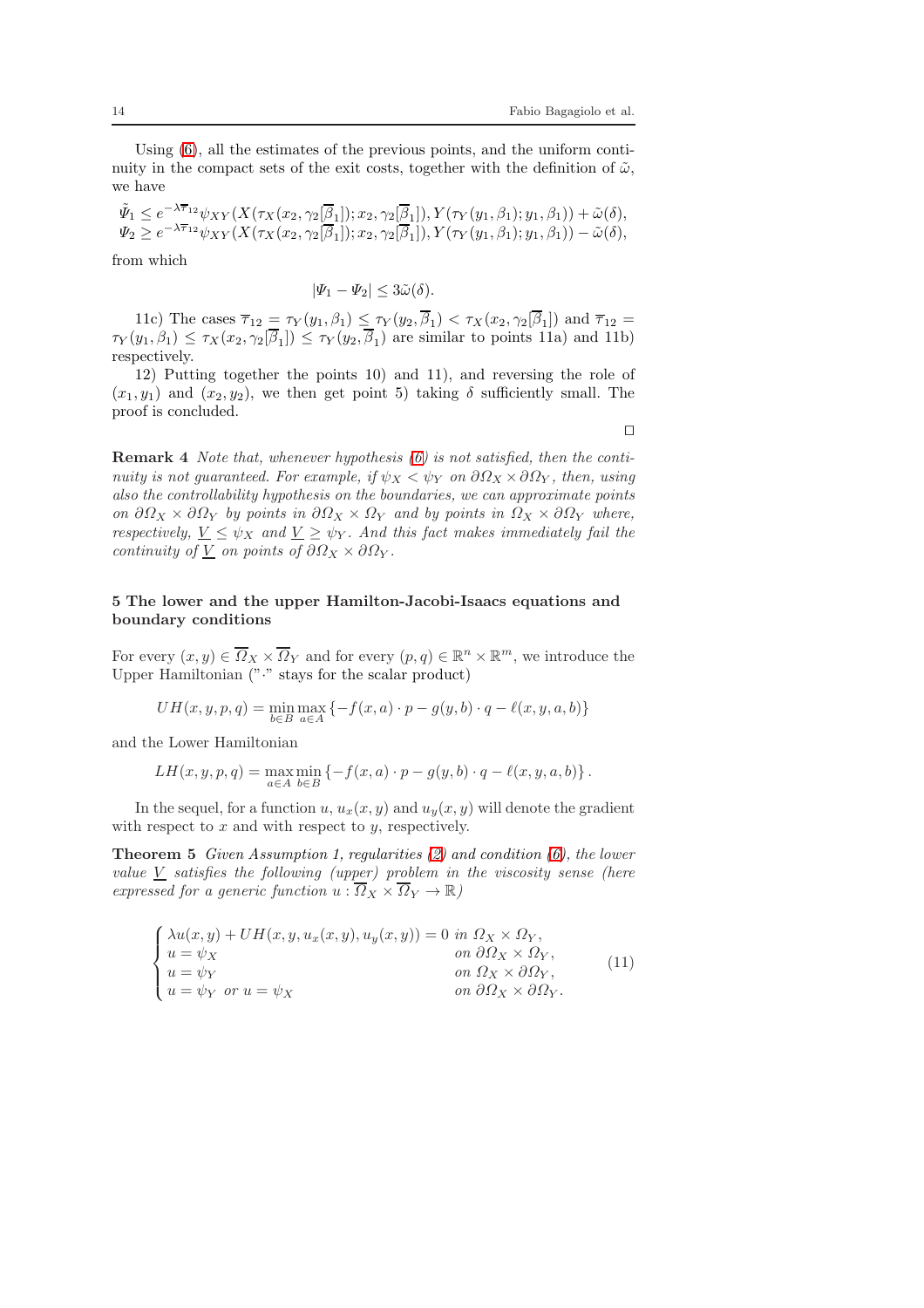By solutions in the viscosity sense we mean the following: let  $\varphi \in C^1(\overline{\Omega}_X \times$  $\overline{\Omega}_Y$ ) and  $(x_0, y_0) \in \overline{\Omega}_X \times \overline{\Omega}_Y$ , then the following facts i) and ii) hold true:

i) if  $(x_0, y_0)$  is a point of local maximum for  $u-\varphi$ , with respect to  $\overline{\Omega}_X \times \overline{\Omega}_Y$ , then we have the following four implications (one per every line)

$$
(x_0, y_0) \in \Omega_X \times \Omega_Y,
$$
  
\n
$$
(x_0, y_0) \in \partial \Omega_X \times \Omega_Y, u(x_0, y_0) > \psi_X(x_0, y_0),
$$
  
\n
$$
(x_0, y_0) \in \Omega_X \times \partial \Omega_Y, u(x_0, y_0) > \psi_Y(x_0, y_0),
$$
  
\n
$$
(x_0, y_0) \in \partial \Omega_X \times \partial \Omega_Y, \psi_X(x_0, y_0) \neq u(x_0, y_0) > \psi_Y(x_0, y_0)
$$
\n
$$
(12)
$$

$$
\lambda u(x_0, y_0) + UH(x_0, y_0, \varphi_x(x_0, y_0), \varphi_y(x_0, y_0)) \leq 0;
$$

ii) if  $(x_0, y_0)$  is a point of local minimum for  $u-\varphi$ , with respect to  $\overline{\Omega}_X \times \overline{\Omega}_Y$ , then we have the following four implications (one per every line)

 $(x_0, y_0) \in \Omega_X \times \Omega_Y$ ,  $(x_0, y_0) \in \partial \Omega_X \times \Omega_Y$ ,  $u(x_0, y_0) < \psi_X(x_0, y_0)$ ,  $(x_0, y_0) \in \Omega_X \times \partial \Omega_Y$ ,  $u(x_0, y_0) < \psi_Y(x_0, y_0)$ ,  $(x_0, y_0) \in \partial \Omega_X \times \partial \Omega_Y$ ,  $\psi_Y(x_0, y_0) \neq u(x_0, y_0) < \psi_X(x_0, y_0)$  $\mathcal{L}$  $\overline{\mathcal{L}}$  $\int$ =⇒ (13)

$$
\lambda u(x_0, y_0) + UH(x_0, y_0, \varphi_x(x_0, y_0), \varphi_y(x_0, y_0)) \ge 0;
$$

If  $u$  satisfies i), it is said to be a subsolution; if it satisfies ii), it is said to be a supersolution. The equation in the first line of (11) is called the (upper) Hamilton-Jacobi-Isaacs equation (or simply Isaacs). The implications given by the second, third and fourth lines of  $(12)$ – $(13)$  represent the boundary conditions in the viscosity sense.

Note that, in the formulation of (11), the intermediate exit cost  $\psi_{XY}$  does not play any role. We refer the reader to Remark 8 for more details on this fact.

Remark 6 Under the same hypotheses of Theorem 5, and with the same definitions for solutions and the boundary conditions, the upper value function  $\overline{V}$ is a solution in the viscosity sense of

$$
\begin{cases}\n\lambda u(x, y) + L H(x, y, u_x(x, y), u_y(x, y)) = 0 & \text{in } \Omega_X \times \Omega_Y, \\
u = \psi_X & \text{on } \partial \Omega_X \times \Omega_Y, \\
u = \psi_Y & \text{on } \Omega_X \times \partial \Omega_Y, \\
u = \psi_Y & \text{on } \partial \Omega_X \times \partial \Omega_Y,\n\end{cases}
$$
\n(14)

Proof of Theorem 5. Let us note that, by our hypothesis of controllability on the boundaries, we have the following inequalities

$$
\underline{V} \le \psi_X \text{ on } \partial \Omega_X \times \overline{\Omega}_Y, \ \ \underline{V} \ge \psi_Y \text{ on } \overline{\Omega}_X \times \partial \Omega_Y.
$$

This is because both players, from their own boundary, can immediately exit, stopping the game and paying the corresponding exit cost.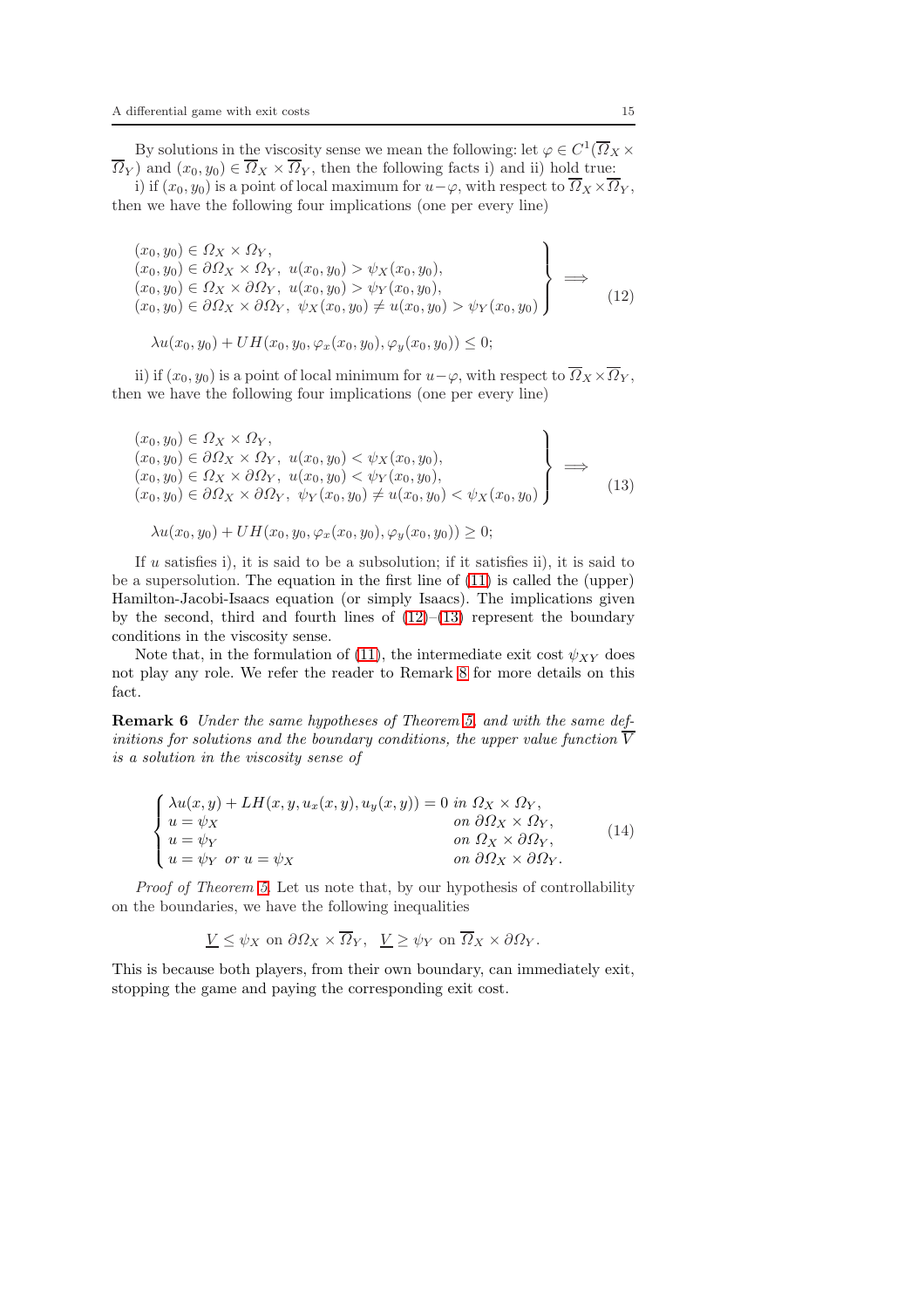Hence, for the subsolution case, we only need to prove the validity of the Isaacs equation in  $\Omega_X \times \Omega_Y$ , the boundary condition on  $\Omega_X \times \partial \Omega_Y$  and the boundary condition on  $\partial \Omega_X \times \partial \Omega_Y$  for only the case  $\psi_Y \leq \underline{V} \leq \psi_X$ . In the same way, for the supersolution case, we only need to prove the Isaacs equation in  $\Omega_X \times \Omega_Y$ , the boundary condition on  $\partial \Omega_X \times \Omega_Y$  and the boundary condition on  $\partial \Omega_X \times \partial \Omega_Y$  for only the case  $\psi_X > V > \psi_Y$ . Since the validity of the Isaacs equation in  $\Omega_X \times \Omega_Y$  is standard (see for instance Bardi-Capuzzo Dolcetta [5] page 438), we only concentrate on the boundary conditions.

Supersolution. Let  $(x_0, y_0) \in \partial \Omega_X \times \Omega_Y$  be of minimum for  $\underline{V} - \varphi$ , and by absurd hypothesis, let us suppose that

$$
\underline{V}(x_0, y_0) < \psi_X(x_0, y_0), \n\lambda \underline{V}(x_0, y_0) + UH(x_0, y_0, \varphi_x(x_0, y_0), \varphi_y(x_0, y_0)) < 0. \tag{15}
$$

Of course, it is not restrictive to suppose that  $\underline{V}(x_0, y_0) = \varphi(x_0, y_0)$  and that  $\lambda = 1$ . Also using this assumption, we have that, for some  $\varepsilon > 0$ , and for every  $(x, y) \in B((x_0, y_0), \varepsilon) \cap \overline{\Omega}_X \times \overline{\Omega}_Y$  (here  $B((x, y), r)$  stays for a ball of  $\mathbb{R}^n \times \mathbb{R}^m$ with center in  $(x, y)$  and radius  $r > 0$ )

$$
\varphi(x, y) + UH(x, y, \varphi_x(x, y), \varphi_y(x, y)) \le -\varepsilon,
$$
  

$$
\underline{V}(x, y) \ge \varphi(x, y).
$$
 (16)

Moreover, we can also suppose that  $y \in \Omega_Y$  for all  $(x, y) \in B((x_0, y_0), \varepsilon)$ . Now, let  $t > 0$  be such that, for every  $\gamma \in \Gamma$  and  $\beta \in \mathcal{B}, (X(s; x, \gamma[\beta]), Y(s; y, \beta)) \in$  $B((x_0, y_0), \varepsilon)$  for all  $(x, y) \in B((x_0, y_0), \varepsilon/2)$ , for all  $0 \le s \le t$ . Let us define  $\delta = \varepsilon (1 - e^{-t})/2 > 0$  and take  $\gamma \in \Gamma$  such that, by the Dynamic Programming Principle (5), for any  $\beta \in \mathcal{B}$  (note that it is  $\tau_Y(y_0, \beta) \ge t$ )

$$
\underline{V}(x_0, y_0) > \begin{cases}\n-\delta + \int_0^t e^{-s} \ell(X(s; x_0, \gamma[\beta]), Y(s; y_0, \beta), \gamma[\beta](s), \beta(s)) ds \\
+ e^{-t} \underline{V}(X(t; x_0, \gamma[\beta]), Y(t; y_0, \beta)) \\
\text{if } t < \tau_X(x_0, \gamma[\beta]), \\
-\delta + \int_0^{\tau_X(x_0, \gamma[\beta])} e^{-s} \ell(X(s; x_0, \gamma[\beta]), Y(s; y_0, \beta), \gamma[\beta](s), \beta(s)) ds \\
+ e^{-\tau_X(x_0, \gamma[\beta])} \psi_X(X(\tau_X(x_0, \gamma[\beta]); x_0, \gamma[\beta]), Y(\tau_X(x_0, \gamma[\beta]); y_0, \beta)) \\
\text{if } t \ge \tau_X(x_0, \gamma[\beta]).\n\end{cases}
$$

In particular, we can take  $\beta \equiv b$ , with  $b \in B$  arbitrary. Note that we can certainly suppose that  $0 < t < \tau_X(x_0, \gamma[\beta])$  for all  $\beta$ . Indeed, if not, for three sequences  $t_n \to 0^+, \gamma_n \in \Gamma$ , and  $\beta_n \in \mathcal{B}$  we would have  $[0, t_n] \ni \tau_X(x_0, \gamma_n[\beta_n]) \to$ 0 <sup>+</sup> and (dropping the notations of the trajectories in the entries)

$$
-\delta_n + \int_0^{\tau_X} e^{-s} \ell ds + e^{-\tau_X} \psi_X < \underline{V}(x_0, y_0) \le \int_0^{\tau_X} e^{-s} \ell ds + e^{-\tau_X} \psi_X,
$$

where  $\delta_n = \varepsilon (1 - e^{-t_n})/2$ . But then, in the limit, this implies  $\underline{V}(x_0, y_0) =$  $\psi_X(x_0, y_0)$ , against our absurd hypothesis (18). Hence we get, for every  $b \in B$ , (here,  $X(\cdot)$  and  $Y(\cdot)$  stay for the trajectories starting from  $x_0$  and  $y_0$  with controls  $\gamma[b]$  and b respectively)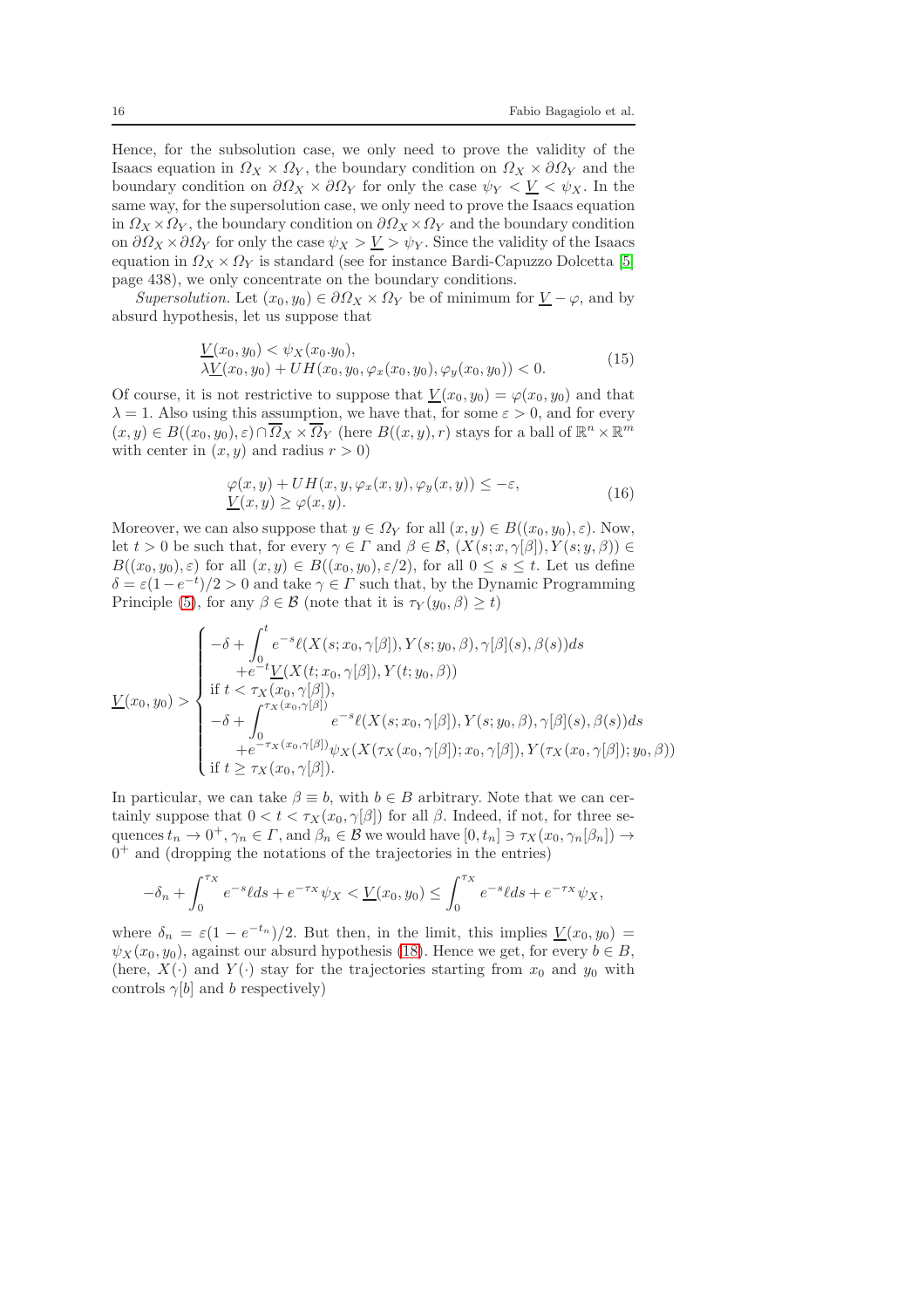$$
0 = \underline{V}(x_0, y_0) - \varphi(x_0, y_0)
$$
  
\n
$$
> -\delta + \int_0^t e^{-s} \ell(X(s), Y(s), \gamma[b](s), b) ds + e^{-t} \underline{V}(X(t), Y(t)) - \varphi(x_0, y_0)
$$
  
\n
$$
\geq -\delta + \int_0^t e^{-s} \ell(X(s), Y(s), \gamma[b](s), b) ds + e^{-t} \varphi(X(t), Y(t)) - \varphi(x_0, y_0)
$$
  
\n
$$
= -\delta + \int_0^t e^{-s} \left( -\varphi(X(s), Y(s)) + \varphi(X(s), Y(s)) \right) \cdot (f(X(s), \gamma[b](s)), g(Y(s), b)) + \ell(X(s), Y(s), \gamma[b](s), b) ds
$$
  
\n
$$
\geq -\delta
$$
  
\n
$$
- \int_0^t e^{-s} \max_{a \in A} (\varphi - (\varphi_x, \varphi_y) \cdot (f(X, Y, a, b), g(X, Y, a, b)) - \ell(X, Y, a, b)) ds.
$$

In the previous formula, we used (16), the fact that  $\gamma[b](s)$  is almost everywhere an element of A, and the time derivative of the function  $s \mapsto e^{-s}\varphi(X(s), Y(s))$ . By the arbitrariness of  $b \in B$ , and by the definitions of the Hamiltonian  $UH$ and of  $\delta$ , we then get the following contradiction

$$
0 > -\delta - \int_0^t e^{-s} \left( \varphi + UH\Big(X(s), Y(s), \varphi_x(X(s), Y(s)), \varphi_y(X(s), Y(s))\Big) \right) ds
$$
  
\n
$$
\geq -\delta + \int_0^t e^{-s} \varepsilon ds > 0.
$$

Let us now consider the case  $(x_0, y_0) \in \partial \Omega_X \times \partial \Omega_Y$ . We only have the case  $\psi_Y(x_0, y_0) < \underline{V}(x_0, y_0) < \psi_X(x_0, y_0)$ , and we can again restrict ourselves to the case  $0 < t < \min{\tau_Y, \tau_X}$ , and then, arguing as before, we get the conclusion.

Subsolution. We only treat the case  $(x_0, y_0) \in \Omega_X \times \partial \Omega_Y$  of maximum for  $\underline{V} - \varphi$ , the other cases being similar. Let us take  $\varepsilon$ ,  $t > 0$  and  $\delta > 0$  in a similar way as before (changing the role of  $\partial \Omega_X$  and of  $\partial \Omega_Y$ ). For every  $a \in A$  (and so for every constant strategies  $\gamma \equiv a$ ) we find  $\beta \in \mathcal{B}$  such that  $0 < t < \tau_Y(y_0, \beta)$  independently on a (otherwise we get the contradiction  $\underline{V}(x_0, y_0) \leq \psi_Y(x_0, y_0)$  and

$$
\underline{V}(x_0, y_0) < \delta + \int_0^t e^{-s} \ell(X(s; x_0, a), Y(s; y_0, \beta), a, \beta(s)) ds + e^{-t} \underline{V}(X(t), Y(t)).
$$

Hence, for every  $a \in A$ , we get

$$
0 = \underline{V}(x_0, y_0) - \varphi(x_0, y_0)
$$
  
< 
$$
< \delta - \int_0^t e^{-s} \min_{b \in b} (\varphi - (\varphi_x, \varphi_y) \cdot (f(X, Y, a, b), g(X, Y, a, b)) - \ell(X, Y, a, b)) ds,
$$

from which the contradiction (by the arbitrariness of  $a \in A$ )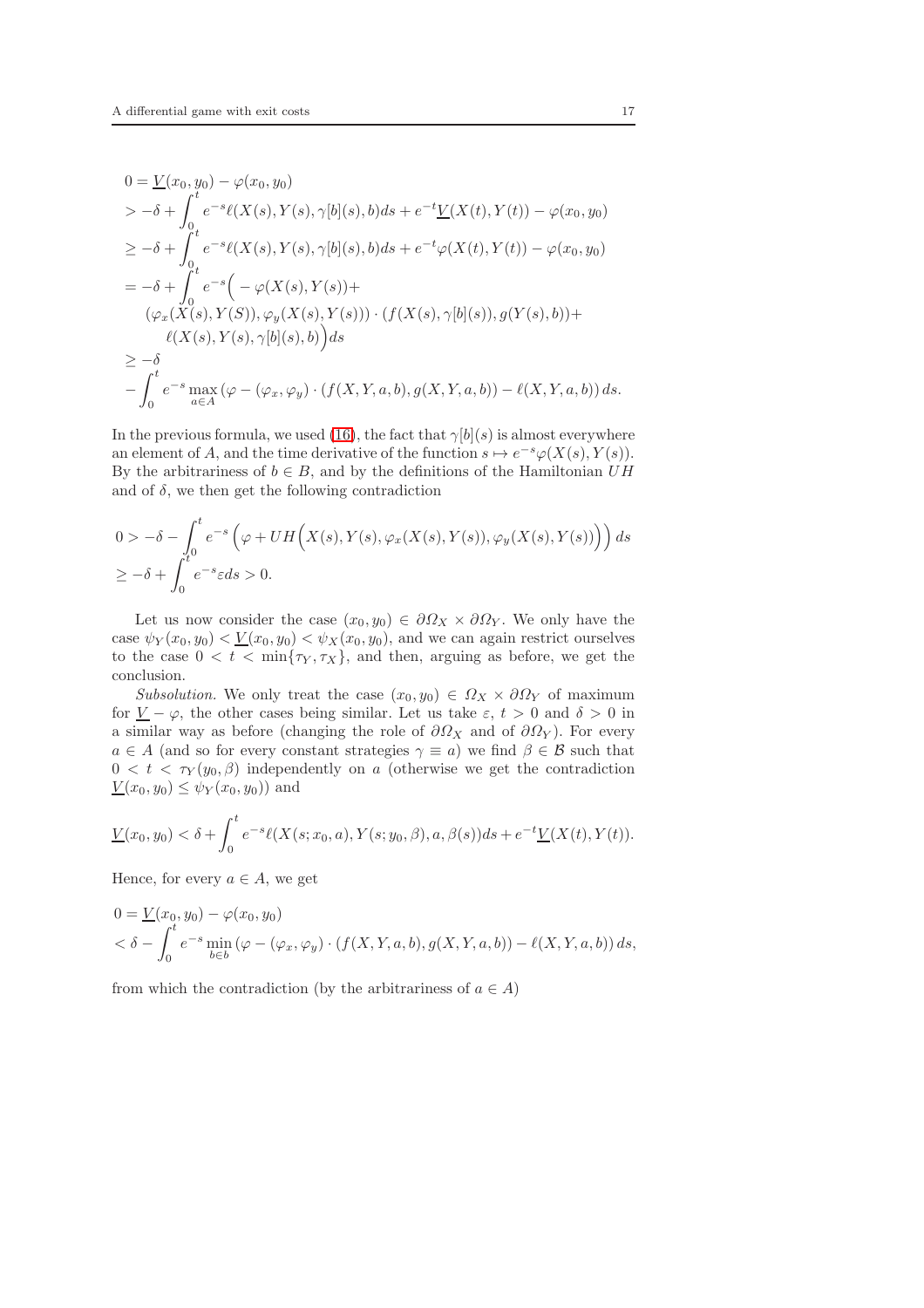$$
0 < \delta - \int_0^t e^{-s} \left( \varphi + UH\Big(X(s), Y(s), \varphi_x(X(s), Y(s)), \varphi_y(X(s), Y(s)) \Big) \right) ds
$$
  

$$
\leq +\delta - \int_0^t e^{-s} \varepsilon < 0.
$$

⊓⊔

### 6 Uniqueness

We are going to use the following inner-cone property of the boundaries. There exist two bounded continuous functions  $\eta_X : \overline{\Omega}_X \to \mathbb{R}^n$ ,  $\eta_Y : \overline{\Omega}_Y \to \mathbb{R}^m$ , and two real positive continuous functions  $c, d : \Omega_X \cup \Omega_Y \to ]0, +\infty[$  such that, for all  $x \in \Omega_X$  (respectively  $y \in \Omega_Y$ ) and for all  $s \in ]0, d(x)]$  (respectively  $s \in ]0, d(y)|$ ,

 $B(x + s\eta_X(x), c(x)s) \subseteq \Omega_X$ , (respectively  $B(y + s\eta_Y(y), c(y)s) \subseteq \Omega_Y$ ). (17)

Condition (17) roughly means that at every point there is a small cone with vertex in that point and contained, besides the vertex, in the interior of the set. Note that this is essentially a boundary regularity property, and it is certainly satisfied under the  $C^2$ -regularity hypothesis (2), where you can take, on the boundary, the unit interior normal as  $\eta_X$  and  $\eta_Y$ . Finally note that in any compact subset,  $\eta_X$  and  $\eta_Y$  can be assumed uniformly continuous, and c and d just two positive constants.

**Theorem 7** Let Assumption 1, (2) (and hence  $(17)$ ), and (6) hold. Then the lower value  $\underline{V}$  (respectively, the upper value function  $\overline{V}$ ) is the unique bounded and continuous function on  $\overline{\Omega}_X \times \overline{\Omega}_Y$  which is a solution of (11) (respectively, of  $(14)$ ) in the viscosity sense.

We are going to only prove uniqueness for (11) among continuous and bounded functions, from which the theorem follows because  $V$  is a continuous and bounded solution in the viscosity sense. As usual, we prove such a uniqueness result by proving a comparison result between sub- and supersolutions, and we will refer to the standard double variable technique, and in particular to the "constrained" double variable technique of Soner (see Bardi-Capuzzo Dolcetta [5] pages 278–281) Let  $u, v : \overline{\Omega}_X \times \overline{\Omega}_Y \to \mathbb{R}$  be two bounded and continuous sub- and supersolution, respectively. We are going to prove that  $u \leq v$  on  $\overline{\Omega}_X \times \overline{\Omega}_Y$ , from which the conclusion follows because every solution in the viscosity sense is simultaneously a sub-and a supersolution.

The standard procedure is as here explained. By contradiction, let us suppose

$$
\sup_{(x,y)\in\overline{\Omega}_X\times\overline{\Omega}_Y} (u(x,y)-v(x,y))=m>0,\tag{18}
$$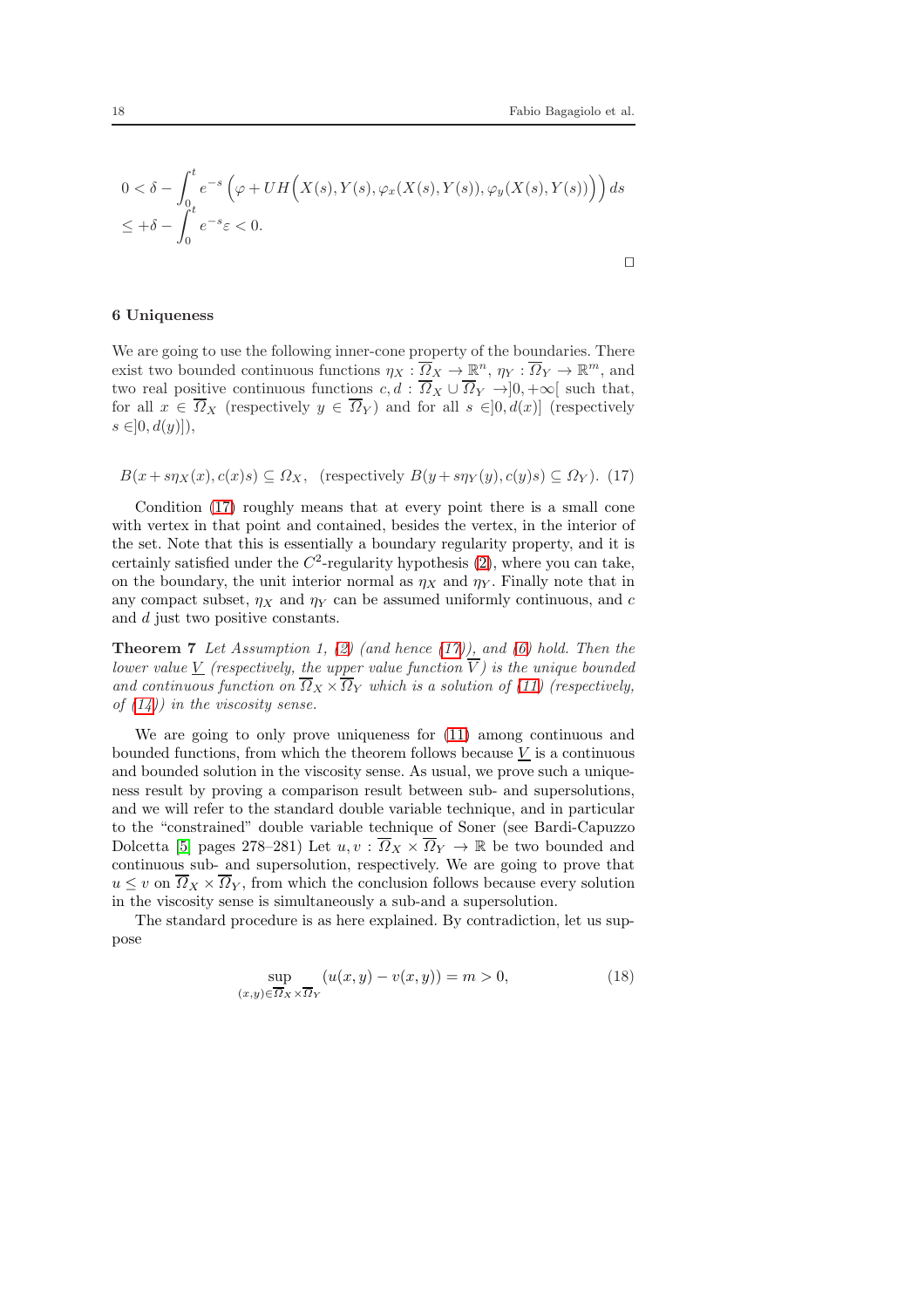and try to construct two test functions  $\varphi_1$  and  $\varphi_2$  such that, for some  $(\overline{x}_1, \overline{y}_1), (\overline{x}_2, \overline{y}_2) \in$  $\overline{\Omega}_X \times \overline{\Omega}_Y$  and some  $k > 0$ ,

$$
u(\overline{x}_1, \overline{y}_1) - v(\overline{x}_2, \overline{y}_2) > k
$$
  
 
$$
u - \varphi_1 \text{ has a local maximum at } (\overline{x}_1, \overline{y}_1)
$$
  
 
$$
v - \varphi_2 \text{ has a local minimum at } (\overline{x}_2, \overline{y}_2)
$$
  
 
$$
UH(\overline{x}_2, \overline{y}_2, (\varphi_2)_x, (\varphi_2)_y) - UH(\overline{x}_1, \overline{y}_1, (\varphi_1)_x, (\varphi_1)_y) < k
$$
  
 
$$
u(\overline{x}_1, \overline{y}_1) + UH(\overline{x}_1, \overline{y}_1, (\varphi_1)_x, (\varphi_1)_y) \le 0
$$
  
 
$$
v(\overline{x}_2, \overline{y}_2) + UH(\overline{x}_2, \overline{y}_2, (\varphi_2)_x, (\varphi_2)_y) \ge 0.
$$
 (19)

We then get the contradiction

$$
k < u(\overline{x}_1, \overline{y}_1) - v(\overline{x}_2, \overline{y}_2) \le
$$
  
\n
$$
UH(\overline{x}_2, \overline{y}_2, (\varphi_2)_x, (\varphi_2)_y) - UH(\overline{x}_1, \overline{y}_1, (\varphi_1)_x, (\varphi_1)_y) < k
$$
\n
$$
(20)
$$

The main ingredients for this procedure are some continuity and uniform continuity properties satisfied by the Hamiltonian  $UH$  (see Bardi-Capuzzo Dolcettta [5] page 443 formula (2.1)), and the construction of a suitable penalizing function  $\tilde{\phi}: (\overline{\Omega}_X \times \overline{\Omega}_Y) \times (\overline{\Omega}_X \times \overline{\Omega}_Y) \to \mathbb{R}$ . Given such a function  $\tilde{\phi}$ , the standard double variable technique is to consider the function

$$
\phi: ((x_1, y_1), (x_2, y_2) \mapsto u(x_1, y_1) - v(x_2, y_2) - \tilde{\phi}((x_1, y_1), (x_2, y_2))
$$

and a point of maximum  $((\overline{x}_1, \overline{y}_1), (\overline{x}_2, \overline{y}_2))$  of it. Such a maximum point gives the candidate points for the above explained procedure with

$$
\varphi_1: (x_1, y_1) \mapsto \tilde{\phi}((x_1, y_1), (\overline{x}_2, \overline{y}_2)),\n\varphi_2: (x_2, y_2) \mapsto -\tilde{\phi}((\overline{x}_1, \overline{y}_1), (x_2, y_2)).
$$
\n(21)

As for the state-constraint optimal control problem, the main difficult is to be able to guarantee that, in the points  $(\overline{x}_1, \overline{y}_1), (\overline{x}_2, \overline{y}_2)$ , both equation inequalities hold (the last two lines of (19)). This is made by a suitable use of the boundary conditions  $(12),(13)$ , and by the use of a suitable penalizing term inside  $\tilde{\phi}$  which avoids  $(\overline{x}_1, \overline{y}_1), (\overline{x}_2, \overline{y}_2)$ , or some components of them, to belong to the boundaries.

For this reason, in the following proof, we are mostly going to put in evidence the suitable penalizing term and the use of the boundary conditions for our particular case of problem (12), (13), and to refer to Bardi-Capuzzo Dolcetta [5] (pages 279–280) for the "standard" part in order to obtain all the lines of  $(19)$  and the contradiction  $(20)$ . The point c) of the proof is more detailed.

Proof of Theorem 7. Let us assume the absurd hypothesis (18) and take  $\delta > 0$  and  $(x_0, y_0) \in \overline{\Omega}_X \times \overline{\Omega}_Y$  such that the other following absurd hypothesis holds

$$
u(x_0, y_0) - v(x_0, y_0) > m - \delta \ge \frac{m}{2} > 0.
$$
 (22)

We only treat the boundary case  $(x_0, y_0) \in \partial(\Omega_X \times \Omega_Y)$  and, if  $(x_0, y_0) \in$  $\partial \Omega_X \times \partial \Omega_Y$ ,  $\psi_Y(x_0, y_0) < \psi_X(x_0, y_0)$ . The other cases are similar or easier.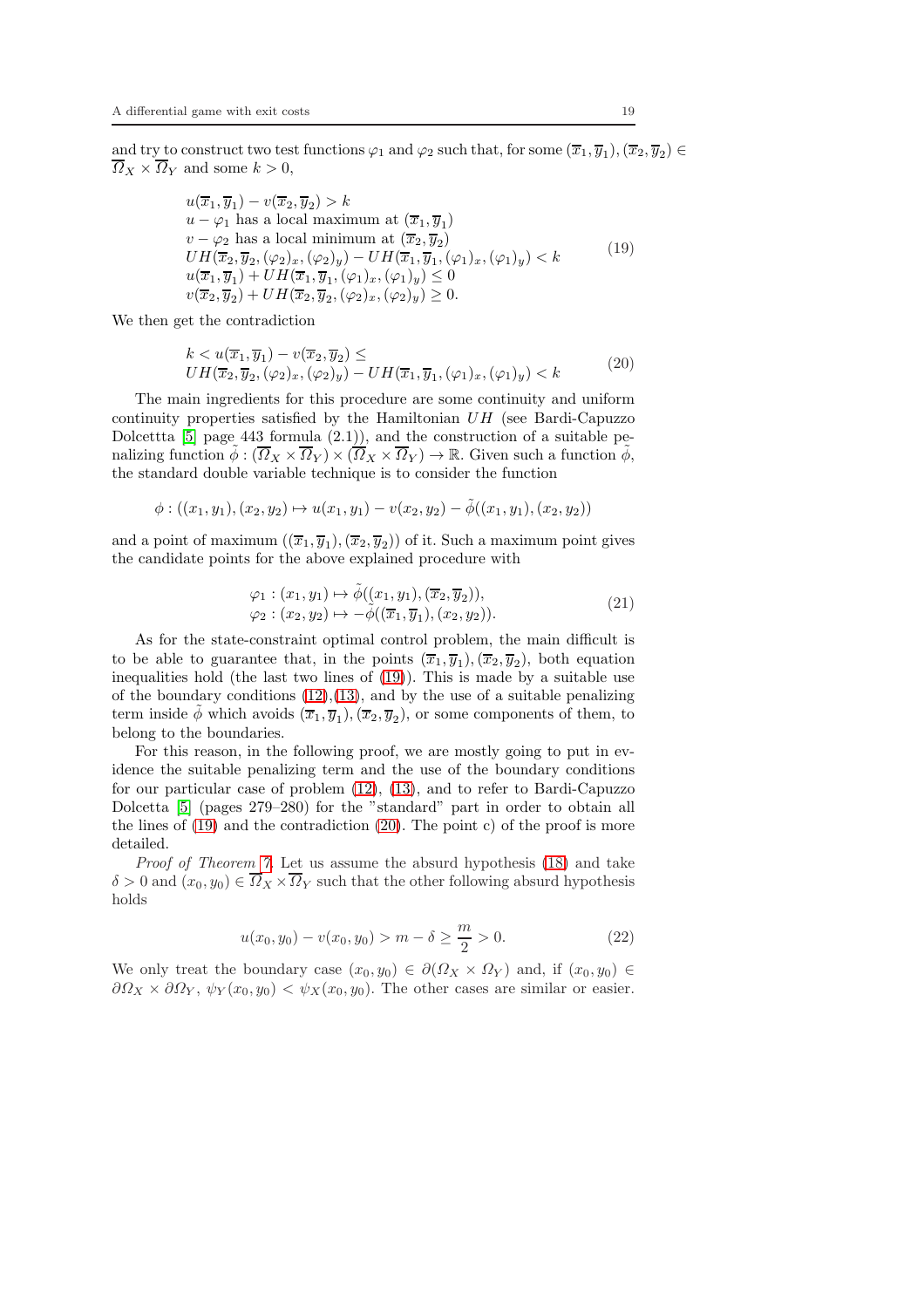For example, when  $\psi_Y(x_0, y_0) = \psi_{XY}(x_0, y_0) = \psi_X(x_0, y_0)$ , then we are in a sort of continuity case, all exit costs almost coincide around  $(x_0, y_0)$ , and the situation is similar to the one with continuous datum on the whole boundary.

We take  $\varepsilon > 0$  and, for every one of the following cases, we consider a suitable "double variable" function  $\phi : (\overline{\Omega}_X \times \overline{\Omega}_Y) \times (\overline{\Omega}_X \times \overline{\Omega}_Y) \to \mathbb{R}$ , as here explained. In the following,  $\zeta$  is a  $C^1$  positive function on  $\mathbb{R}^n \times \mathbb{R}^m$ with bounded gradient and such that  $\zeta(x_0, y_0) = 0$  and that  $\zeta \to +\infty$  when  $||(x, y)|| \rightarrow +\infty$ , and  $\mu > 0$  is a constant whose value will be fixed later (see Bardi-Capuzzo Dolcetta [5], page 54, for the use of this kind of functions in the comparison results in case of an unbounded domain).

a) i)  $(x_0, y_0) \in \partial \Omega_X \times \Omega_Y$  and  $v(x_0, y_0) < \psi_X(x_0, y_0)$ ; or ii)  $(x_0, y_0) \in$  $\Omega_X \times \partial \Omega_Y$  and  $v(x_0, y_0) < \psi_Y(x_0, y_0)$ ; or iii)  $(x_0, y_0) \in \partial \Omega_X \times \partial \Omega_Y$  and  $\psi_Y(x_0, y_0) < v(x_0, y_0) < \psi_X(x_0, y_0)$ ; or iv)  $(x_0, y_0) \in \partial \Omega_X \times \partial \Omega_Y$  and  $\psi_Y(x_0, y_0) \neq v(x_0, y_0) < \psi_X(x_0, y_0)$ :

$$
\phi_a((x_1, y_1), (x_2, y_2)) = u(x_1, y_1) - v(x_2, y_2)
$$
  

$$
-\left\|\frac{x_1 - x_2}{\varepsilon} - \eta_X(x_0)\right\|^2 - \|x_2 - x_0\|^2 - \left\|\frac{y_1 - y_2}{\varepsilon} - \eta_Y(y_0)\right\|^2 - \|y_2 - y_0\|^2
$$
  

$$
-\mu\zeta(x_1, y_1) - \mu\zeta(x_2, y_2).
$$
\n(23)

b) i)  $(x_0, y_0) \in \partial \Omega_X \times \Omega_Y$  and  $v(x_0, y_0) \ge \psi_X(x_0, y_0)$ ; or ii)  $(x_0, y_0) \in$  $\Omega_X \times \partial \Omega_Y$  and  $v(x_0, y_0) \ge \psi_Y(x_0, y_0)$ ; or iii)  $(x_0, y_0) \in \partial \Omega_X \times \partial \Omega_Y$  and  $v(x_0, y_0) \geq \psi_X(x_0, y_0)$ :

$$
\phi_b((x_1, y_1), (x_2, y_2)) = u(x_1, y_1) - v(x_2, y_2)
$$
\n
$$
-\left\|\frac{x_2 - x_1}{\varepsilon} - \eta_X(x_0)\right\|^2 - \|x_1 - x_0\|^2 - \left\|\frac{y_2 - y_1}{\varepsilon} - \eta_Y(y_0)\right\|^2 - \|y_1 - y_0\|^2
$$
\n
$$
-\mu\zeta(x_1, y_1) - \mu\zeta(x_2, y_2).
$$
\n(24)

c) 
$$
(x_0, y_0) \in \partial \Omega_X \times \partial \Omega_Y
$$
 and  $v(x_0, y_0) = \psi_Y(x_0, y_0)$ :

$$
\phi_c((x_1, y_1), (x_2, y_2)) = u(x_1, y_1) - v(x_2, y_2)
$$
\n
$$
-\left\|\frac{x_1 - x_2}{\varepsilon} - \eta_X(x_0)\right\|^2 - \|x_2 - x_0\|^2 - \left\|\frac{y_2 - y_1}{\varepsilon} - \eta_Y(y_0)\right\|^2 - \|y_1 - y_0\|^2
$$
\n
$$
-\mu\zeta(x_1, y_1) - \mu\zeta(x_2, y_2).
$$
\n(25)

Note the differences: from  $\phi_a$  to  $\phi_b$ : in all penalizing terms the role of indexes 1 and 2 are mutually exchanged; from  $\phi_a$  to  $\phi_c$ : in the second penalizing terms the role of indexes 1 and 2 are mutually exchanged. This means that, when performing the usual double variable technique for comparison results, for suitable test functions  $\varphi_1$  and  $\varphi_2$  defined as in (21), in the case a) we are going to detach maxima for  $u-\varphi_1$  (i.e.  $(x_1, y_1)$ ) from the boundary; in the case b) we are going to detach minima for  $v - \varphi_2$  (i.e.  $(x_2, y_2)$ ) from the boundary; in the case c) we are going to detach the x-component of the maxima for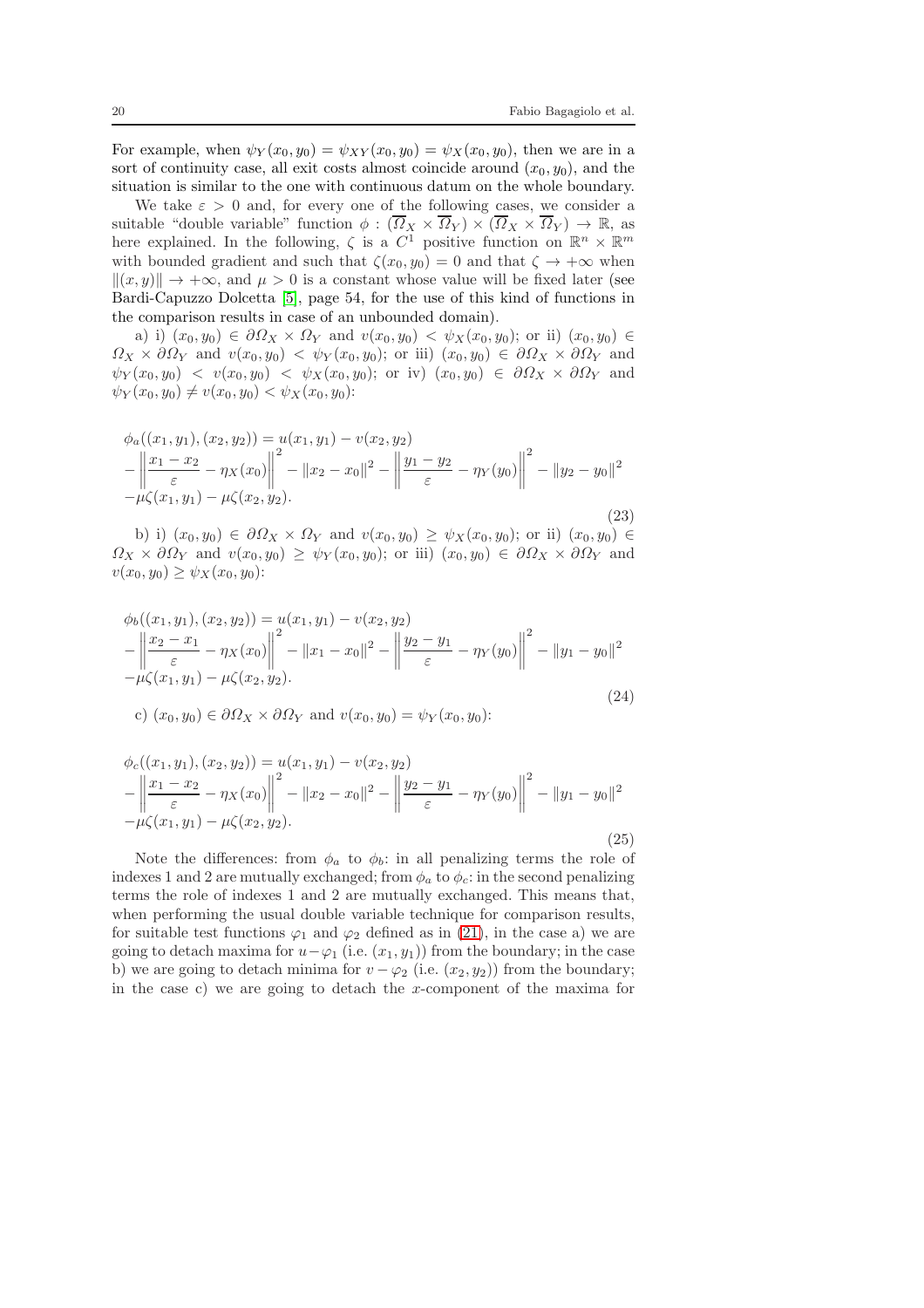$u - \varphi_1$  (i.e.  $x_1$ ) and the y-component of the minima for  $v - \varphi_2$  (i.e.  $y_2$ ) from the boundary. We briefly treat some of the above cases.

In the following  $C > 0$  is a suitable constant and  $\omega$  is a suitable modulus of continuity, whose choices are independent from  $\delta$  and  $\varepsilon$  (depending on  $\mu$ only).

Case a). We use the absurd hypothesis (22), the hypothesis on  $\zeta$ , the penalizing terms involving  $\eta_X$  and  $\eta_Y$ , and the hypothesis (17). Using standard estimates, we have that, at least for small  $\delta$  and  $\varepsilon$ ,  $\phi_a$  has a maximum point in  $(\overline{\Omega}_X \times \overline{\Omega}_Y) \times (\overline{\Omega}_X \times \overline{\Omega}_Y)$ , let us say  $((x_1^{\varepsilon}, y_1^{\varepsilon}), (x_2^{\varepsilon}, y_2^{\varepsilon}))$ , and that

$$
\begin{aligned} &\|x_1^\varepsilon-x_2^\varepsilon\|, \|y_1^\varepsilon-y_2^\varepsilon\|\leq C\varepsilon,\\ &\|x_2^\varepsilon-x_0\|, \|y_2^\varepsilon-y_0\|\leq \sqrt{\delta+\omega(\varepsilon)}\\ &\left\|\frac{x_1-x_2}{\varepsilon}-\eta_X(x_0)\right\|, \left\|\frac{y_1-y_2}{\varepsilon}-\eta_Y(y_0)\right\|\leq \sqrt{\delta+\omega(\varepsilon)}\\ & (x_1^\varepsilon,y_1^\varepsilon)\in \varOmega_X\times \varOmega_Y. \end{aligned}
$$

i) For small  $\varepsilon$  we have  $(x_2^{\varepsilon}, y_2^{\varepsilon}) \in \overline{\Omega}_X \times \Omega_Y$  and, if  $x_2^{\varepsilon} \in \partial \Omega_X$ , then  $v(x_2^{\varepsilon}, y_2^{\varepsilon})$  $\psi_X(x_2^{\varepsilon}, y_2^{\varepsilon})$ . Hence both equation inequalities hold in (12) and in (13) for u and v respectively, when tested with test functions obtained from  $\phi_a$  as in (21). We then get the required contradiction, because, by the absurd hypothesis (22) and the infinitesimal estimates here above, we get the first and the fourth lines of (19), just taking  $\mu$ ,  $\delta$ ,  $\varepsilon$  sufficiently small.

The points ii), iii) and iv) are similarly treated.

b) As before, let  $((x_1^{\varepsilon}, y_1^{\varepsilon}), (x_2^{\varepsilon}, y_2^{\varepsilon}))$  be a point of maximum for  $\phi_b$ . In this case, for at least small  $\delta$  and  $\varepsilon$ , it is

$$
\begin{aligned} &\|x_1^\varepsilon-x_2^\varepsilon\|,\|y_1^\varepsilon-y_2^\varepsilon\|\leq C\varepsilon,\\ &\|x_1^\varepsilon-x_0\|,\|y_1^\varepsilon-y_0\|\leq \sqrt{\delta+\omega(\varepsilon)}\\ &\left\|\frac{x_2-x_1}{\varepsilon}-\eta_X(x_0)\right\|,\left\|\frac{y_2-y_1}{\varepsilon}-\eta_Y(y_0)\right\|\leq \sqrt{\delta+\omega(\varepsilon)}\\ & (x_2^\varepsilon,y_2^\varepsilon)\in\varOmega_X\times\varOmega_Y. \end{aligned}
$$

i) The hypothesis  $v(x_0, y_0) \ge \psi_X(x_0, y_0)$  and the absurd hypothesis (22) imply  $u(x_0, y_0) > \psi_X(x_0, y_0)$  and so  $u(x_1^{\varepsilon}, y_1^{\varepsilon}) > \psi_X(x_1^{\varepsilon}, y_1^{\varepsilon})$ , for small  $\delta$  and  $\varepsilon$ . Hence both equation inequalities hold in  $(12)$  and in  $(13)$  for u and v respectively, when tested with suitable test functions obtained from  $\phi_b$  as in (21). We then get the contradiction as before.

The points ii) and iii) are similarly treated.

c) Again, let  $((x_1^{\varepsilon}, y_1^{\varepsilon}),(x_2^{\varepsilon}, y_2^{\varepsilon}))$  be a point of maximum for  $\phi_c$ . For at least small  $\delta$  and  $\varepsilon$ , it is

$$
\begin{aligned} &\|x_1^\varepsilon-x_2^\varepsilon\|,\|y_1^\varepsilon-y_2^\varepsilon\|\leq C\varepsilon,\\ &\|x_2^\varepsilon-x_0\|,\|y_1^\varepsilon-y_0\|\leq \sqrt{\delta+\omega(\varepsilon)}\\ &\left\|\frac{x_1-x_2}{\varepsilon}-\eta_X(x_0)\right\|,\left\|\frac{y_2-y_1}{\varepsilon}-\eta_Y(y_0)\right\|\leq \sqrt{\delta+\omega(\varepsilon)}\\ &x_1^\varepsilon\in\varOmega_X,\ y_2^\varepsilon\in\varOmega_Y. \end{aligned}
$$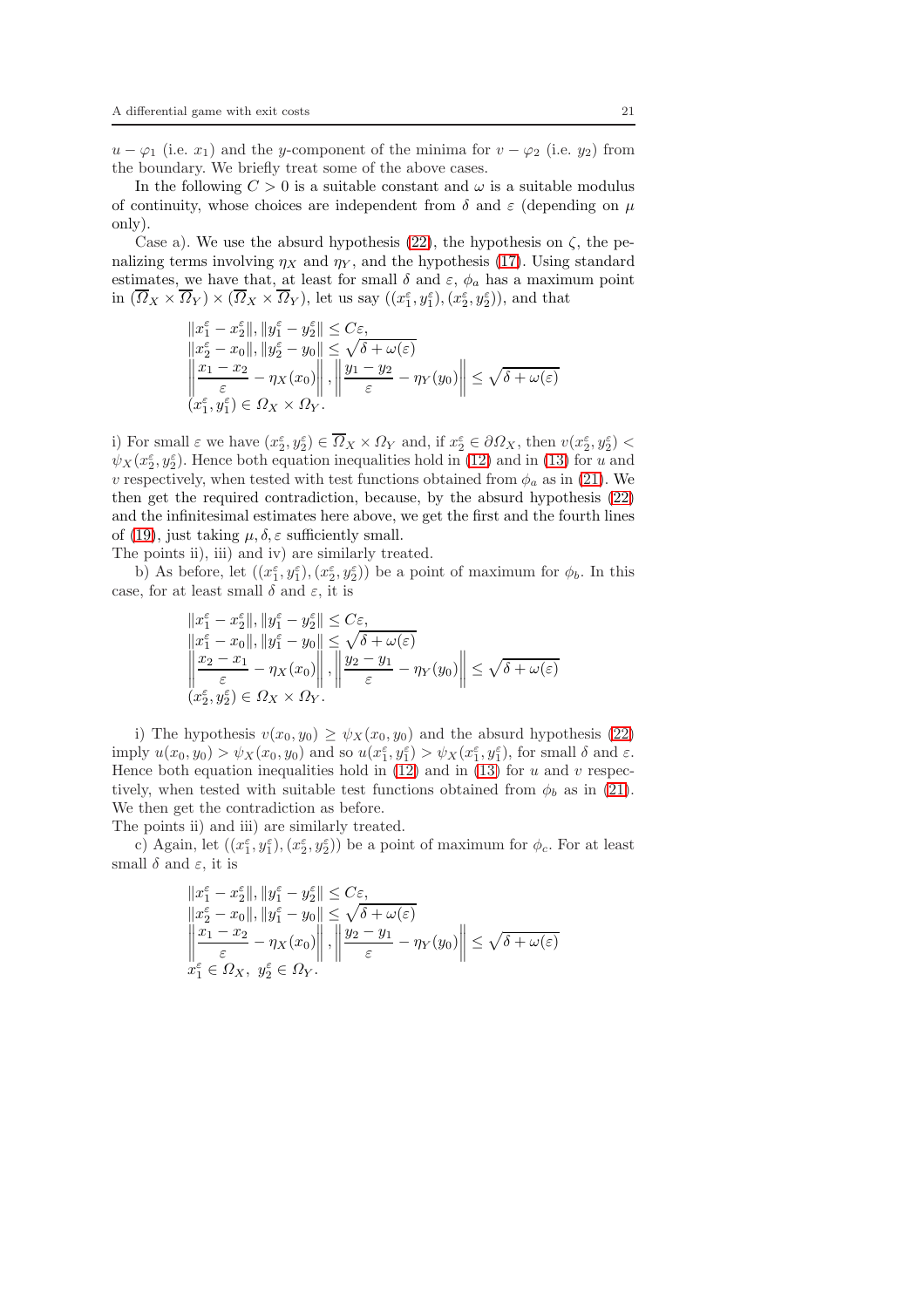The hypothesis  $v(x_0, y_0) = \psi_Y(x_0, y_0)$  and absurd hypothesis (22) imply that, for small  $\delta$  and  $\varepsilon$ ,  $u(x_1^{\varepsilon}, y_1^{\varepsilon}) > \psi_Y(x_1^{\varepsilon}, y_1^{\varepsilon})$  and  $v(x_2^{\varepsilon}, y_2^{\varepsilon}) < \psi_X(x_2^{\varepsilon}, y_2^{\varepsilon})$ .

For a seek of completeness, we show here the calculation for this case. In particular, let us note that in this case we are not detaching from the boundary both points of maximum and of minimum, which is in general not possible, but instead we are detaching the first  $n$  components of the point of maximum and the second  $m$  components of the point of minimum. And this is possible because the domain  $\Omega = \Omega_X \times \Omega_Y \subset \mathbb{R}^n \times \mathbb{R}^m$  is indeed a cartesian product. By definition of  $\phi_c$  we have

$$
\phi_c((x_0, y_0), (x_0, y_0)) = u(x_0, y_0) - v(x_0, y_0) - ||\eta_X(x_0)|| - ||\eta_Y(y_0)|| \ge m - \delta - 2M,
$$

where M is a bound for  $\|\eta_X\|$  and for  $\|\eta_Y\|$  (and also for |u| and |v|, in subsequent calculations). By the coercivity of  $\zeta$  and the boundedness of u and v we get that  $\phi_c$  reaches its maximum in a point  $((x_1^{\varepsilon}, y_1^{\varepsilon}), (x_2^{\varepsilon}, y_2^{\varepsilon}))$  and that there exists two compact subsets (depending on  $\mu$ )  $K_X^{\mu} \subseteq \overline{\Omega}_X$ ,  $K_Y^{\mu} \subseteq \overline{\Omega}_Y$  such that  $((x_1^{\varepsilon}, y_1^{\varepsilon}), (x_2^{\varepsilon}, y_2^{\varepsilon})) \in (K_X^{\mu} \times K_Y) \times (K_X^{\mu} \times K_Y)$ , for every  $\varepsilon$  sufficiently small. We can also suppose  $x_0 + \varepsilon \eta_X(x_0) \in K_X^{\mu}$ ,  $y_0 + \varepsilon \eta_Y(y_0) \in K_Y^{\mu}$  for all  $\varepsilon > 0$  sufficiently small. Let  $\omega^{\mu}$  be a modulus of continuity for both u and v and for  $\zeta$  in  $(K_X^{\mu} \cap \overline{\Omega}_X) \times (\times K_Y^{\mu} \cap \overline{\Omega}_Y)$ . We have

$$
\begin{aligned} &\phi_c((x_1^{\varepsilon}, y_1^{\varepsilon}), (x_2^{\varepsilon}, y_2^{\varepsilon})) \ge \phi_c((x_0 + \varepsilon \eta_X(x_0), y_0), (x_0, y_0 + \varepsilon \eta_Y(y_0)) \\ &= u(x_0 + \varepsilon \eta_X(x_0), y_0) - v(x_0, y_0 + \varepsilon \eta_Y(y_0)) \\ &- \zeta(x_0 + \varepsilon \eta_X(x_0), y_0) - \zeta(x_0, y_0 + \varepsilon \eta_Y(y_0)) \ge m - \delta - 4\omega^{\mu}(C\varepsilon), \end{aligned} \tag{26}
$$

where  $C > 0$  is a suitable constant independent from  $\varepsilon$ . Now, we have the inequalities, for  $\delta$  and  $\varepsilon$  small,

$$
u(x_1^{\varepsilon}, y_1^{\varepsilon}) - v(x_2^{\varepsilon}, y_2^{\varepsilon}) \le 2M,
$$
  
 
$$
0 < \frac{m}{2} < u(x_1^{\varepsilon}, y_1^{\varepsilon}) - v(x_2^{\varepsilon}, y_2^{\varepsilon}) \le m + \omega^{\mu}(\|(x_1^{\varepsilon}, y_1^{\varepsilon}) - (x_2^{\varepsilon}, y_2^{\varepsilon})\|).
$$
 (27)

From the definition of  $\phi_c$  and from (26), we get

$$
\left\| \frac{x_1^{\varepsilon} - x_2^{\varepsilon}}{\varepsilon} - \eta_X(x_0) \right\|^2 + \|x_2^{\varepsilon} - x_0\|^2 + \left\| \frac{y_2^{\varepsilon} - y_1^{\varepsilon}}{\varepsilon} - \eta_Y(y_0) \right\|^2 + \|y_1^{\varepsilon} - y_0\|^2
$$
  
\n
$$
\leq \delta + \omega^{\mu} (\|(x_1^{\varepsilon}, y_1^{\varepsilon}) - (x_2^{\varepsilon}, y_2^{\varepsilon})\|) + 4\omega^{\mu} (C\varepsilon).
$$
\n(28)

By the boundedness of  $\omega^{\mu}$ , when its argument is the distance of points in  $K_X^{\mu} \times K_Y^{\mu}$ , and the boundedness of  $\eta_X, \eta_Y$ , from (28) we get (for another constant independent from  $\varepsilon$ , and still denoted by C)

$$
||x_1^{\varepsilon} - x_2^{\varepsilon}|| + ||y_1^{\varepsilon} - y_2^{\varepsilon}|| \le C\varepsilon,
$$
\n(29)

which, again by (28) and for another  $C > 0$  independent from  $\varepsilon$ , gives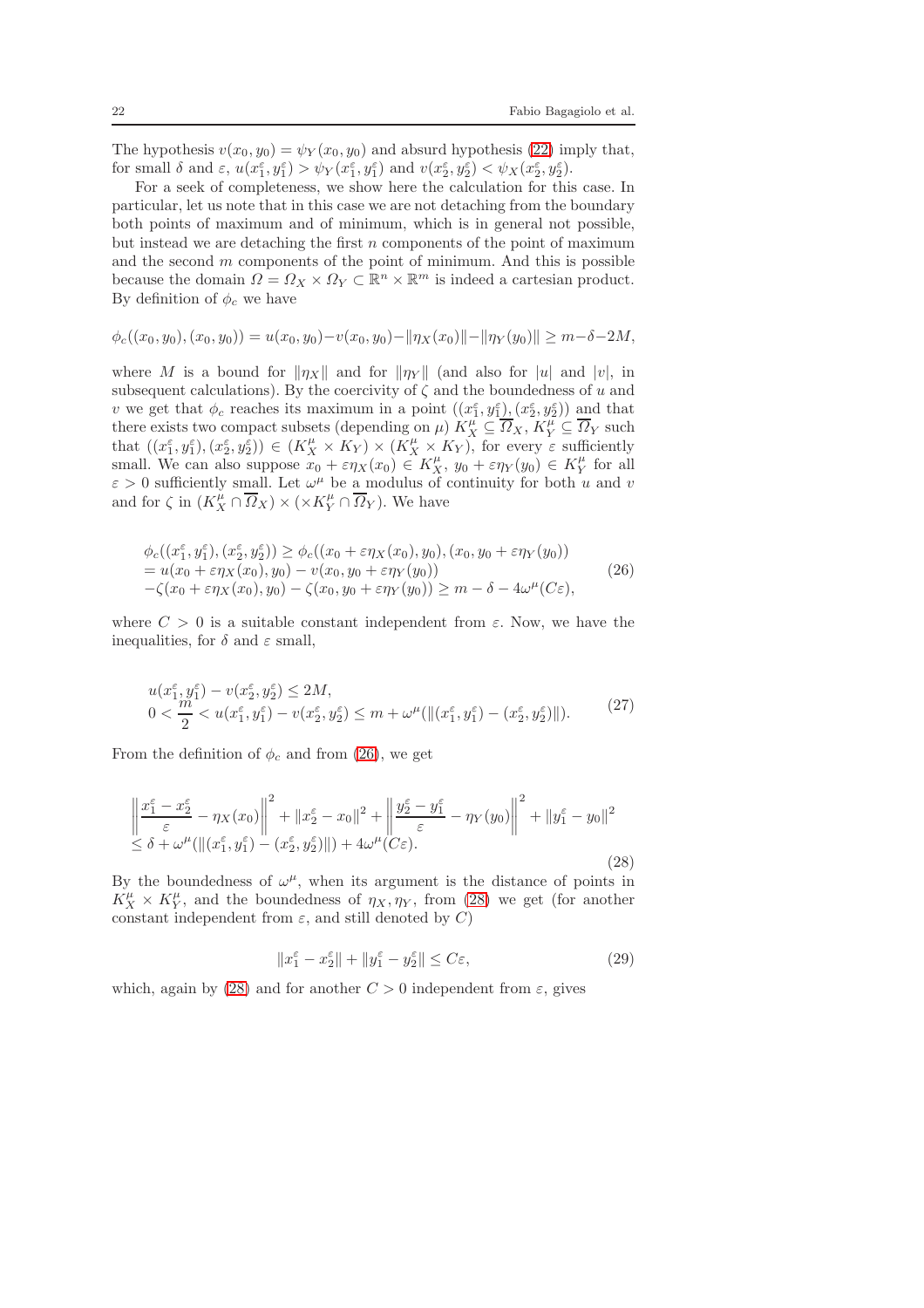$$
\left\| \frac{x_1^{\varepsilon} - x_2^{\varepsilon}}{\varepsilon} - \eta_X(x_0) \right\|^2 + \|x_2^{\varepsilon} - x_0\|^2 + \left\| \frac{y_2^{\varepsilon} - y_1^{\varepsilon}}{\varepsilon} - \eta_Y(y_0) \right\|^2 + \|y_1^{\varepsilon} - y_0\|^2
$$
  
\$\leq \delta + 5\omega^{\mu}(\mathbb{C}\varepsilon)\$.

(30)

By the inward cone hypothesis (17), from (30), in a standard way (Bardi-Capuzzo Dolcetta [5], page 280), we get, for sufficiently small  $\delta$  and  $\varepsilon$ ,

$$
x_1^{\varepsilon} \in \Omega_X, \ y_2^{\varepsilon} \in \Omega_Y. \tag{31}
$$

Now, since we are in the case  $v(x_0, y_0) = \psi_Y(x_0, y_0) < \psi_X(x_0, y_0)$  and since  $u(x_0, y_0) > v(x_0, y_0)$ , by (29)–(30) we can suppose that

$$
u(x_1^{\varepsilon}, y_1^{\varepsilon}) > \psi_Y(x_1^{\varepsilon}, y_1^{\varepsilon}), \ v(x_2^{\varepsilon}, y_2^2) < \psi_X(x_2^{\varepsilon}, y_2^{\varepsilon}).
$$

This, together with (31) and the definition of  $((x_1^{\varepsilon}, y_1^{\varepsilon}), (x_2^{\varepsilon}, y_2^{\varepsilon}))$ , implies that both equation inequalities hold, in  $(x_1^{\varepsilon}, y_1^{\varepsilon})$  for u as in (12) and in  $(x_2^{\varepsilon}, y_2^{\varepsilon})$  for  $v$  as in  $(13)$  respectively, when we take as test functions

$$
\varphi_1(x, y) = \left\| \frac{x - x_2^{\varepsilon}}{\varepsilon} - \eta_X(x_0) \right\|^2 + \left\| \frac{y_2^{\varepsilon} - y}{\varepsilon} - \eta_Y(y_0) \right\|^2 + \|y - y_0\|^2 + \mu \zeta(x, y)
$$

$$
\varphi_2(x, y) = -\left\| \frac{x_1^{\varepsilon} - x}{\varepsilon} - \eta_X(x_0) \right\|^2 - \|x - x_0\|^2 - \left\| \frac{y - y_1^{\varepsilon}}{\varepsilon} - \eta_Y(y_0) \right\|^2 - \mu \zeta(x, y),
$$

respectively. We have

$$
\nabla \varphi_1(x_1^{\varepsilon}, y_1^{\varepsilon})
$$
\n
$$
= \mu \nabla \zeta (x_1^{\varepsilon}, y_1^{\varepsilon}) + 2(0, y_1^{\varepsilon} - y_0) + \frac{2}{\varepsilon} \left( \frac{x_1^{\varepsilon} - x_2^{\varepsilon}}{\varepsilon} - \eta_X(x_0), \frac{y_1^{\varepsilon} - y_2^{\varepsilon}}{\varepsilon} - \eta_Y(y_0) \right),
$$
\n
$$
\nabla \varphi_2(x_2^{\varepsilon}, y_2^{\varepsilon})
$$
\n
$$
= -\mu \nabla \zeta (x_2^{\varepsilon}, y_2^{\varepsilon}) - 2(x_2^{\varepsilon} - x_0, 0) + \frac{2}{\varepsilon} \left( \frac{x_1^{\varepsilon} - x_2^{\varepsilon}}{\varepsilon} - \eta_X(x_0), \frac{y_1^{\varepsilon} - y_2^{\varepsilon}}{\varepsilon} - \eta_Y(y_0) \right),
$$

and then, if  $\mu$  is sufficiently small, we can conclude in the standard way getting the conclusion by contradiction to (18). □

**Remark 8** As already remarked, the exit cost  $\psi_{XY}$ , for simultaneous exit of X and Y, does not play any role in the formulation of the Dirichlet problem  $(11)$ . Indeed, it can never happen that the simultaneous exit cost  $\psi_{XY}$  is a "good" choice for both players (i.e. an equilibrium) without being already equal to  $\psi_X$ or to  $\psi_Y$  or to  $V_{int}^{\delta}$  for some  $\delta > 0$  where the latter is defined as the lower value function restricted to controls  $\beta$  and to non-anticipating strategies  $\gamma$  which make Y and X remain inside  $\overline{\Omega}_Y$  and  $\overline{\Omega}_X$  for times in [0,  $\delta$ ], respectively. For instance, let us suppose that, in a point  $(x, y) \in \partial \Omega_X \times \partial \Omega_Y$ , we have

$$
\psi_Y < \psi_{XY} < \min\{\psi_X, V_{int}^\delta\}.
$$

Then, player II (the maximizing one) has certainly no interest in exit, and so the "really paid cost" is  $\psi_X$  or  $V_{int}^{\delta}$ . A similar conclusion holds for the case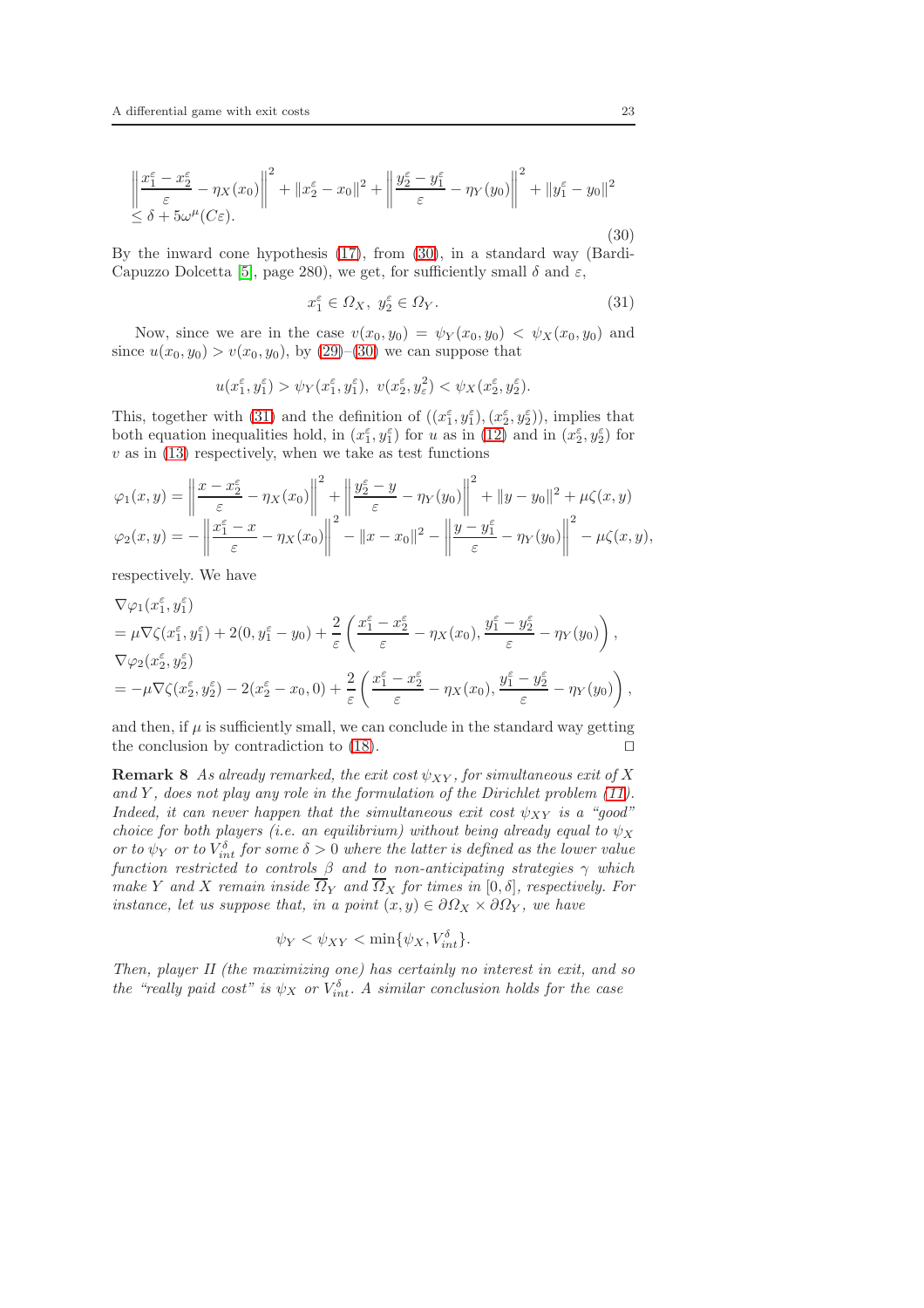$\max\{\psi_Y, V_{int}^{\delta}\} < \psi_{XY} < \psi_X.$ 

In the case that  $\psi_{XY} = V_{int}^{\delta}$  is a "good choice" for both players, then dynamic programming leads to the Isaacs equation and so the exit cost  $\psi_{XY}$  does not really influence the problem.

By the way, even in a strategic static minmax game where two players may independently choose to "stay" or to "exit" and the first player wants to minimize, if the utility u(exit, exit) stays between the utilities u(stay, exit)  $\leq$  $u(exit, stay)$ , then the choice (exit, exit) is never a Nash equilibrium, whichever  $u(stay, stay)$  is.

Remark 9 Since the dynamics are decoupled, in order to have the classical Isaacs' condition for the existence of a value of the game (see for example Bardi-Capuzzo Dolcetta [5]), we only need some further hypotheses on the running cost  $\ell$ . The simplest one is that it is also decoupled with respect to controls (i.e.  $\ell(x, y, a, b) = \ell_1(x, y) + \ell_2(a) + \ell_3(b)$ ). In this case the two Hamiltonians UH and LH are the same and hence, by uniqueness of the corresponding Dirichlet problems (11), (14),  $\overline{V} = V$ .

#### 7 On constrained non-anticipating strategies

We give a possible construction of state-constraint non-anticipating tuning as well as non-anticipating strategies satisfying Assumption 2. We follow Soner's [21] construction of state-constraint controls (see also Bardi-Capuzzo Dolcetta [5], pages 272–274), modifying it in a non-anticipating way, in order to adapt such a construction to our purposes (see Remark 11).

We are now considering only point I) of Assumption 2, point II) being similar. Note that point I) is concerning with non-anticipating strategies  $\gamma \in \Gamma$ for player X. With respect to  $(2)$  (and to  $(1)$ ), we are going to relax a little bit the hypotheses of decoupled dynamics and we are going to consider the following hypothesis: the dynamics  $f$ , the one for player  $X$ , is affine with respect to the controls (coherently with Bettiol-Cardialaguet-Quincampoix [7]) and "weakly" depends on the control of Y. This means that (here,  $\tilde{f}$  stays for the dynamics of the first player  $X$ )

$$
\tilde{f}: \mathbb{R}^n \times A \times B \to \mathbb{R}^n, \ f(x, a, b) = f(x) + a + Db,
$$
  
\n
$$
A \subset \mathbb{R}^n, \ DB \subseteq A \text{ are compact sets}
$$
\n(32)

where  $D \in \mathbb{R}^{n' \times m'}$  is a fixed constant matrix, B is as in (2), and  $f : \mathbb{R}^n \to \mathbb{R}^n$ is bounded and Lipschitz continuous. Note that, the dynamics  $\tilde{f}$  then satisfies similar regularity hypotheses as in (2), in particular, for some  $M, L > 0$  and for all  $x_1, x_2 \in \mathbb{R}^n, a \in A, b \in B$ :

$$
\|\tilde{f}(x,a,b)\| \le M, \quad \|\tilde{f}(x_1,a,b) - \tilde{f}(x_2,a,b)\| \le L\|x_1 - x_2\|.
$$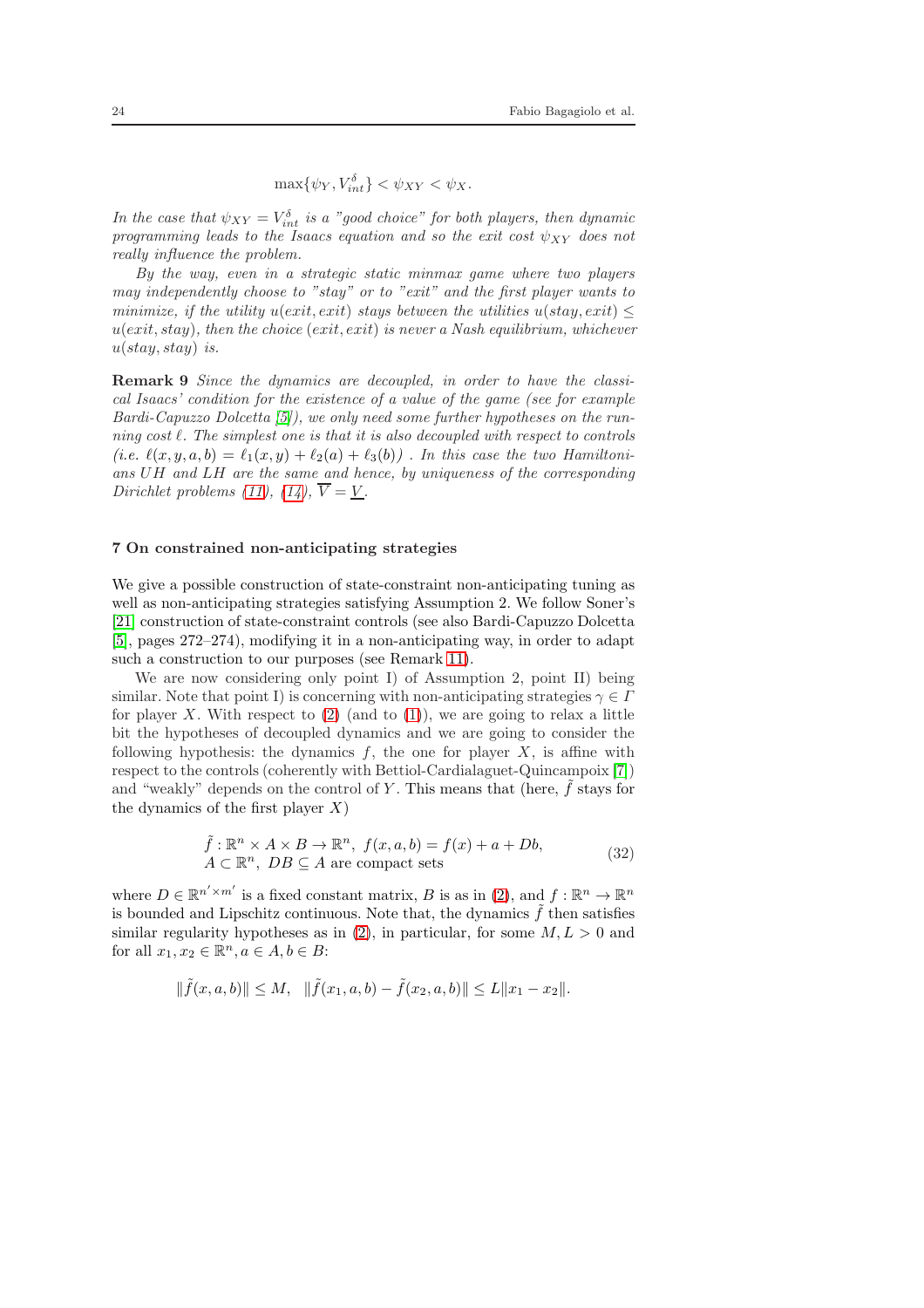The system for the trajectories of the first player is

$$
\left\{\begin{aligned}&X'(t)=f(X(t))+\alpha(t)+D\beta(t)\\&X(0)=x\in\overline{\varOmega}_X\end{aligned}\right.
$$

Remark 10 We point out that here and in what follows, we are assuming such a weak decoupling for the dynamics of the player  $X$  only. The dynamics g of the player Y will be still considered decoupled, i.e. depending on the pair  $(y, b)$  only, as in (2). In this situation, we are going to prove that all the hypotheses  $i$ )–vi) of item I) only, of Assumption 2, are satisfied. The fact that the dynamics of the second player is completed decoupled, i. e. it does not depend on the control of the first player, enters in what follows because  $\beta$  in (37) is constructed independently on the behavior and on the controls of the first player.

On the other hand, if we assume that the dynamics g is weakly decoupled (similarly to (32), changing the role of a and b), and we maintain the decoupled feature of f as in  $(2)$ , then we can prove that item II) of Assumption 2 is satisfied.

Also note that, the validity of item I) (respectively, item II)) permits to conclude that the lower value function  $\underline{V}$  (respectively, the upper value function  $\overline{V}$ ) is continuous. However, all the proofs of the results in Sections 5 and 6 (as well as the simultaneous validity of both items I) and II)) hold in the case of decoupling of both f and q as in (2), that is when  $D = 0$  in (32). The extension of such results to the weak decoupled case may be the subject of future works.

However, we point out that, in order to get the estimate on the costs, we are going to also assume a decoupled feature of the running cost with respect to the controls (see  $(48)$ ).

Assuming (32), we need a modification of the controllability Assumption 1.

Assumption 3. Similarly as in Assumption 1, we assume here that, for every  $x \in \partial \Omega_X$ , there exist two constant controls  $a_1, a_2 \in A$  such that  $\hat{f}(x, a_1, b)$ is strictly entering in  $\Omega_X$  and  $\tilde{f}(x, a_2, b)$  is strictly entering in  $\mathbb{R}^m \setminus \overline{\Omega}_X \ \forall b \in B$ .

Assuming  $C^2$ -regularity of  $\partial \Omega_X (2)$ , by Assumption 3, by the weak decoupling  $(32)$ , and by the Lipschitz continuity of f, for every compact K, there exist  $\zeta > 0$  and  $r > 0$  and, for any  $\overline{x} \in K \cap \partial \Omega_X$ , there exists  $a(\overline{x}) \in A$  such that, for every  $x \in B(\overline{x}, r) \cap \overline{\Omega}_X$ ,

$$
\inf_{b \in B} (f(x) + a(\overline{x}) + Db) \cdot \xi(\overline{x}) > 0, \quad (f(x) + a(\overline{x})) \cdot \xi(\overline{x}) \ge \zeta \tag{33}
$$

where  $\xi(x)$  is the inward normal unit vector to  $\Omega_X$  at  $x \in \partial \Omega_X$ . In what follows, in view of possible future applications to thermostatically switching systems, we assume that the boundaries of  $\Omega_X$  and  $\Omega_Y$  are hyperplanes passing through the origin, and that  $\Omega_X$  and  $\Omega_Y$  are just one of the two semi-space defined by the hyperplane. In this way, the unit vector inward normal  $\xi$  is constant on  $\partial \Omega_X$  (as well as on  $\partial \Omega_Y$ , in the sequel denoted by the same letter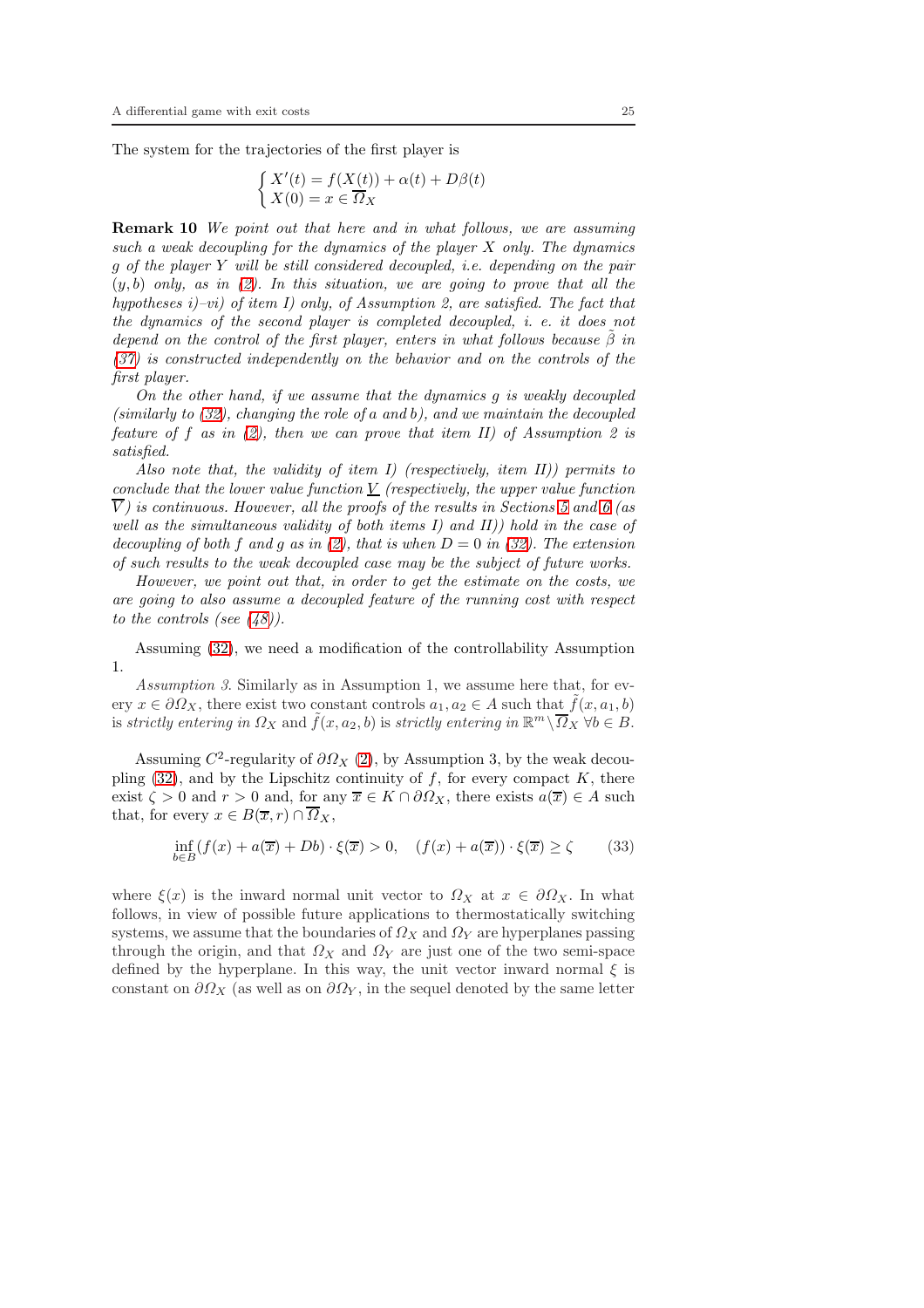$\xi$ ). However, everything done here can be easily generalized to the case in which the boundaries of  $\Omega_X$  and  $\Omega_Y$  are finite intersections of hyperplanes not necessarily passing through the origin (see for example what done in Bagagiolo-Bardi [2]). Moreover it can be extended to more general regular domains.

Now, we are going to prove that, in the situation described above, all the points i)–vi) of item I) of Assumption 2 are satisfied. In what follows, we will indicate by K a generic compact set of the form  $K = K^X \times K^Y$ , where  $K^X \subseteq \overline{\Omega}_X$  and  $K^Y \subseteq \overline{\Omega}_Y$  are compact.

i), iii) and v). Take  $T > 0$ , and take  $T \ge t_Y^* > 0$  to be fixed later on and  $y_1, y_2 \in K^Y \subseteq \overline{\Omega}_Y$  compact, and define

$$
\varepsilon_Y = \sup_{\beta \in \mathcal{B}} \left( \sup_{0 \le t \le \min\{\tau_Y(y_1,\beta), t_Y^*\}} (-\xi \cdot Y(t; y_2, \beta))^+ \right),\tag{34}
$$

where  $(r)^{+} = \max(r, 0)$  is the positive part, and  $\xi$  is the unit internal normal to  $\Omega_Y$ . Note that, since  $\Omega_Y$  is a semi-space, the quantity inside the suprema over  $\beta$  is just the maximal distance from  $\overline{\Omega}_Y$  reached by the trajectory starting from  $y_2$  with control  $\beta$ , before that the trajectory starting from  $y_1$  with the same control  $\beta$  exits from  $\overline{\Omega}_Y$ , or the time  $t_Y^*$  is reached. However, the presence of the supremum over  $\beta$  makes  $\varepsilon_Y$  independent from  $\beta$ , and this is the essential feature for the fact that next formula (37) defines a non-anticipating tuning, as we are going to explain in the comments after (37) and in Remark 11.

Note that we have the estimate (with  $C$  depending only on  $T$ ,  $K$ , and  $t_Y^*$ )

$$
0 \le \varepsilon_Y \le C(t_Y^*) \|y_1 - y_2\|. \tag{35}
$$

Indeed, for every  $\beta$  and for every  $0 \le t \le \min\{\tau_Y(y_1,\beta),t_Y^*\}$ , we have  $Y(t; y_1,\beta) \in$  $\overline{\Omega}_Y$ , i.e.  $\xi \cdot Y(t; y_1, \beta) \geq 0$ . Then there exists a constant  $C(t^*_Y)$  such that

$$
-\xi \cdot Y(t; y_2, \beta) \le -\xi \cdot Y(t; y_2, \beta) - (-\xi \cdot Y(t; y_1, \beta))
$$
  
\n
$$
\le ||Y(t; y_2, \beta) - Y(t; y_1, \beta)|| \le C(t^*_Y) ||y_1 - y_2||,
$$
\n(36)

and hence (35) holds.

Now, take  $\beta \in \mathcal{B}$ , let  $t_{0_Y} \geq 0$  be the first time the trajectory  $Y(\cdot) := Y(\cdot; y_2, \beta)$ hits the boundary  $\partial \Omega_Y$  and let  $b_0 \in B$  be such that  $g(Y(t_{0_Y}), b_0)$  strictly enters in  $\Omega_Y$  at  $Y(t_{0_Y})$ : the one given by Assumption 1. Now, let us take  $k_Y > 0$  and define the measurable control  $\beta \in \mathcal{B}$  as

$$
\tilde{\beta}(t) = \begin{cases}\n\beta(t) & \text{if } 0 \le t \le \min\{t_{0_Y}, t_Y^*\}, \\
b_0 & \text{if } \min\{t_{0_Y}, t_Y^*\} \le t \le \min\{t_{0_Y}, t_Y^*\} + k_Y \varepsilon_Y, \\
\beta(t - k_Y \varepsilon_Y) & \text{if } t \ge \min\{t_{0_Y}, t_Y^*\} + k_Y \varepsilon_Y\n\end{cases}
$$
\n(37)

By our definition of  $\varepsilon_Y$  (34) which is independent on  $\beta$ , due to the presence of the supremum over the controls, the construction in (37) is a nonanticipating tuning (see Definition 1, see also Remark 11 for other comments). This means that, whenever  $\beta_1 = \beta_2$  in [0, t] a.e., then also  $\tilde{\beta}_1 = \tilde{\beta}_2$  in [0, t] a.e., in other words i) holds. Indeed, in such a case, in the time interval  $[0, t]$ ,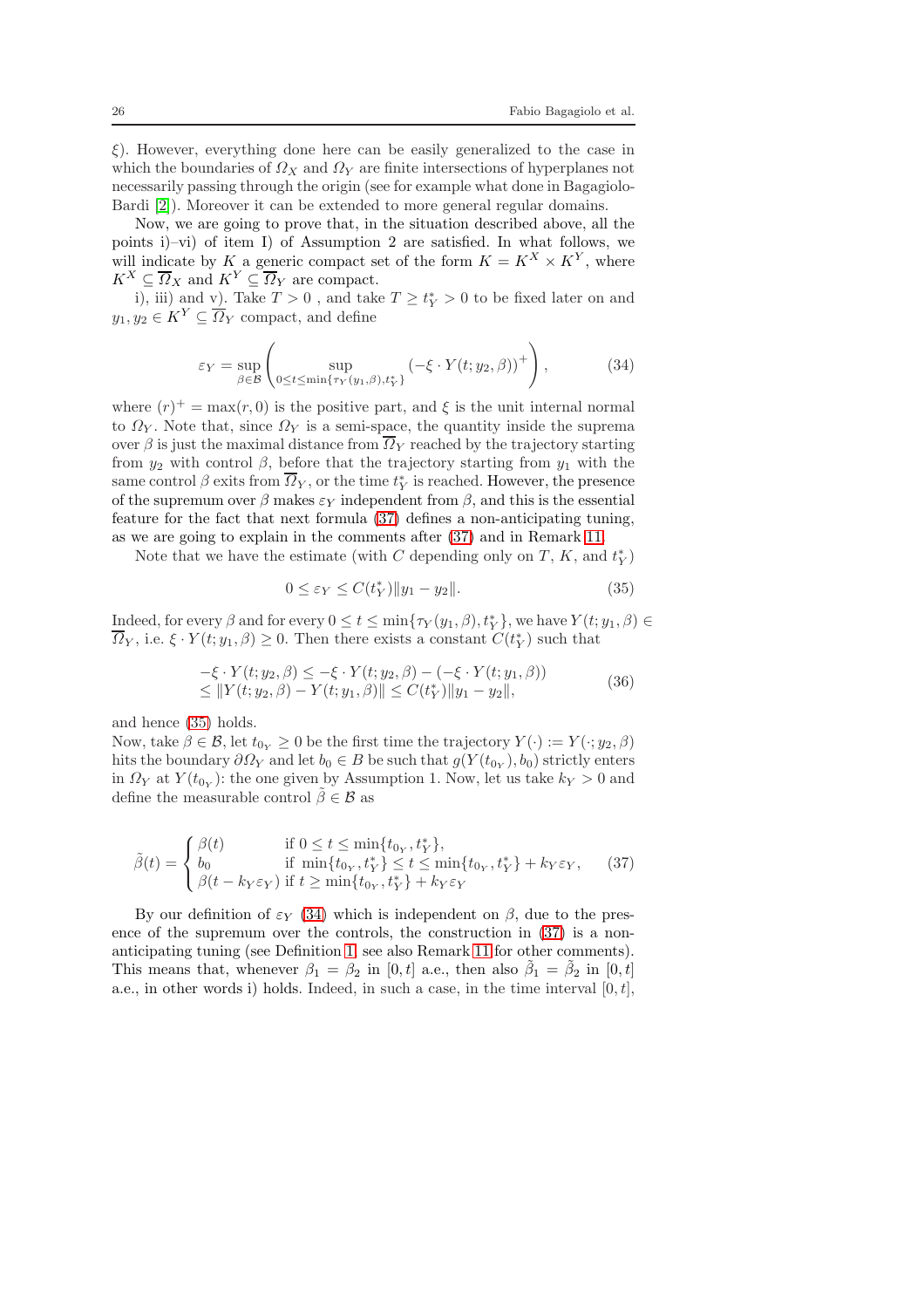$\beta_1$  and  $\beta_2$  generate the same trajectory Y starting from  $y_2$ . If, in the time interval  $[0, t]$  the trajectory Y does not hit the boundary, then, by definition (25),  $\tilde{\beta}_1 = \beta_1 = \beta_2 = \tilde{\beta}_2$  in [0, t]. If instead the trajectory Y hits the boundary at  $t_{0_Y} \leq t$ , then in the interval  $[0, t_{0_Y}]$  we still have the equality  $\tilde{\beta}_1 = \tilde{\beta}_2$ , and in the time interval  $[t_{0_Y}, t_{0_Y} + k_Y \varepsilon_Y] \cap [0, t]$  (whose length by (34) is independent from  $\beta_1$  and  $\beta_2$ ), we have  $\tilde{\beta}_1 = b_0 = \tilde{\beta}_2$ , with  $b_0$ given by Assumption 1 in  $Y(t_{0_Y})$ , which is the same for both controls. Finally, in the (possibly empty) time interval  $[0,t] \setminus [t_{0_Y}, t_{0_Y} + k_Y \varepsilon_Y]$  we have  $\tilde{\beta}_1(s) = \beta_1(s - k_Y \varepsilon_Y) = \beta_2(s - k_Y \varepsilon_Y) = \tilde{\beta}_2(s).$ 

Now we want to suitably choose  $t_Y^*$  and  $k_Y$  such that, for every  $t \in [0, t_Y^*]$ , it is  $Y(t; y_2, \tilde{\beta}) \in \overline{\Omega}_Y$ , at least for  $t \leq \tau_Y(y_1, \beta)$ . This can be done (independently on  $\beta$ ) just following Bardi-Capuzzo Dolcetta [5] page 273, with  $\varepsilon$  given by our  $\varepsilon_Y$  (a more detailed construction is given for the similar question in the next point). Repeating the construction for every needed time-interval  $[nt^*_Y, (n +$  $(1)t_Y^*$ , in order to cover the interval  $[0, \tilde{\tau}]$ , we get iii). Finally, using (35), we also get v).

**Remark 11** Observe that  $(34)$  is different from the one defined by Soner [21] (see also Bardi-Capuzzo Dolcetta [5], page 273) since here we are building nonanticipating tuning as well as non-anticipating strategies, and this feature is guaranteed by the supremum over  $\beta$  in definition (34). Indeed, in our framework and notations, if we just follow what done in [21], we would have, for every control β,

$$
\varepsilon(\beta) = \sup_{0 \leq t \leq \min\{\tau_Y(y_1,\beta), t_Y^*\}} (-\xi \cdot Y(t; y_2, \beta))^+.
$$

This means that, even if  $\beta_1 = \beta_2$  in [0, t], then they may generate different values of  $\varepsilon(\beta_1)$  and  $\varepsilon(\beta_2)$  because they, and their corresponding trajectories, may differ after the time t. In particular, it may happen that the trajectories hit the boundary at the same instant  $0 \le t_{0_Y} < \min{\lbrace \tau_Y(y_1, \beta_1), \tau_Y(y_1, \beta_2), t_Y^*, t \rbrace}$ and that  $[t_{0_Y}, t_{0_Y} + k_Y \varepsilon(\beta_1)] \subset [t_{0_Y}, t_{0_Y} + k_Y \varepsilon(\beta_2)] \subset [0, t]$ . Applying (37), we would get two different behavior of  $\tilde{\beta}_1$  and  $\tilde{\beta}_2$  in  $[0,t]$ , that is an anticipating construction: (37) is not more a non-anticipating tuning (see Definition 1). Considering instead the supremum over all controls  $\beta$ , as we do in (34), makes us to avoid this behaviour because the length of  $\varepsilon_Y$  does not depend by the single control β.

Of course, as already said in the Introduction, in  $[21]$  and  $[5]$ , the nonanticipating structure is not taken into consideration because the reference problem is an optimal control problem. Also observe that the construction (37) is exactly the same as in  $[21]$  and  $[5]$ . But here, the non-anticipating feature is given by the definition of  $\varepsilon_Y$ , which is independent on the single control.

Finally observe that we may have  $\varepsilon_Y = 0$ . By its very definition (22) (do not consider here  $t_Y^*$ ),  $\varepsilon_Y = 0$  means that, whatever the control  $\beta$  is, the trajectory  $Y(\cdot; y_2, \beta)$  does not exit from  $\overline{\Omega}_Y$  before the trajectory  $Y(\cdot; y_1, \beta)$ exits from  $\overline{\Omega}_Y$ . And this is exactly what we need in our proof of continuity of the value function  $(i. e. requirement iii)$  of Assumption 2). Hence in this case,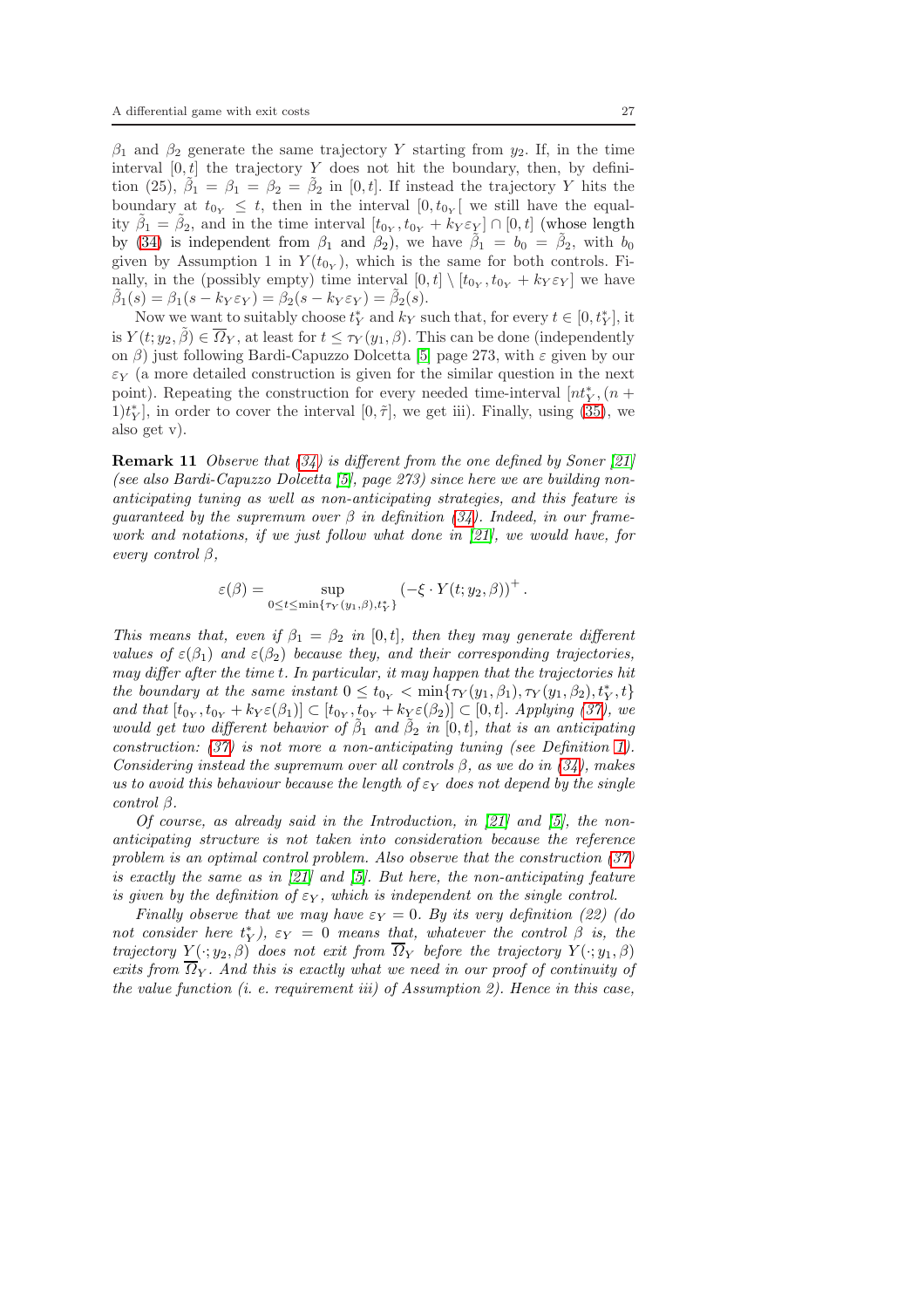we do not need to modify the control: in (37), for every control  $\beta$ , it is  $\tilde{\beta} = \beta$ , coherently with the fact that the time interval of length  $k_Y \varepsilon_Y$  (where we should make the modification of  $\beta$ ) is just a point (not a true interval).

ii) and iv). Take  $T > 0$ , and take  $T \ge t_X^*$  to be fixed later on,  $x_1, x_2 \in$  $K^X \subseteq \overline{\Omega}_X$  compact and define, similarly as for  $\varepsilon_Y$ ,

$$
\varepsilon_X = \sup_{\gamma \in \Gamma} \sup_{\beta \in \mathcal{B}} \left( \sup_{0 \le t \le \min\{\tau_X(x_2, \gamma[\tilde{\beta}], \tilde{\beta}), t_X^*\}} \left( -\xi \cdot X(t; x_1, \gamma[\tilde{\beta}], \beta) \right)^+ \right), \quad (38)
$$

where  $\xi$  is the unit internal normal to  $\Omega_X$ , and  $\tilde{\beta}$  is defined as in (37), with respect to the previously fixed  $y_1, y_2 \in K<sup>Y</sup>$ . In (38) we use both the supremum over  $\beta$  and over  $\gamma$  in order to build non-anticipating strategies. Note that now, in the notations of the trajectory X and of the exit time  $\tau_X$  we are taking account that the dynamics  $f$  is only weakly decoupled  $(32)$ . In particular, in this case, the estimates ii) and iv) of Assumption 2 must be replaced by (see also point 10) of the proof of Proposition 3)

$$
\begin{aligned}\n\text{ii}') \ \tau_X(x_1, \tilde{\gamma}[\tilde{\beta}], \beta) &\ge \tau_X(x_2, \gamma[\tilde{\beta}], \tilde{\beta}), \\
\text{iii}') \ \|X(\tilde{\tau}; x_1, \tilde{\gamma}[\tilde{\beta}], \beta) - X(\tilde{\tau}; x_2, \gamma[\tilde{\beta}], \tilde{\beta})\| &\le \mathcal{O}_{T,K}(\|x_1 - x_2\| + \|y_1 - y_2\|) \\
&\quad (39)\n\end{aligned}
$$

We refer to Remark 12 for comments on the simpler case of strongly decoupled dynamics f.

As before, inside the suprema in (38), the scalar product is the distance from the semi-space  $\overline{\Omega}_X$ . In this case we have (with C depending only on T, K,  $t_X^*$  and  $t_Y^*$ )

$$
0 \le \varepsilon_X \le C(||x_1 - x_2|| + ||y_1 - y_2||). \tag{40}
$$

Indeed, for  $t$  as in  $(38)$  and using  $(35)$ ,

$$
-\xi \cdot X(t; x_1, \gamma[\tilde{\beta}], \beta) \le
$$
  
\n
$$
-\xi \cdot X(t; x_1, \gamma[\tilde{\beta}], \beta) - (-\xi \cdot X(t; x_2, \gamma[\tilde{\beta}], \tilde{\beta})) \le
$$
  
\n
$$
||x_1 - x_2|| + L \int_0^t ||X(s; x_1, \gamma[\tilde{\beta}], \beta) - X(s; x_2, \gamma[\tilde{\beta}], \tilde{\beta})||ds + \int_0^t D(\beta(s) - \tilde{\beta}(s))ds \le
$$
  
\n
$$
||x_1 - x_2|| + L \int_0^t ||X(s; x_1, \gamma[\tilde{\beta}], \beta) - X(s; x_2, \gamma[\tilde{\beta}], \tilde{\beta})ds + C(t^*_Y) ||y_1 - y_2||
$$

and we conclude by the Gronwall estimate. Note that, in the estimate of the integral of  $D(\beta - \tilde{\beta})$ , we have used the equality

$$
\int_{0}^{t} D(\beta(s) - \tilde{\beta}(s))ds =
$$
\n
$$
\int_{t_{0_Y}}^{t_{0_Y} + k_Y \varepsilon_Y} D(\beta(s) - b_0)ds + \int_{t_{0_Y} + k_Y \varepsilon_Y}^{t} D(\beta(s) - \beta(s - k_Y \varepsilon_Y))ds = (41)
$$
\n
$$
\int_{t_{0_Y}}^{t_{0_Y} + k_Y \varepsilon_Y} D(\beta(s) - b_0)ds - \int_{t_{0_Y}}^{t_{0_Y} + k_Y \varepsilon_Y} D\beta(s)ds + \int_{t - k_Y \varepsilon_Y}^{t} D\beta(s)ds
$$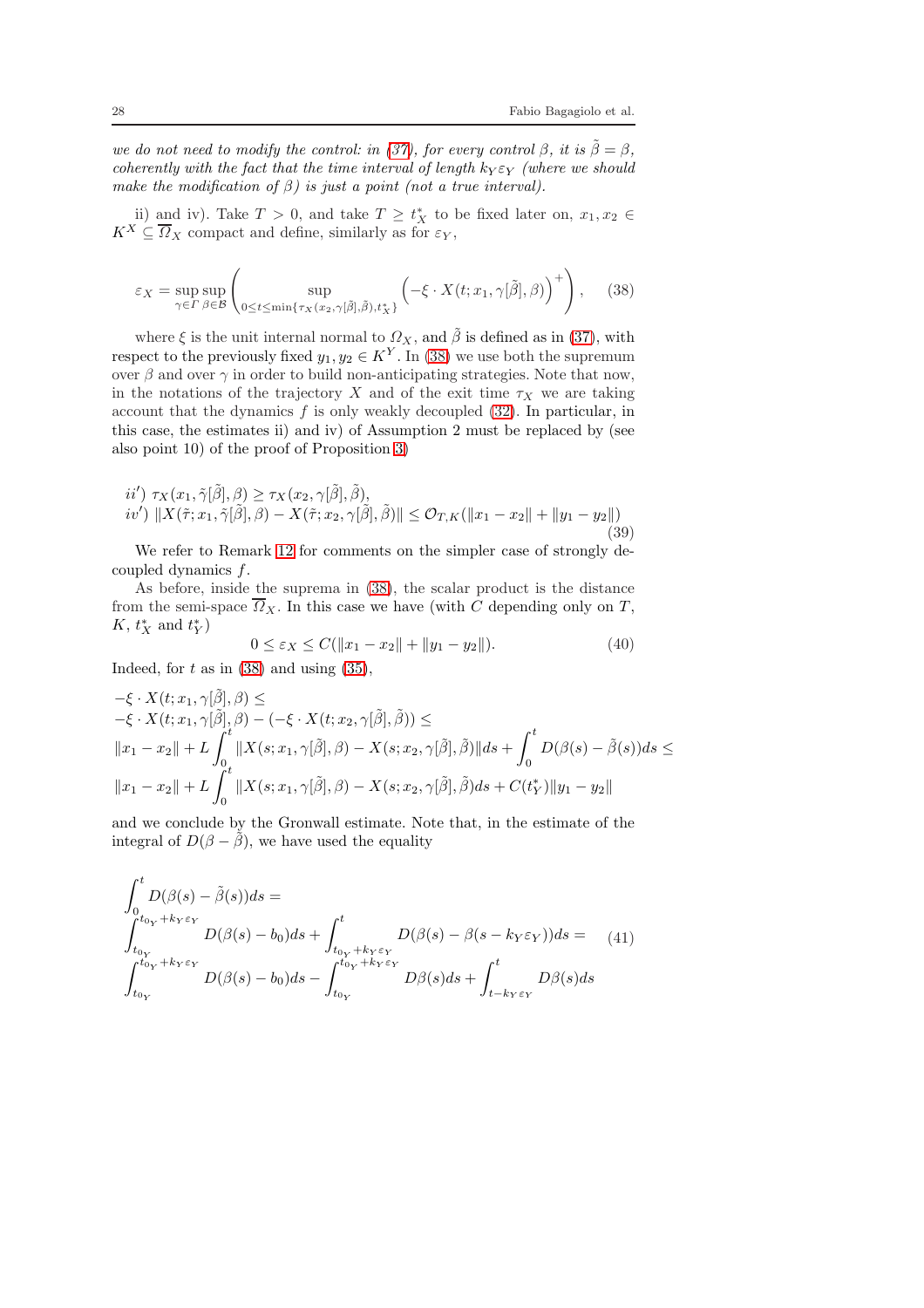Now, take  $\gamma \in \Gamma$ , and we want to construct the strategy  $\tilde{\gamma}$  acting on  $\tilde{\beta}$ (see (39)). Take  $\beta \in \mathcal{B}$  and let  $t_{0x} \geq 0$  be the first time the trajectory  $X(\cdot; x_1, \gamma[\beta], \beta)$  hits the boundary  $\partial \Omega_X$  and let  $a_0 \in A$  be such that f strictly enters in  $\Omega_X$  as in Assumption 3. Now, let us take  $k_X > 0$  and define  $\tilde{\gamma}: \mathcal{B} \to \mathcal{A}$ as

$$
\tilde{\tilde{\gamma}}[\beta](t) = \begin{cases}\n\gamma[\tilde{\beta}](t) & \text{if } 0 \le t \le \min\{t_{0x}, t^*_X\}, \\
a_0 & \text{if } \min\{t_{0x}, t^*_X\} \le t \le \min\{t_{0x}, t^*_X\} + k_X \varepsilon_X, \\
\gamma[\tilde{\beta}](t - k_X \varepsilon_X) & \text{if } t \ge \min\{t_{0x}, t^*_X\} + k_X \varepsilon_X\n\end{cases}
$$
\n(42)

Being  $\gamma$  and the tuning  $\beta \mapsto \tilde{\beta}$  non-anticipating, by the definition of  $\varepsilon_X$  we get that  $\tilde{\tilde{\gamma}}$  is also non-anticipating. We use the following notations, which also give notational coherence with (38) and (39),

$$
\tilde{\gamma}[\tilde{\beta}](t) = \tilde{\tilde{\gamma}}[\beta](t), \quad X(\cdot) = X(\cdot; x_1, \gamma[\tilde{\beta}], \beta), \quad \tilde{X}(\cdot) = X(\cdot; x_1, \tilde{\gamma}[\tilde{\beta}], \beta).
$$

As before we want to suitably choose  $t_X^*$  and  $k_X$  such that, for every  $t \in [0, t_X^*]$ , it is  $\tilde{X}(t) \in \overline{\Omega}_X$ . Of course we are interested in the case  $t \leq \tau_X(x_2, \gamma[\tilde{\beta}], \tilde{\beta})$ . We then prove that

$$
\xi \cdot \tilde{X}(t) \ge 0.
$$

Again, we follow [5] but, due to presence of both controls (32), we now show some explicit calculations. Note that if  $\min\{t_{0_X}, t_X^*\} = t_X^*$  then  $\tilde{\gamma}[\tilde{\beta}] = \gamma[\tilde{\beta}]$  and  $X(t) \in \overline{\Omega}_X$ . If instead  $\min\{t_{0X}, t_X^*\} = t_{0X}$  then, for  $0 \le t \le t_{0X}$ ,  $X(t) \in \overline{\Omega}_X$ . We consider only the case (the other one being easier)  $t_{0x} + k_X \varepsilon_X \le t \le t_X^*$ . Since  $X(t_{0X}) = \overline{X}(t_{0X}) \in \partial \Omega_X$  and so  $X(t_{0X}) \cdot \xi = \overline{X}(t_{0X}) \cdot \xi = 0$ , we have

$$
\xi \cdot \tilde{X}(t) = \int_{t_{0_X}}^{t_{0_X} + k_X \varepsilon_X} (f(\tilde{X}(s)) + a_0 + D\beta(s)) \cdot \xi \, ds
$$
  
+ 
$$
\int_{t_{0_X} + k_X \varepsilon_X}^{t} (f(\tilde{X}(s)) + \gamma[\tilde{\beta}](s - k_X \varepsilon_X) + D\beta(s)) \cdot \xi \, ds.
$$
 (43)

We estimate the first integral in  $(43)$  using  $(33)$ . Indeed, we first assume  $t_X^*$ small enough such that  $\|\tilde{X}(s) - X(t_{0x})\| < r$  as in (33), for all  $s \in [t_{0x}, t^*_{X}],$ which is possible, independently on the controls and on the points in  $K$ , because the dynamics are bounded. Here  $\zeta$  and  $r$  are as in (33) with respect to K′ , which is a compact set such that any trajectory starting from a point of  $K^X$  does not exit from  $K'$  in the time interval  $[0, T]$ .

$$
\int_{t_{0_X}}^{t_{0_X} + k_X \varepsilon_X} (f(\tilde{X}(s)) + a_0 + D\beta(s)) \cdot \xi \, ds \ge
$$
\n
$$
\zeta k_X \varepsilon_X + \int_{t_{0_X}}^{t_{0_X} + k_X \varepsilon_X} D\beta(s) \cdot \xi \, ds \tag{44}
$$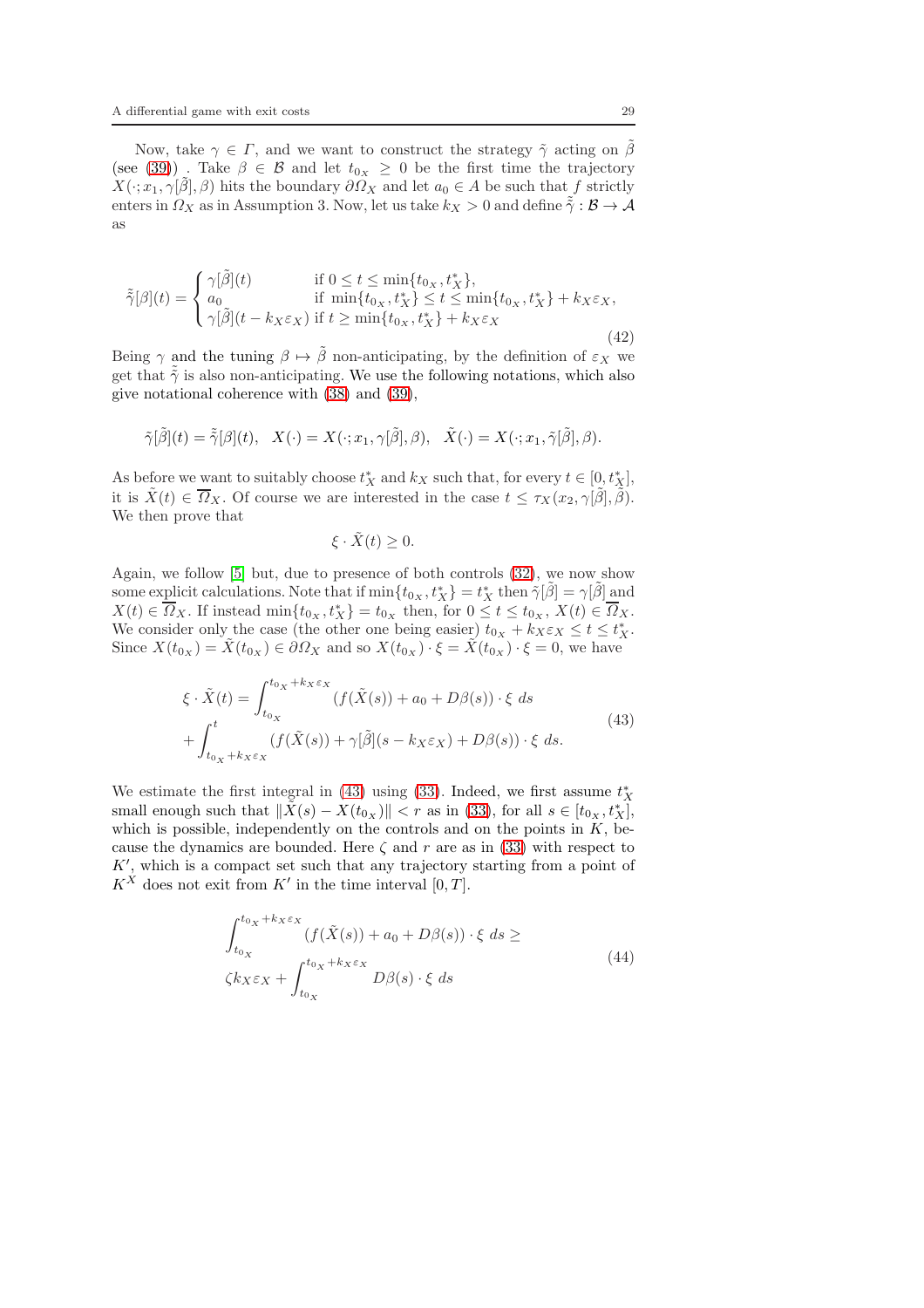The second integral in (43) is estimated as

$$
\int_{t_{0_X}+k_X\varepsilon_X}^{t} (f(\tilde{X}(s))+\gamma[\tilde{\beta}](s-k_X\varepsilon_X)+D\beta(s))\cdot\xi ds
$$
\n
$$
=\int_{t_{0_X}}^{t-k_X\varepsilon_X} \left( f(\tilde{X}(s+k_X\varepsilon_X))+\gamma[\tilde{\beta}](s) \right.
$$
\n
$$
+D\beta(s+k_X\varepsilon_X)\right)\cdot\xi ds \pm \int_{t_{0_X}}^{t-k_X\varepsilon_X} (f(X(s)+D\beta(s)))\cdot\xi ds
$$
\n
$$
=\int_{t_{0_X}}^{t-k_X\varepsilon_X} (f(X(s))+\gamma[\tilde{\beta}](s)+D\beta(s))\cdot\xi ds
$$
\n
$$
+\int_{t_{0_X}}^{t-k_X\varepsilon_X} (f(\tilde{X}(s+k_X\varepsilon_X))-f(X(s))+D\beta(s+k_X\varepsilon_X)-D\beta(s))\cdot\xi ds
$$
\n
$$
\geq (X(t-k_X\varepsilon_X)-X(t_{0_X}))\cdot\xi-Mk_X\varepsilon_X(e^{Lt_X^*}-1)+
$$
\n
$$
\int_{t_{0_X}}^{t-k_X\varepsilon_X} (D\beta(s+k_X\varepsilon_X)-D\beta(s))\cdot\xi ds
$$
\n(45)

where in the last inequality (for suitable  $M, L > 0$  depending on f, A, B and  $D$ ) we have used the Lipschitz continuity of  $f$ , standard estimates on trajectories (coming from Gronwall inequality), and the fact that the dynamics is affine in the controls (32). In particular we have used the following estimate for  $s \geq t_{0x}$ 

$$
\begin{aligned} |\tilde{X}(s+k_X\varepsilon_X)-X(s)| &\leq |\tilde{X}(t_{0_X}+k_X\varepsilon_X)-X(t_{0_X})|+\\ &\left|\int_{t_{0_X}}^s \left(f(\tilde{X}(\tau+k_X\varepsilon_X)-f(X(\tau))+\tilde{\gamma}[\tilde{\beta}](\tau+k_X\varepsilon_X)-\gamma[\tilde{\beta}](\tau)+D\beta(\tau+k_X\varepsilon_X)-D\beta(\tau)\right)\right|d\tau \leq\\ &\qquad Mk_X\varepsilon_X+L\int_{t_{0_X}}^s |\tilde{X}(\tau+k_X\varepsilon_X)-X(\tau)|d\tau, \end{aligned}
$$

using also the equality

$$
\int_{t_{0_X}}^{s} (D\beta(\tau + k_X \varepsilon_X) - D\beta(\tau))d\tau
$$
\n
$$
= \int_{s - k_X \varepsilon_X}^{s} D\beta(\tau + k_X \varepsilon_X) d\tau - \int_{t_{0_X}}^{t_{0_X} + k_X \varepsilon_X} D\beta(\tau) d\tau.
$$
\n(46)

Adding (44) to (45), and using the definition of  $\varepsilon_X$ , we get

$$
\xi \cdot \tilde{X}(t) \ge \zeta k_X \varepsilon_X - \varepsilon_X - Mk_X \varepsilon_X (e^{Lt_X^*} - 1) + \int_{t - k_X \varepsilon_X}^t D\beta(s) \cdot \xi ds \ge (47)
$$
  

$$
(\zeta - \tilde{C} - M(e^{Lt_X^*} - 1))k_X \varepsilon_X - \varepsilon_X
$$

where  $\tilde{C}$  is an upper bound for  $Db \cdot \xi$  and  $\zeta - \tilde{C} > 0$  by (33). Consequently, if  $t_X^*$  is sufficiently small,  $\tilde{X}(t) \cdot \xi \geq \frac{(\zeta - \tilde{C})k_X \varepsilon_X}{2}$  $\frac{\partial \mathcal{L}_X}{\partial \mathcal{L}_Y}$  –  $\varepsilon_X$ , and hence, taking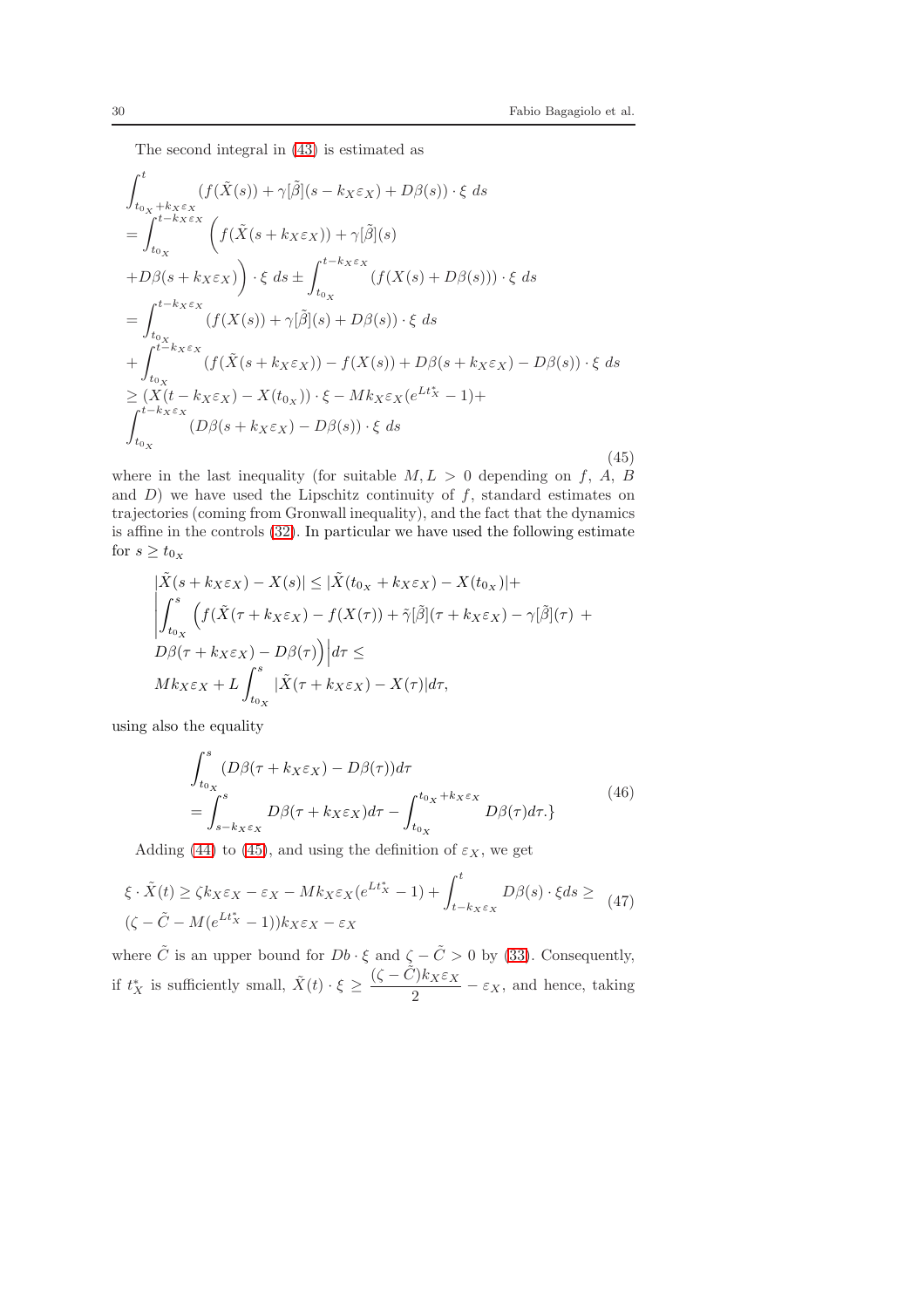$k_X := 2/(\zeta - \tilde{C})$ , we obtain  $\xi \cdot \tilde{X}(t) \geq 0$ . This proves ii), and iv) is proven in a standard way using (40).

**Remark 12** Note that  $t_X^*$  (as well as  $t_Y^*$ ) only depends, besides the dynamics, on  $T > 0$  and on the compact set K (via the compact set K' such that, any trajectory starting from K, does not exit from K' in the time interval  $[0,T]$ ) and not on controls and non-anticipating strategy in use as well as not on the chosen initial points inside K. Hence, repeating, if necessary, the procedure a finite number of time, we can cover the whole interval  $[0, \tilde{\tau}] \subseteq [0, T]$  and obtain the estimates in Assumption 2, where the modulus of continuity  $\mathcal{O}_{T,K}$ only depends on T and K. For example, after the first interval  $[0, t_X^*]$ , we can consider the points  $X(t^*)$  and  $\tilde{X}(t^*)$  and repeat all the construction with those points as initial points (and note that, starting from them, in the time interval  $[t_X^*,T]$  we do not exit from  $K'$ ).

We point out once again that the problem is an exit-time problem and hence, when a player firstly exits from its domain, the game stops and what happens after that moment is not influencing anymore. This is the reason why the constructed non-anticipating strategies, even if they map controls on  $[0, +\infty[$  to controls on  $[0, +\infty[$ , are mainly constructed looking to what happens up to the exit time only. Indeed, after the exit time, controls and strategies may be arbitrarily defined, for example in any a-priori constant manner (which is obviously non-anticipating). Indeed the cost J does not change if we take controls that coincide up to the exit time and possibly differ from the exit time on, since it only depends on controls and strategies used up to exit time. In particular, a similar situation is in the definitions  $(7)$  and  $(9)$ , where, after the exit time (of the homologous trajectory), the controls are defined in a constant manner (in that case, in a suitable constant manner, using the outward-pointing control).

In the case when the dynamics f is also strongly decoupled, as in  $(2)$  and in the rest of the paper, the definition of  $\varepsilon_X$  (38) is simply replaced by

$$
\varepsilon_X = \sup_{\gamma \in \Gamma} \sup_{\beta \in \mathcal{B}} \left( \sup_{0 \le t \le \min\{\tau_X(x_2, \gamma[\beta]), t_X^*\}} (-\xi \cdot X(t; x_1, \gamma[\beta]))^+ \right),
$$

the definition of  $\tilde{\tilde{\gamma}}$  (42) is replaced by

$$
\tilde{\gamma}[\beta](t) = \begin{cases}\n\gamma[\beta](t) & \text{if } 0 \le t \le \min\{t_{0x}, t^*_X\}, \\
a_0 & \text{if } \min\{t_{0x}, t^*_X\} \le t \le \min\{t_{0x}, t^*_X\} + k_X \varepsilon_X, \\
\gamma[\beta](t - k_X \varepsilon_X) & \text{if } t \ge \min\{t_{0x}, t^*_X\} + k_X \varepsilon_X,\n\end{cases}
$$

in place of (39) we maintain the corresponding ones ii) and iv) of Assumption 2, and finally (40) turns out as depending only on  $||x_1 - x_2||$ .

We finally point out the obvious fact that the estimates iv) and v) of  $As$ sumption 2, as well as iv') in (39), also hold for all  $0 \le t \le \tilde{\tau}$ .

vi) Now we assume that the dependence of the running cost  $\ell$  on the controls is separated, that is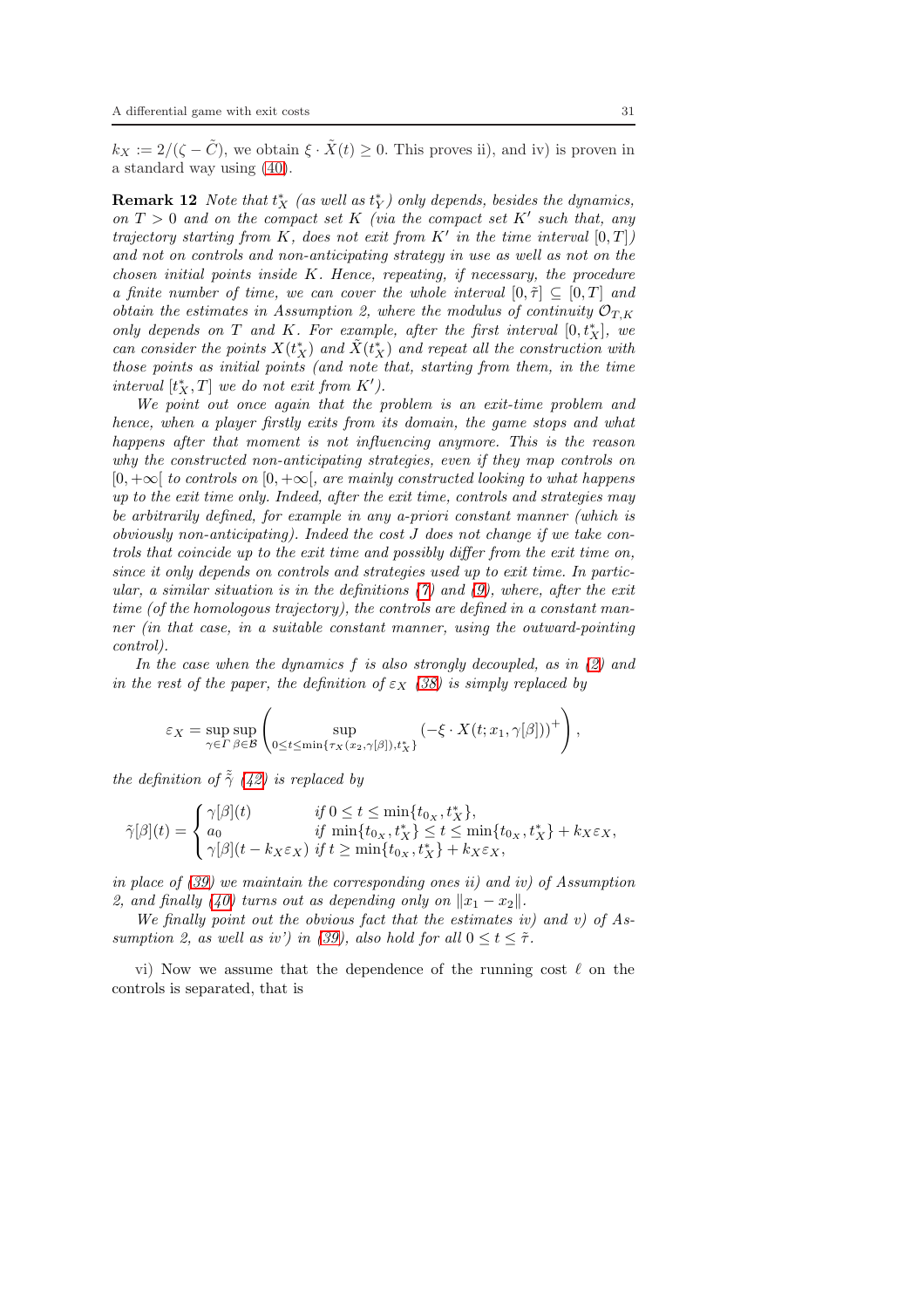$$
\ell(x, y, a, b) = \ell_1(x, y, a) + \ell_2(x, y, b), \ \forall (x, y, a, b) \in \overline{\Omega}_X \times \overline{\Omega}_Y \times A \times B, \tag{48}
$$

where  $\ell_1, \ell_2$  are continuous, bounded and Lispschitz continuous in  $(x, y)$  uniformly with respect to  $a$  and  $b$  respectively. Note that a similar separated feature is also assumed in Bettiol-Cardaliaguet-Quincampoix [7].

We have to estimate

$$
|J_{\tilde{\tau}}(x_1, y_1, \tilde{\gamma}[\tilde{\beta}], \beta) - J_{\tilde{\tau}}(x_2, y_2, \gamma[\tilde{\beta}], \tilde{\beta})|
$$
\n(49)

where  $\tilde{\tau} = \min(\tau_X(x_2, \gamma[\tilde{\beta}], \tilde{\beta}), \tau_Y(y_1, \beta), T)$  and  $J_{\tilde{\tau}}$  is the integral of the discounted running cost up to time  $\tilde{\tau}$ . We will sketch the computation in the case in which  $\tilde{\tau} = T \ge t_Y^* \ge t_{0_X} + k_X \varepsilon_X \ge t_{0_Y} + k_Y \varepsilon_Y \ge t_{0_X} \ge t_{0_Y}$ , since the other cases are similar. The quantity in (49) is majorized by

$$
\int_{0}^{t_{0_{Y}}}\left|\ell(X(t; x_{1}), Y(t; y_{1}), \gamma[\tilde{\beta}](t), \beta(t)) - \ell(X(t; x_{2}), Y(t; y_{2}), \gamma[\tilde{\beta}](t), \beta(t))\right| dt + \int_{t_{0_{Y}}}^{t_{0_{X}}}\left|\ell(X(t; x_{1}), Y(t; y_{1}), \gamma[\tilde{\beta}](t), \beta(t)) - \ell(X(t; x_{2}), Y(t; y_{2}), \gamma[\tilde{\beta}](t), b_{0})\right| dt + \int_{t_{0_{Y}}}^{t_{0_{Y}}+k_{Y}\varepsilon_{Y}}\left|\ell(X(t; x_{1}), Y(t; y_{1}), a_{0}, \beta(t)) - \ell(X(t; x_{2}), Y(t; y_{2}), \gamma[\tilde{\beta}](t), b_{0})\right| dt + \int_{t_{0_{Y}}+k_{Y}\varepsilon_{Y}}^{t_{0_{X}}+k_{X}\varepsilon_{X}}\left|\ell(X(t; x_{1}), Y(t; y_{1}), a_{0}, \beta(t)) - \ell(X(t; x_{2}), Y(t; y_{2}), \gamma[\tilde{\beta}](t), \beta(t - k_{Y}\varepsilon_{Y}))\right) dt \right| + \left|\int_{t_{0_{X}}+k_{X}\varepsilon_{X}}^{t^{*}} e^{-\lambda t} \left(\ell(X(t; x_{1}), Y(t; y_{1}), \gamma[\tilde{\beta}](t - k_{X}\varepsilon_{X}), \beta(t)) - \ell(X(t; x_{2}), Y(t; y_{2}), \gamma[\tilde{\beta}](t), \beta(t - k_{Y}\varepsilon_{Y}))\right) dt\right|
$$
(50)

where we used the expressions of  $\tilde{\beta}$  (37) and  $\tilde{\gamma}$ [ $\tilde{\beta}$ ] (see (42) and four lines below it)) and dropped the notations of the controls in the trajectories  $X(\cdot; x_1) =$  $X(\cdot; x_1, \tilde{\gamma}[\tilde{\beta}], \beta), Y(\cdot; y_1) = Y(\cdot; y_1, \beta), X(\cdot; x_2) = X(\cdot; x_2, \gamma[\tilde{\beta}], \tilde{\beta}), Y(\cdot; y_2) =$  $Y(\cdot; y_2, \hat{\beta})$ . Note that we passed the absolute value under the integral-sign in the first four integrals only. We are going to use the boundedness and the Lispchitz continuity of  $\ell$  (and of  $\ell_1, \ell_2$ ), the estimates (35), (40), and standard estimates on trajectories.

The first integral in (50) is majorized by standard procedure (the difference of the running costs inside the integral is evaluated in the same control values). The other three integrals can be easily estimated since the time interval size is small (it is less than  $k_X \varepsilon_X$  or than  $k_Y \varepsilon_Y$ ), while, using (48), the last integral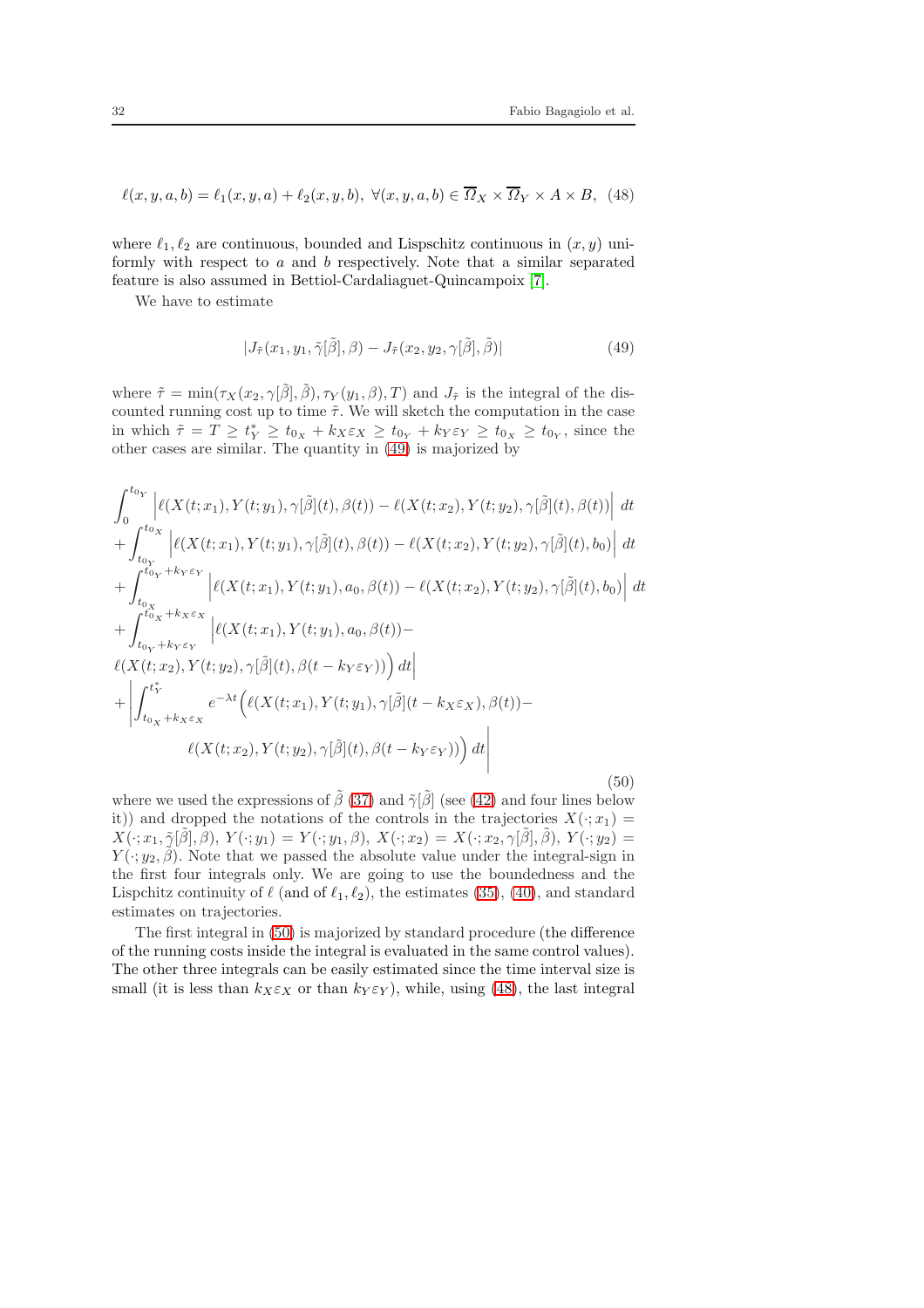$\overline{1}$ 

is majorized by

$$
\left| \int_{t_{0_X}+k_X \varepsilon_X}^{t_Y^*} e^{-\lambda t} \Big( \ell_1(X(t;x_1), Y(t;y_1), \gamma[\tilde{\beta}](t - k_X \varepsilon_X)) - \ell_1(X(t;x_2), Y(t;y_2), \gamma[\tilde{\beta}](t)) \Big) dt \right|
$$
\n
$$
+ \left| \int_{t_{0_X}+k_X \varepsilon_X}^{t_Y^*} e^{-\lambda t} \Big( \ell_2(X(t;x_1), Y(t;y_1), \beta(t)) - \ell_2(X(t;x_2), Y(t;y_2), \beta(t - k_Y \varepsilon_Y)) \Big) dt \right|.
$$
\n(51)

Now, using the fact that the dynamics are bounded, the fact that the running costs and the function  $t \mapsto e^{-\lambda t}$  are bounded and Lipschitz continuous, and the estimates v) of Assumption 2 and iv') of (39) (see also Remark 12), arguing by a change of variable as in the previous subsection (see for example (41), (46), and also see Bardi-Capuzzo Dolcetta [5] page 274), the first integral in  $(51)$  is estimated by (here  $\tilde{M}$  depends on  $L$ , the Lipschitz constant of costs and dynamics, on  $M$ , the bound of costs and dynamics, and on  $\lambda$ , the discount factor)

$$
\left| \int_{t_{0_X}+k_X\varepsilon_X}^{t_Y^*} \left( e^{-\lambda(t-k_X\varepsilon_X)} \ell_1(X(t-k_X\varepsilon_X;x_1), Y(t-k_X\varepsilon_X;y_1), \gamma[\tilde{\beta}](t-k_X\varepsilon_X) \right) \right|
$$
  
\n
$$
-e^{-\lambda t} \ell_1(X(t;x_2), Y(t;y_2), \gamma[\tilde{\beta}](t)]) \right) dt \left| + \tilde{M}T k_X\varepsilon_X \le
$$
  
\n(where we have approximated  $e^{-\lambda t} \ell_1(X(t;x_1), Y(t;y_1), \gamma[\tilde{\beta}](t-k_x\varepsilon_X))$  by  $e^{-\lambda(t-k_X\varepsilon_X)} \ell_1(X(t-k_X\varepsilon_X;x_1), Y(t-k_X\varepsilon_X;y_1), \gamma[\tilde{\beta}](t-k_X\varepsilon_X)).$  Now, we change the variable in the first addendum inside the integral:  $t = t - k_X\varepsilon_X$   
\nand then we pass the absolute value under the integral-sign  
\n
$$
\leq \int_{t_{0_X}+k_X\varepsilon_X}^{t_{0_X}+k_X\varepsilon_X} |\ell_1(X(t;x_1), Y(t;y_1), \gamma[\tilde{\beta}](t))| dt
$$

$$
\leq J_{t_{0}x} + \int_{t_{0}x + kx \epsilon x}^{t_{Y}x - kx \epsilon x} \left| \ell_{1}(X(t; x_{1}), Y(t; y_{1}), \gamma[\tilde{\beta}](t)) - \ell_{1}(X(t; x_{2}), Y(t; y_{2}), \gamma[\tilde{\beta}](t)) \right| dt +
$$
\n
$$
\int_{t_{Y}^{*}-kx \epsilon x}^{t_{Y}^{*}} \left| \ell_{1}(X(t; x_{2}), Y(t; y_{2}), \gamma[\tilde{\beta}](t)) \right| dt + \tilde{M}T k_{X} \epsilon_{X}
$$
\n
$$
\leq M k_{X} \epsilon_{X} + T \mathcal{O}_{T, K}(\Vert x_{1} - x_{2} \Vert + \Vert y_{1} - y_{2} \Vert) + M k_{X} \epsilon_{X} + \tilde{M}T k_{X} \epsilon_{X}
$$
\n
$$
\leq \mathcal{O}_{T, K}(\Vert x_{1} - x_{2} \Vert + \Vert y_{1} - y_{2} \Vert),
$$

where in the last inequality we have used (40), and the last  $\mathcal{O}_{T,K}$  is an infinitesimal function, sum of the infinitesimal functions in the line before. We similarly estimate the second integral in (51).

Again, the estimate only depends on  $T$  and  $K$ , being independent on controls, strategies and starting points in K. Hence, possibly repeating such procedure a finite number of times, we get the estimate vi) of Assumption 2.

(52)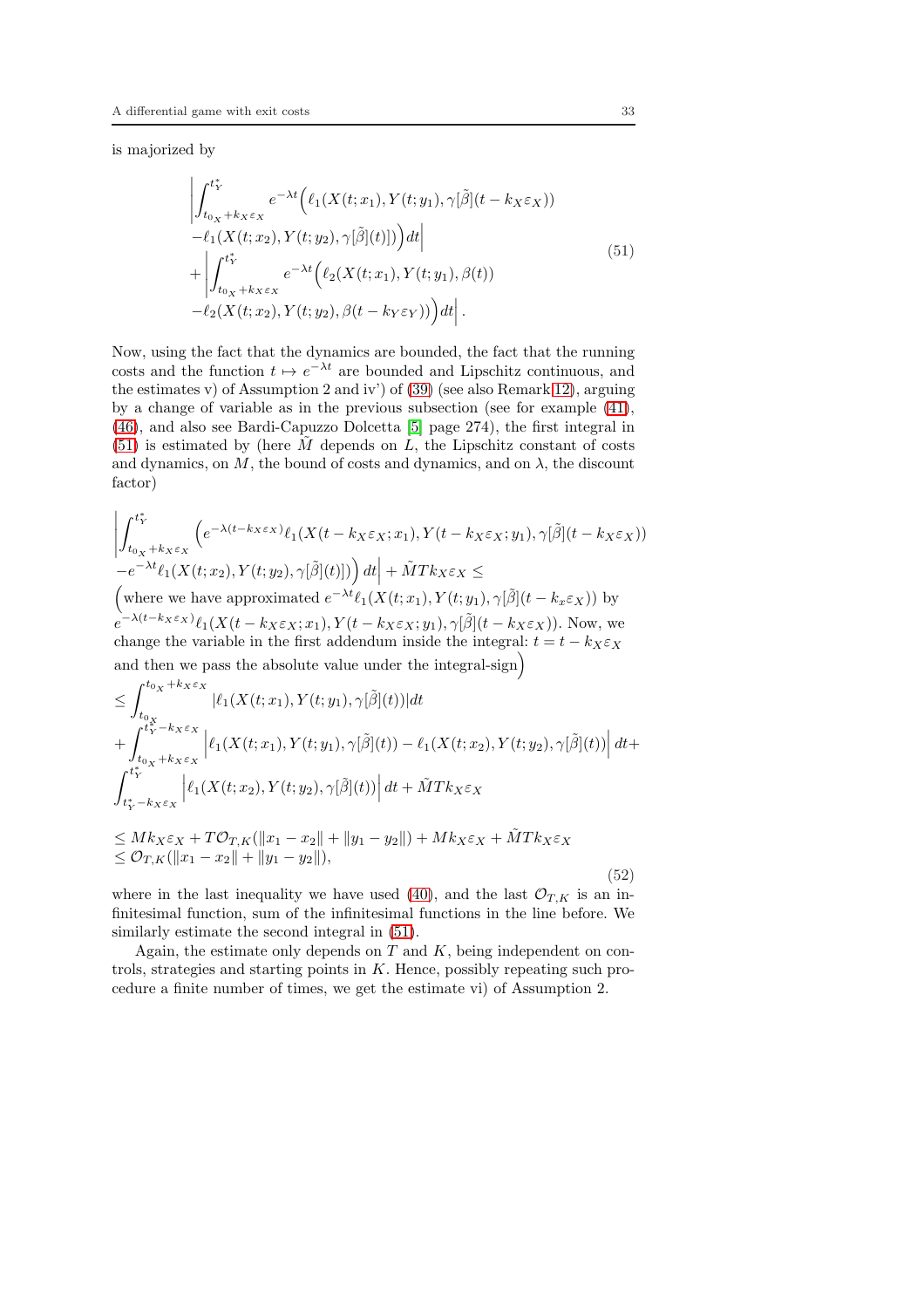Finally, we point out that hypothesis (48) is used, here above, in order to separately treat the change of variable in the controls. The extension to the case of non-decoupled cost  $\ell(x, y, a, b)$  seems to be not obvious. However, we think that (48) may be probably amended by suitably modifying (37) and (42), but we did not check any details.

Acknowledgements This work was partially supported by the Italian INDAM-GNAMPA project 2017.

#### References

- 1. F. Bagagiolo: Minimum time for a hybrid system with thermostatic switchings in: A. Bemporad, A. Bicchi, G. Buttazzo (Eds.), Hybrid Systems: Computation and Control, Lecture Notes in Computer Sciences, vol. 4416, Springer-Verlag, Berlin, 2007, pp. 32–45.
- 2. F. Bagagiolo, M. Bardi: Singular perturbation of a finite horizon problem with state-space constraints, SIAM J. Control Optim., 36 (1998), 2040–2060.
- 3. F. Bagagiolo, K. Danieli: Infinite horizon optimal control problems with multiple thermostatic hybrid dynamics, Nonlinear Analysis: Hybrid Systems, 6 (2012), 824–838.
- 4. F. Bagagiolo, R. Maggistro: Hybrid thermostatic approximations of junctions for some optimal control problems on networks, SIAM J. Control Optim., 57 (2019), 2415-2442.
- 5. M. Bardi, I. Capuzzo Dolcetta: Optimal Control and Viscosity Solutions of Hamilton-Jacobi-Bellman Equations, Birkhäuser, Boston 1997.
- 6. M. Bardi, S. Koike, P. Soravia: Pursuit-evasion games with state constraints: dynamic programming and discrete-time approximations, Discrete Contin. Dyn. Syst., 6 (2000), 361–380.
- 7. P. Bettiol, P. Cardaliaguet, M. Quincampoix: Zero-sum state constraint differential game: existence of a value for Bolza problem, Int. J. Game Theory, 34 (2006), 495–527.
- 8. P. Bettiol, A. Bressan, R. Vinter: Estimates for trajectories confined to a cone in  $\mathbb{R}^n$ . SIAM J. Control Optim., 49 (2011), 21–41.
- 9. P. Bettiol, A. Bressan, R. Vinter: On trajectories satisfying a state constraint:  $W^{1,1}$ estimates and counterexamples, SIAM J. Control Optim., 48 (2010), 4664–4679.
- 10. P. Bettiol, G. Facchi: Linear estimates for trajectories of state-constrained differential inclusions and normality conditions in optimal control, J. Math. Anal. Appl. 414 (2014), 914–933.
- 11. P. Bettiol, H. Frankowska, R. Vinter: Improved sensitivity relations in state constrained optimal control, Appl. Math. Optim. 71 (2015), 353–377.
- 12. A. Bressan, G. Facchi: Trajectories of differential inclusions with state constraints, J. Differential Equations, 250 (2011), 2267–2281.
- 13. R. Buckdahn, P. Cardaliaguet, M. Quincampoix: Some recent aspects of differential game theory, Dyn. Games Appl., 1 (2011), 74–114.
- 14. P. Cardaliaguet, M. Quincampoix, P. Saint-Pierre: Pursuit differential games with state constraints, SIAM J. Control Optim. 39 (2000), 1615–1632
- 15. P. Dupuis, W.M. McEneaney: Risk-sensitive and robust escape criteria, SIAM J. Control Optim., 35 (1997), 2021–2049.
- 16. R.J. Elliot, N.J. Kalton: The existence of value in differential games, Mem. Amer. Math. Soc. 126. AMS, Providence, USA (1972).
- 17. P. Falugi, P.A. Kountouriotis, R. Vinter: Differential games controllers that confine a system to a safe region in the state space, with applications to surge tank control, IEEE Trans. Automat. Control, 57 (2012), 2778–2788.
- 18. H. Frankowska, E. M. Marchini, M. Mazzola: A relaxation result for state constrained inclusions in infinite dimension, Math. Control Relat. Fields 6 (2016), 113–141.
- 19. D. Gromov, E. Gromova: On a class of hybrid differential games, Dyn. Games Appl., 7 (2016), 266–288.
- 20. S. Koike: On the state constraint problem for differential games, Indiana Univ. Math. J., 44 (1995), 467–487